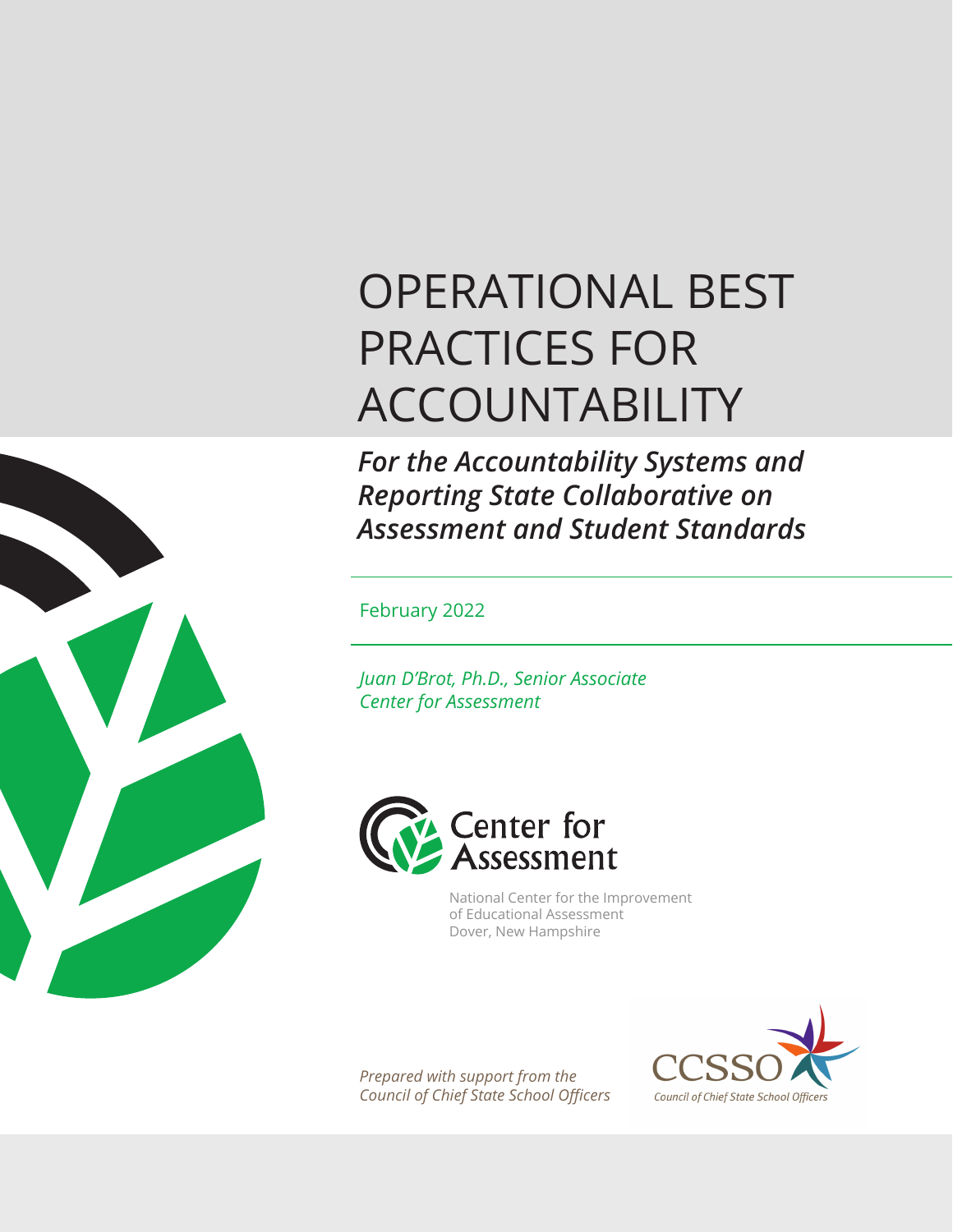## **TABLE OF CONTENTS**

| • The Use and Limitations of this Document 6<br>. Workgroup Representation and Sponsorship 6<br><b>PRE-CHAPTER: STATE CONSIDERATIONS FOR</b> |
|----------------------------------------------------------------------------------------------------------------------------------------------|
|                                                                                                                                              |
| <b>CHAPTER 1: ESTABLISHING AN ACCOUNTABILITY</b>                                                                                             |
| <b>CHAPTER 2: IDENTIFYING STAKEHOLDERS</b>                                                                                                   |
| <b>CHAPTER 3: ACCOUNTABILITY ROLES,</b><br>RESPONSIBILITIES, AND PROGRAM MANAGEMENT  22                                                      |
| <b>CHAPTER 4: SELECTING AND INTEGRATING</b><br>MEASURES FOR ACCOUNTABILITY SYSTEMS 26                                                        |
| <b>CHAPTER 5: ESTABLISHING PERFORMANCE</b><br><b>STANDARDS FOR ACCOUNTABILITY SYSTEMS30</b>                                                  |
| <b>CHAPTER 6: ARTICULATING</b><br>OPERATIONS AND QUALITY CONTROL                                                                             |
| <b>CHAPTER 7: REPORTING AND COMMUNICATING</b>                                                                                                |
| <b>CHAPTER 8: MONITORING AND EVALUATING</b><br>ACCOUNTABILITY IMPLEMENTATION 48                                                              |
| <b>CHAPTER 9: ENGAGING IN ACCOUNTABILITY</b>                                                                                                 |
|                                                                                                                                              |
|                                                                                                                                              |
| <b>APPENDIX A: THE WISCONSIN ACCOUNTABILITY</b>                                                                                              |
| <b>APPENDIX B: ABBREVIATED OPERATIONAL BEST</b>                                                                                              |

OPERATIONAL BEST OPERATIONAL BEST<br>PRACTICES FOR<br>ACCOUNTABILITY ACCOUNTABILITY PRACTICES FOR



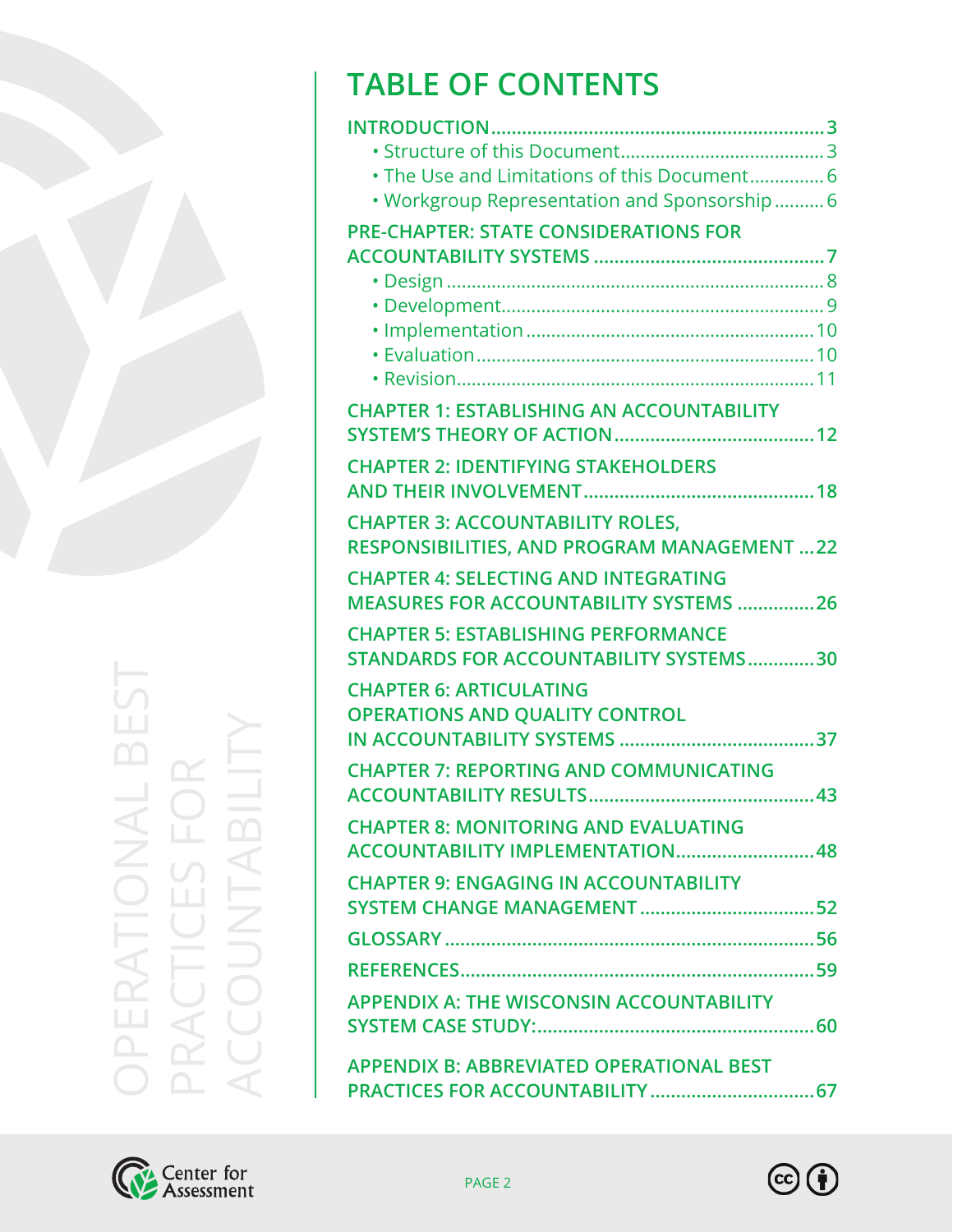## <span id="page-2-0"></span>OPERATIONAL BEST PRACTICES FOR ACCOUNTABILITY



## **INTRODUCTION**

Accountability mechanisms and processes have evolved with changes in statute. State Education Agency (SEA) accountability systems may exhibit characteristics of compliance- and/or improvement-focused systems in light of requirements under the *Elementary and Secondary Education Act* (ESEA) and its reauthorizations under the *Improving Americas School Act, No Child Left Behind,* and State Flexibility from ESEA (aka Waivers). ESEA, as amended by the *Every Student Succeeds Act* (ESSA) provides states another opportunity to consider how federal, state, and local accountability mechanisms contribute to improving student outcomes and facilitating equitable access to high-quality educational opportunities.

The purpose of this document is to provide guidance and criteria for the design, development, implementation, evaluation, and potential revision of accountability systems with which SEAs may interact or operate. These criteria describe practices that are applicable across context-dependent systems while providing concrete benefits to users. These best practices are intended to:

- Establish a common set of operational criteria that correspond with guidance reflected in other areas of measurement in education (e.g., large-scale assessment, evaluation, psychological testing, etc.);
- Reflect 'lessons learned' from state experiences with NCLB and local accountability models;
- Reflect expectations that improve accountability system design, development, and implementation in non-partisan and unbiased language consistent with other professional standards;
- Represents the breadth of the considerations and decisions associated with accountability system design, development, and implementation;
- Provide multiple examples or methods of how to achieve a goal, objective, or criterion; and
- Articulate a range of best practices and criteria that can be approached by SEAs with varying levels of capacity and expertise.

#### *Structure of this Document*

This document is organized in a series of chapters that serve to categorize the operational best practices around 9 key chapters, aligned to five distinct stages. Chapters are organized in sequence under each phase. The stages and chapters include:

#### A. Design Stage

- 1. Establishing an Accountability System's Theory of Action
- 2. Identifying Stakeholders and their Involvement
- 3. Accountability Roles, Responsibilities, and Program Management
- B. Development Stage
	- 4. Selecting and Integrating Measures for Accountability Systems
	- 5. Establishing Performance Standards for Accountability Systems



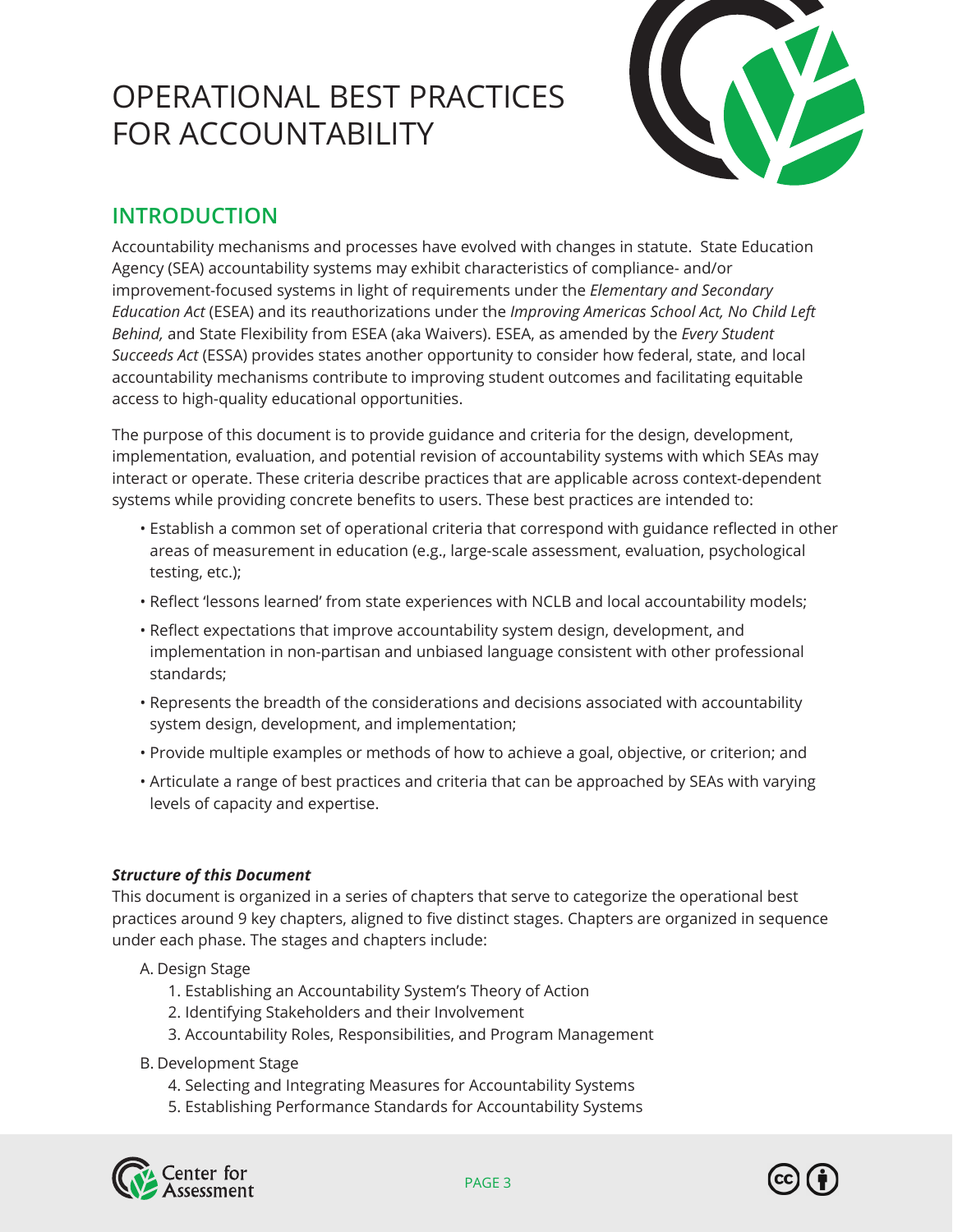#### C. Implementation Stage

- 6. Articulating Operations and Quality Control in Accountability Systems
- 7. Reporting and Communicating Accountability Results
- D. Evaluation Stage
	- 8. Monitoring and Evaluating Accountability Implementation
- E. Revision Stage
	- 9. Engaging in Accountability System Change Management

Within each chapter, readers are provided introductory text that clearly describes the importance and role of the information provided and how it is intended to be used. The chapter then presents detailed recommendations and considerations for accountability designers in the form of best practice statements (e.g., 1.1, 1.2., etc.) and supporting actions (bullets). Where applicable, the chapter includes or references illustrative examples or scenarios.

The first portion of this document includes this introduction and the pre-chapter. The pre-chapter is intended to provide readers with an overview of the key considerations influencing accountability system design, development, implementation, evaluation, and revision. The next section of this document is organized into chapters where the best practices and criteria are presented. The final section of this document includes a glossary to assist with language throughout. The following common terminology is provided to clarify how key terms are defined and used throughout this document.

| TERM <sup>1</sup>                    | <b>DEFINITIONS<sup>2</sup></b>                                                                                                                                                                                                                                                                                                                                                                                                                       |
|--------------------------------------|------------------------------------------------------------------------------------------------------------------------------------------------------------------------------------------------------------------------------------------------------------------------------------------------------------------------------------------------------------------------------------------------------------------------------------------------------|
| Theory of action                     | Also sometimes referred to as a theory of change, defines the mechanisms<br>by which the accountability system will accomplish its goals and identifies<br>the assumptions which must hold in order for the change agents to<br>properly function. While sometimes used interchangeably with a logic<br>model, a theory of action is more outcome focused, causal in nature, and<br>articulates underlying assumptions that are determined by goals. |
| <b>Claims</b>                        | Statements or assertions we make about the system, system activities, and<br>their intended impact or outcomes. Monitoring and evaluation efforts<br>would then seek to identify evidence that supports confidence in a given<br>claim.                                                                                                                                                                                                              |
| <b>Assumptions</b>                   | Those conditions that must hold to confirm that connections between<br>inputs, outputs, and outcomes for each sub-component satisfy the claim.<br>For example, specifying the system vision presents several assumptions<br>that must be proven.                                                                                                                                                                                                     |
| <b>Inputs<sup>3</sup>/ Resources</b> | Inputs, which may also be referred to as resources, include those human,<br>organizational, structural, and procedural resources a state has available<br>to direct toward the activities for accountability systems.                                                                                                                                                                                                                                |
| <b>Outputs</b>                       | The direct products or results of activities and may include types, levels or<br>targets of services to be delivered by the program.                                                                                                                                                                                                                                                                                                                 |

<sup>1</sup> Terms are presented in conceptual order and are helpful to review before reading sections of this guide. These terms and several others presented again in alphabetical order in the Glossary section.

<sup>3</sup> Adapted from W.K. Kellogg Foundation (2004).





<sup>2</sup> All definitions are new unless otherwise attributed.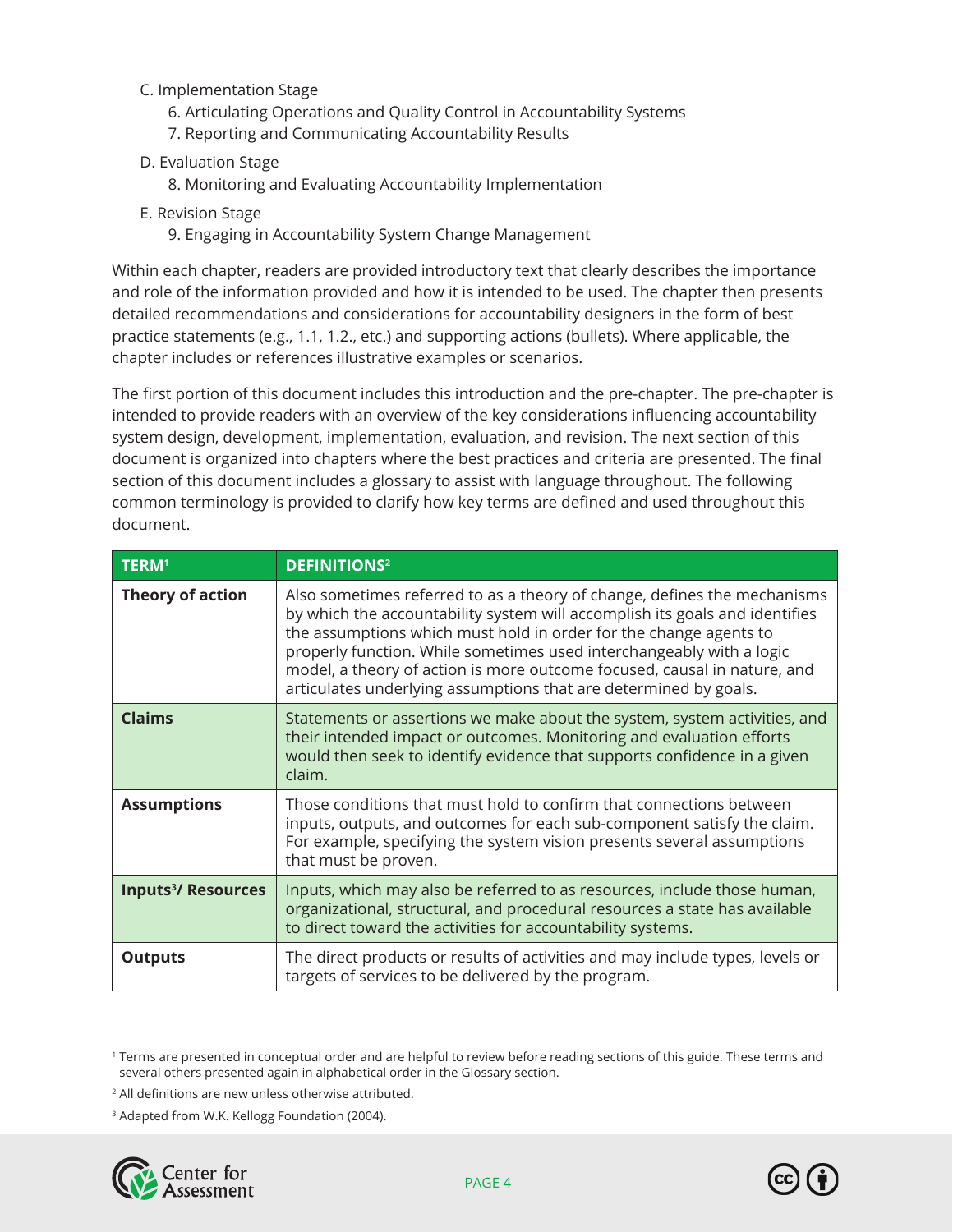| <b>Outcomes</b>                                      | The specific changes in program participants' behavior, knowledge, skills,<br>status and level of functioning. States should define the amount of time<br>associated with short-term, mid-term, or long-term outcomes. The<br>progression of the timeline from short-term to long-term outcomes should<br>be based on the expected timeframe to build capacity (e.g., 5-7 years for<br>new standards and implementation).                                                                                                                                             |
|------------------------------------------------------|-----------------------------------------------------------------------------------------------------------------------------------------------------------------------------------------------------------------------------------------------------------------------------------------------------------------------------------------------------------------------------------------------------------------------------------------------------------------------------------------------------------------------------------------------------------------------|
| <b>Accountability</b><br>Stages <sup>4</sup>         | The high-level categories of accountability system design. These are intended<br>to group more specific development efforts and include stages like design,<br>development, implementation, monitoring, support delivery, and revision.                                                                                                                                                                                                                                                                                                                               |
| <b>Accountability</b><br>Design <sup>4</sup>         | The design stage includes refining the system's overall vision and theory of<br>action, identifying and operationalizing indicators based on intended<br>outcomes, and determining policy weights or decision rules to capture the<br>SEA's values and priorities.                                                                                                                                                                                                                                                                                                    |
| Accountability<br>Development <sup>4</sup>           | The development stage includes those activities that operationalize the<br>accountability design. This can include examining indicator measures and<br>relationships among them, identifying potential data gaps or capacity<br>concerns through the use of simulations, and specifying performance<br>expectations over time by setting defensible performance standards.                                                                                                                                                                                            |
| <b>Accountability</b><br>Implementation <sup>4</sup> | The implementation stage includes those activities that are associated with<br>the release and publication of accountability data, results, and school<br>identification. This may include activities like releasing reports; helping<br>stakeholders access, use, and interpret information; and defining and<br>delivering supports and interventions. These activities can help inform<br>local inquiries and information use.                                                                                                                                     |
| <b>Accountability</b><br>Evaluation <sup>4</sup>     | The evaluation stage seeks to evaluate system design, development, and<br>implementation stages. This may include substantiating the claims being<br>made by using relevant evidence.                                                                                                                                                                                                                                                                                                                                                                                 |
| <b>Accountability</b><br><b>Activity</b>             | Activities are subsumed under stages and are intended to be more specific<br>in nature. They typically have stand-alone outcomes that support<br>information hand-offs and inform the next activities in the accountability<br>system. They include what the state does with inputs/resources to support<br>the accountability system. Activities are the processes, tools, events,<br>technology, and actions that are an intentional part of the program<br>implementation. These interventions are used to bring about the intended<br>program changes or results. |
| Program <sup>5</sup>                                 | A set of related measures or activities with a particular long-term aim.                                                                                                                                                                                                                                                                                                                                                                                                                                                                                              |
| Logic Model <sup>6</sup>                             | A systematic and visual way to present and share your understanding of<br>the relationships among the resources you have to operate your program,<br>the activities you plan, and the changes or results you hope to achieve.<br>While often used interchangeably with a theory of action, logic models are<br>more detailed and include more specific activities, outputs, and outcomes<br>that are typically based off a program.                                                                                                                                   |
| <b>Components</b>                                    | A generic term that refers to the activities or programs associated with an<br>accountability system.                                                                                                                                                                                                                                                                                                                                                                                                                                                                 |
| <b>Mechanisms</b>                                    | The relationships or connections between or among activities.                                                                                                                                                                                                                                                                                                                                                                                                                                                                                                         |

<sup>4</sup> From D'Brot (2018).

<sup>5</sup> From Oxford University Press (2020).

6 Adapted from Kellogg Foundation (2004).

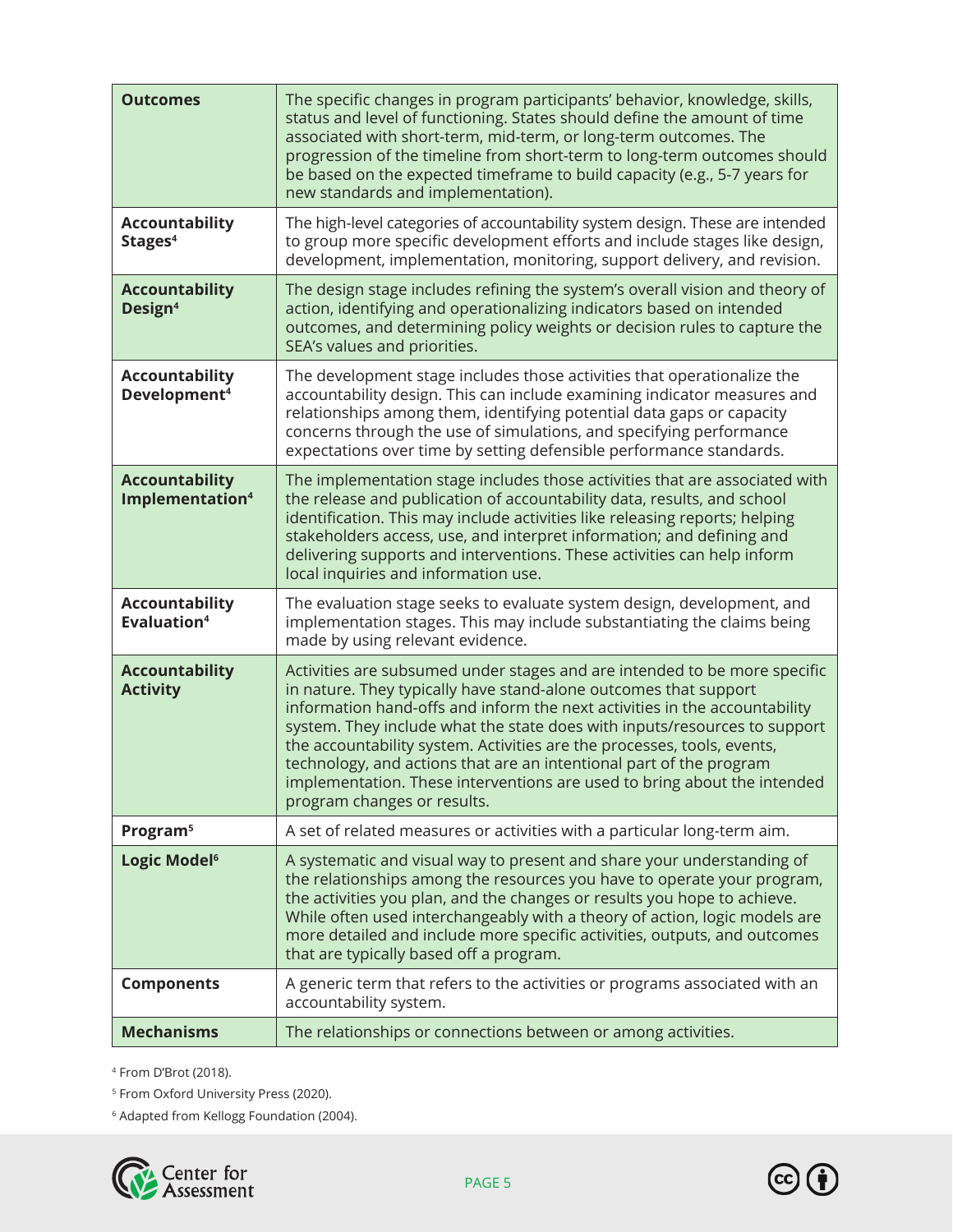#### <span id="page-5-0"></span>*The Use and Limitations of this Document*

Federal, state, and local accountability systems are rooted in statutory, regulatory, or policy requirements. A review of the legal issues and requirements governing the implementation of accountability systems is beyond the scope of this document. However, the practices and criteria presented in this document may reference the need to review local laws, regulation, or policies. Interpretations of best practices or their criteria require local contextualization and may benefit from the advice of local counsel regarding any relevant legal requirements.

Furthermore, the practices and criteria in this document are not intended to be a part of statutory or regulatory requirements nor are states expected to implement all of the best practices. They are intended to be reviewed critically and applied thoughtfully in consideration of system design features, known constraints, local requirements and other contextual factors. For example, some practices are framed specifically for a particular accountability system design and are not applicable to all states or systems. The Council of Chief State School Officers (CCSS), the Accountability Systems and Reporting (ASR) State Collaborative, and the workgroup wishes to emphasize that successful accountability systems may not demonstrate every practice or all of the criteria included in a given practice.

*The practices and criteria in this document are intended to be reviewed critically and applied thoughtfully in consideration of system design features, known constraints, local requirements and other contextual factors.*

Best practices for accountability system design,

development, implementation, evaluation, and revision

(DDIER) will continue to change as federal and state law is revised and state and local needs evolve. CCSSO, ASR, and the workgroup will adopt revisions to this document consistent with the methods employed by other best practices sponsored by CCSSO7.

#### *Workgroup Representation and Sponsorship*

The Operational Best Practices in Accountability is sponsored by the Accountability Systems and Reporting (ASR) State Collaborative, which is organized by the Council for Chief State School Officers (CCSSO). The ASR collaborative represents accountability leaders from states across the country and partner organizations that support, inform, and work with those states. A workgroup made up of representatives from ASR contributed to and participated in the review of this document. Special thanks to Erika Landl, Senior Associate at the Center for Assessment for her careful review and contribution to Chapter 9.

<sup>7</sup> Please note, following these best practices will not guarantee approval by the U.S. Department of Education. These are meant to serve as guidance that states can implement to improve their own practices and processes.



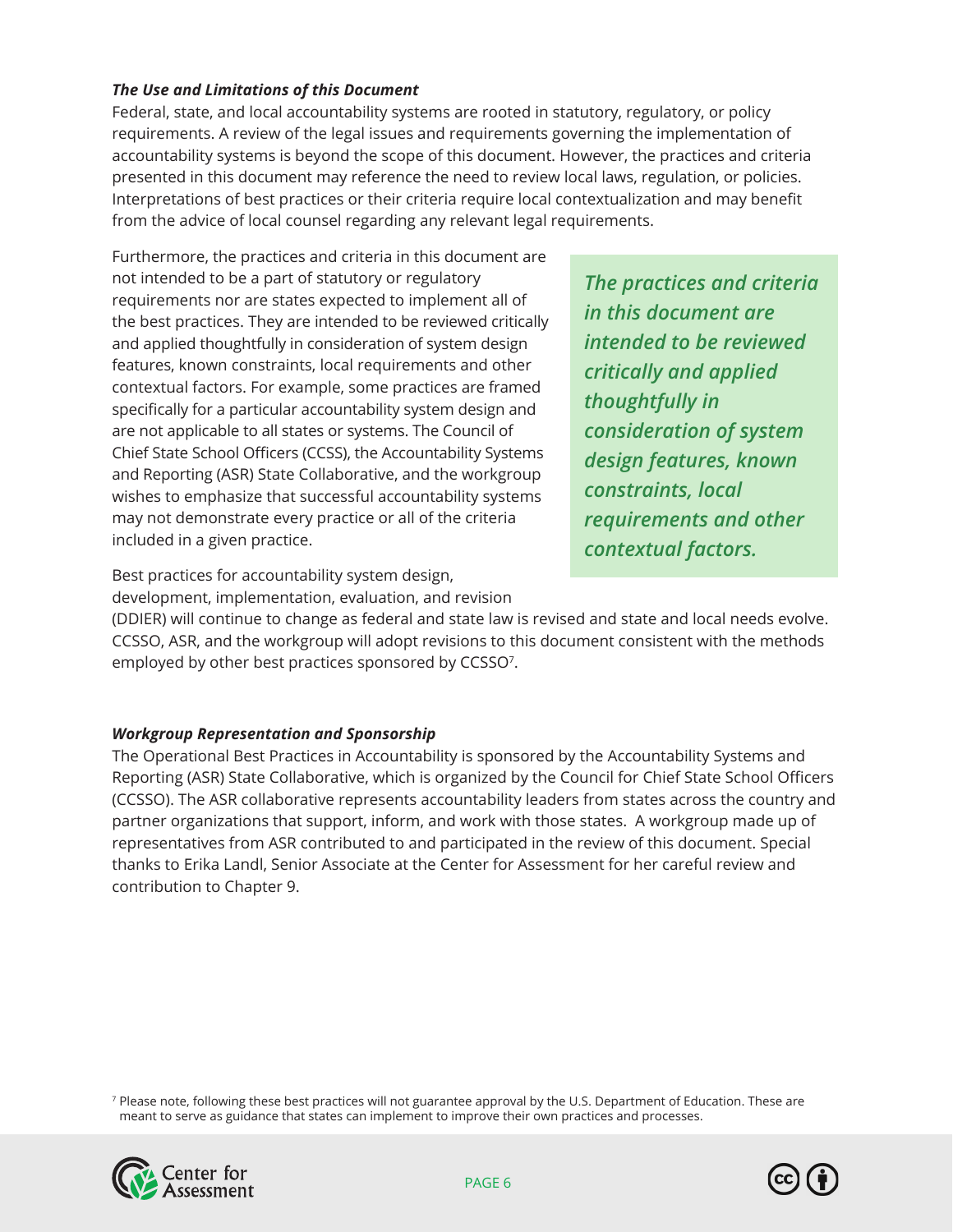## <span id="page-6-0"></span>**PRE-CHAPTER: STATE CONSIDERATIONS FOR ACCOUNTABILITY SYSTEMS**

The design, development, implementation, evaluation, and revisions (DDIER) of a state's accountability system provide a foundation through which State Education Agencies (SEAs) make decisions about school ratings, identification, support, and service delivery. Readers are encouraged to review *An Introduction to Accountability Implementation* (D'Brot & Keng 2018)<sup>8</sup> which presents three general stages of accountability systems – design, development, and implementation – that can be used to frame accountability related activities. For ease of reference, a brief summary of these stages is provided below. In addition, a fourth stage is defined which highlights the need for ongoing evaluation and is addressed in Chapter 8 of the OBPA. A fifth stage (i.e., revision) is addressed in Chapter 9 and can help states document and implement any proposed changes.

- 1. The **design** stage includes refining the system's overall vision and theory of action (e.g., policy priorities, educational system goals, role of accountability), identifying and operationalizing indicators based on intended outcomes (e.g., including growth, differentiating between college and career readiness, quantifying engagement) and determining policy weights to capture the SEA's values and priorities (e.g., growth and achievement should be equally weighted ).
- 2. The **development** stage includes examining indicator measures and relationships among them (e.g., descriptive and inferential analyses, qualitative reviews of data and processes), identifying potential data gaps or capacity concerns through the use of simulations (e.g., projections, historical data examinations, mock accountability runs), and specifying performance expectations over time by setting defensible performance standards.
- 3. The **implementation** stage includes supporting the determination and release of reports; helping stakeholders access, use, and interpret information; and defining and delivering supports and interventions. These activities can help inform local inquiries and information use.
- 4. The **evaluation** stage includes considerations for evaluating system design and implementation, such as substantiating the claims being made throughout the design, development, and implementation stages of accountability system by using relevant evidence. While beyond the scope of this manual, evaluation efforts can also include examinations of the accountability system's impact and utility.
- 5. The **revision** stage includes documenting the rationale for proposed changes, determining and defining a change management process, modeling changes to the system, and evaluating the implications of the proposed modifications. These changes should then be documented and communicated to stakeholders. Any revisions to the system should be subjected to the same evaluation and revision strategies presented in this manuscript.

The purpose of this pre-chapter is to establish a foundation that assists staff in departments of education identify and consider appropriate best practices throughout the stages of accountability. It highlights important contextual factors and describes how they might influence the way in which best practices are represented in a state's accountability system. Important state-defined contextual factors include, but are not limited to state regulations, political climate and leadership, historical

<sup>8</sup> This document can be found here: <https://ccsso.org/resource-library/introduction-accountability-implementation>



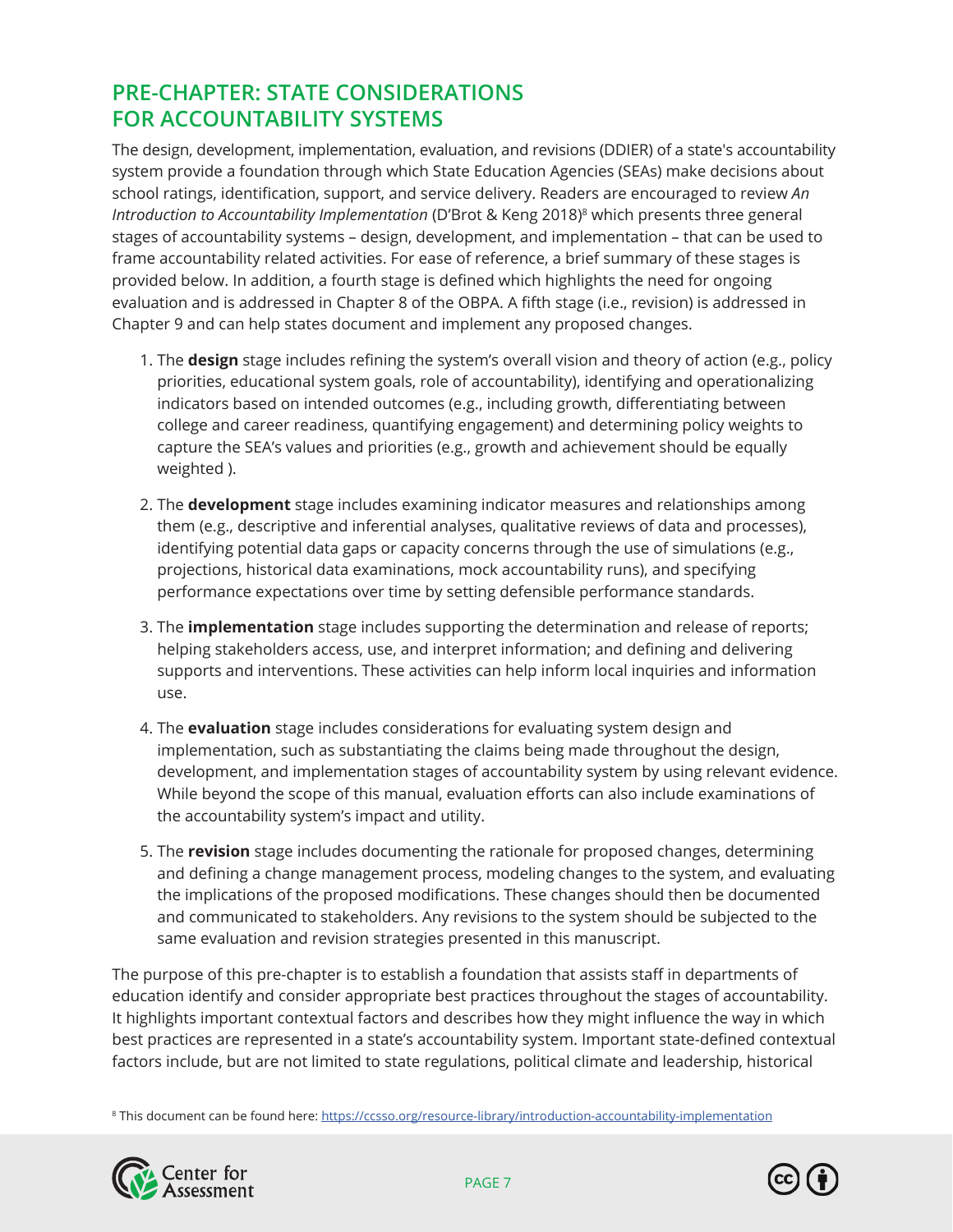<span id="page-7-0"></span>factors, state policy priorities, locus of control (e.g., state vs. local), SEA capacity and structure, and funding. Readers are encouraged to use this resource on-demand and review chapters and topics that are relevant to their state's needs.

No two state accountability systems are the same – even if they are built to the same federal requirements and make use of the same indicators. Accountability systems are the end result of a long design process that is influenced by a variety of external forces considered deliberately to reflect a state's unique goals and priorities. The list below highlights key factors that influence accountability system design, development, and implementation and, consequently, how a state addresses the Operational Best Practices in Accountability (OBPA). The bullets do not summarize the chapters in the OBPA; instead, they offer preliminary considerations to assist readers as they plan for the different stages of accountability<sup>9</sup>: (1) Design, (2) Development, (3) Implementation, (4) Evaluation, (5) Revision.

*No two state accountability systems are the same – even if they are built to the same federal requirements and make use of the same indicators. Accountability systems are the end result of a long design process that is influenced by a variety of external forces considered deliberately to reflect a state's unique goals and priorities.* 

#### *Design*

**1. The design of a state's accountability system will depend on how it intends to address the accountability requirements defined in federal and state law and, at the same time, consider the role of local accountability (e.g., regional or district requirements, accreditation, district accountability).**

A state must have a clear understanding about how federal and state statutes can and should interact. As discussed in Chapter 1, a state may seek to develop one system that integrates multiple regulations, develop separate but complementary systems, or design completely distinct systems. This decision will depend on the state's goals for the accountability system (e.g., establish one unified system) and the degree to which there are conflicts, duplications, or parallels between the two sets of laws. For example, state regulations designed prior to ESSA may be retained to ensure longitudinal stability even if they do not support the development of well aligned state and federal systems.

**2. The goals, purpose, and uses of the accountability system will guide its design, development, and implementation. Federal and state requirements may influence timelines for implementation and who is involved in the process.** 

Accountability systems must be intentionally designed to promote and measure progress on outcomes believed to reflect attainment of, or progress toward, the state's overarching goals. In addition, if core outcomes are reflected in previous versions of the accountability system the state must consider whether previous definitions should be maintained or modified given the goals of the system.

9 Additional examples may be included and updated for the purposes of the Accountability Systems and Reporting State Collaborative (more information about the ASR SCASS can be found [here](https://ccsso.org/resource-library/accountability-systems-and-reporting-asr#:~:text=In%20this%20context%2C%20the%20more,of%20state%20education%20accountability%20models.)).



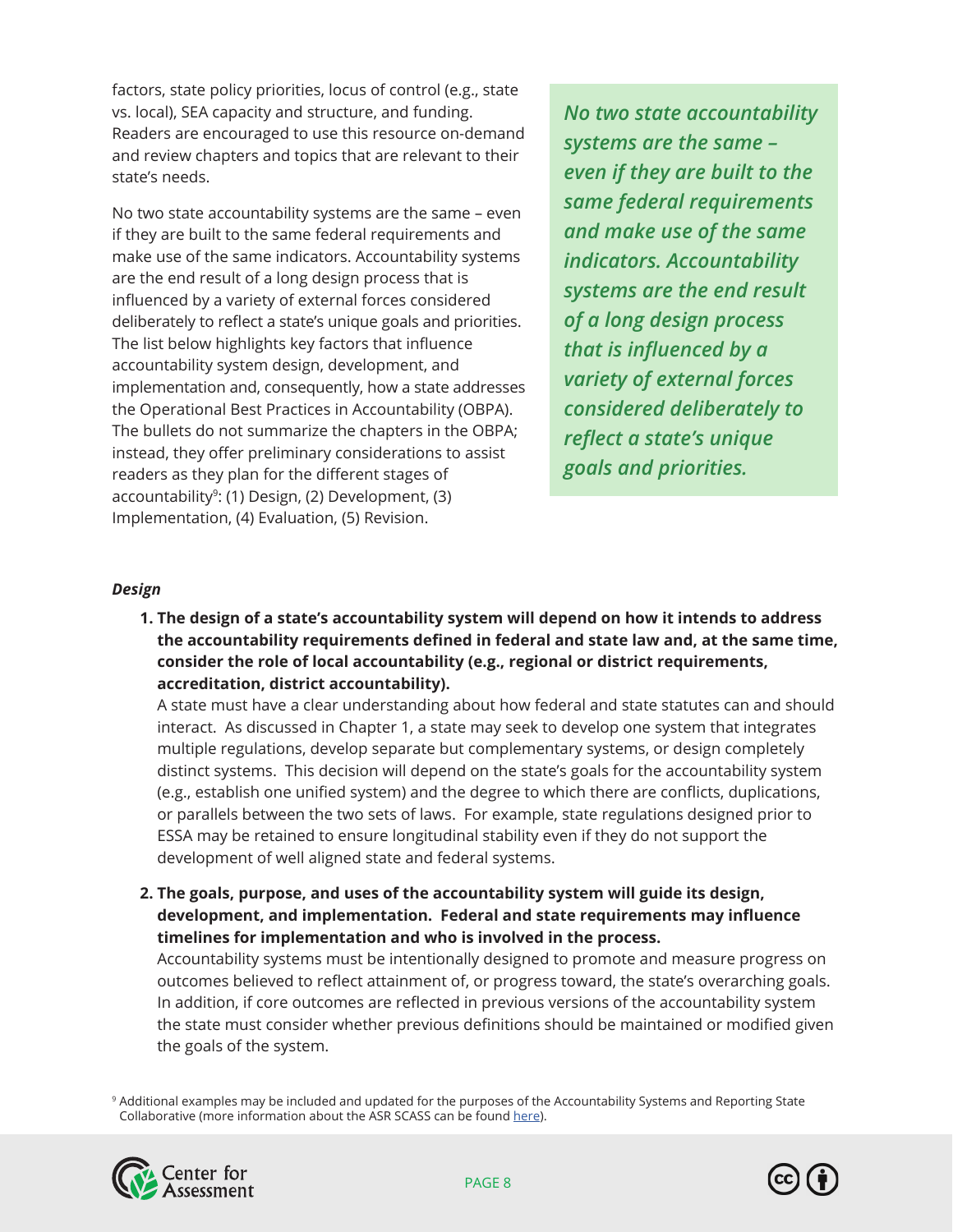<span id="page-8-0"></span>Chapter 1 describes the importance of articulating a clear theory of action for the state's accountability system where the goals, purposes, and intended uses both drive the system design and clarify the focus of system evaluation. As discussed in Chapter 2, intended outcomes should be informed and validated through input from a representative set of stakeholders.

**3. A state's vision for school support must be considered throughout the design of the accountability system.**

A state's vision for school support must be considered during the design of the school accountability system to ensure that school support and identification procedures are coherent. Specifically, they should work together in a manner that both accounts for the resources available and reflects the state's goals and priorities related to identification and its intended role within the accountability system (e.g., auditor vs. technical advisor). A state's system of support is one of the many elements underlying a state's theory of action as addressed in OBP 1.3.

**4. Equity must be a core principle driving the design of the accountability system.** 

Throughout the design and implementation process state leaders must constantly evaluate whether the system design will serve to reduce achievement gaps and incentivize actions and interactions that facilitate equitable outcomes for all students and groups. Each of the operational best practices outlined in this document includes recommendations that reflect the importance of ensuring the accountability system reinforces and extends state efforts to improve equity.

**5. Stakeholders are necessary to validate assumptions regarding the accuracy, relevance, and usefulness of an accountability system and its results.** 

Stakeholder feedback is the way in which the voices of those most affected by accountability system results are incorporated into the system design. As discussed in chapter 2, stakeholders at multiple levels of the educational system (e.g., state, local, and school levels) should be identified and consulted throughout system design and implementation so their role and responsibility in supporting the attainment of intended outcomes is both understood and affirmed.

#### *Development*

**6. Business rules should clearly and accurately operationalize the design of the accountability system in a manner that reflects the State's priorities.**

Business rules should be documented and validated throughout the system design and development process. They must be transparent to stakeholders and detailed enough to ensure consistency in implementation from year to year (or support independent replication). Chapter 4 outlines operational best practices focused on ensuring business rules and other operations are documented, reviewed, and validated throughout the three stages of accountability.

**7. Quality control and operations are critical to taking the accountability system from design to implementation.** 

The procedures used to collect and monitor data quality and integrity, confirm the fidelity of scoring and aggregation, and evaluate the validity of indicator measures must be established



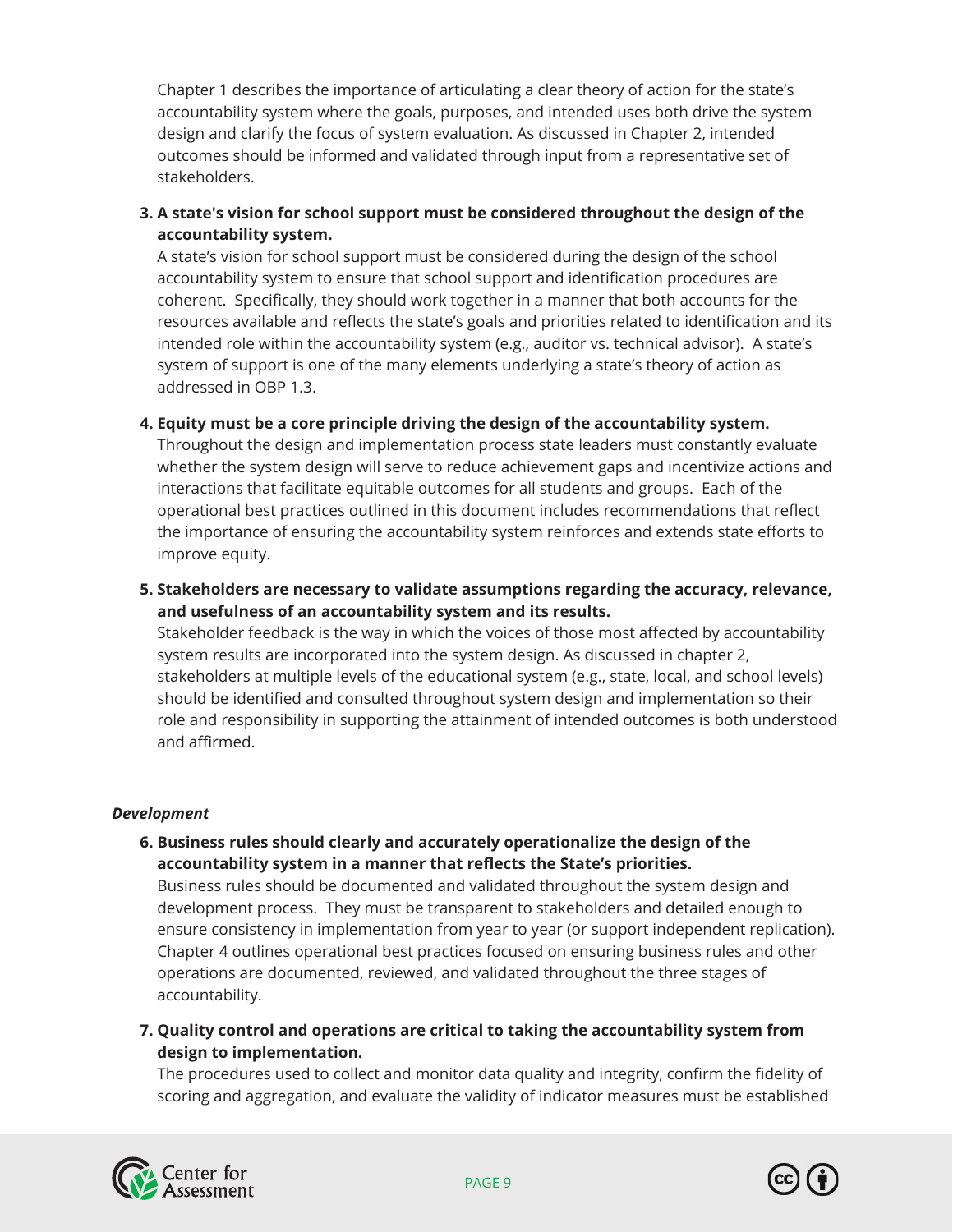<span id="page-9-0"></span>as part of the system design. This information will inform decisions about what is appropriate to include in the state's high stakes accountability system. Chapter 4 discusses the range of factors a state must consider when developing an accountability implementation plan to ensure system results can be interpreted and used in the manner intended. This includes documenting who is responsible for quality control activities at different stages of the implementation cycle, when those activities will occur, and where the data/materials necessary to support them are stored.

#### *Implementation*

- **8. Accountability reports rely on high quality designs, accurate data, and functional access. Without operational mechanisms that support translating data to information, accountability systems may not communicate performance or be accessible.** Accurate reporting of accountability information requires quality control of the accountability data and the reports themselves. When thoughtfully designed, access to high quality reports can help the public and educators make meaning from the data provided. Ensuring that reports are functional, sites are accessible, and revisions assigned to developers and testers are monitored can help facilitate the implementation of the accountability system.
- **9. Accountability reports are the primary access point for the public and educators. A thoughtfully designed system will be less effective if results are not reported in an effective manner.**

A state's theory of action should describe how different stakeholders are intended to use results from the accountability system to improve outcomes and meet the state's goals. System designers should be mindful of the information they want to communicate, how people access that information, and potential interpretations (and misinterpretations) of accountability reports. Chapter 7 highlights best practices underlying the development, evaluation and revision of accountability reports to ensure they provide stakeholders with useful, accurate information. Chapter 1 discusses the elements of a comprehensive theory of action, including assumptions underlying the intended use of system results.

#### *Evaluation*

**10. Evaluating accountability systems requires examining the individual decisions and assumptions underlying the system design. This can help clarify where and why decisions, dependencies, or information handoffs within the system may break down or function differently than intended.**

Accountability systems are based on a complex series of steps, each with their own decisions, rationales, and constraints. The soundness of any one decision is contingent on the soundness of each preceding decision. Documenting these decisions and compiling evidence that the decisions facilitate desired outcomes bolsters the SEA's validity argument for its accountability system. Comparing the evidence gathered against the assumptions defined in the SEA's theory of action (and the rationales provided for different design decisions) may further support the SEA's argument that the accountability system is working as intended. This is described in more detail under Chapter 8.



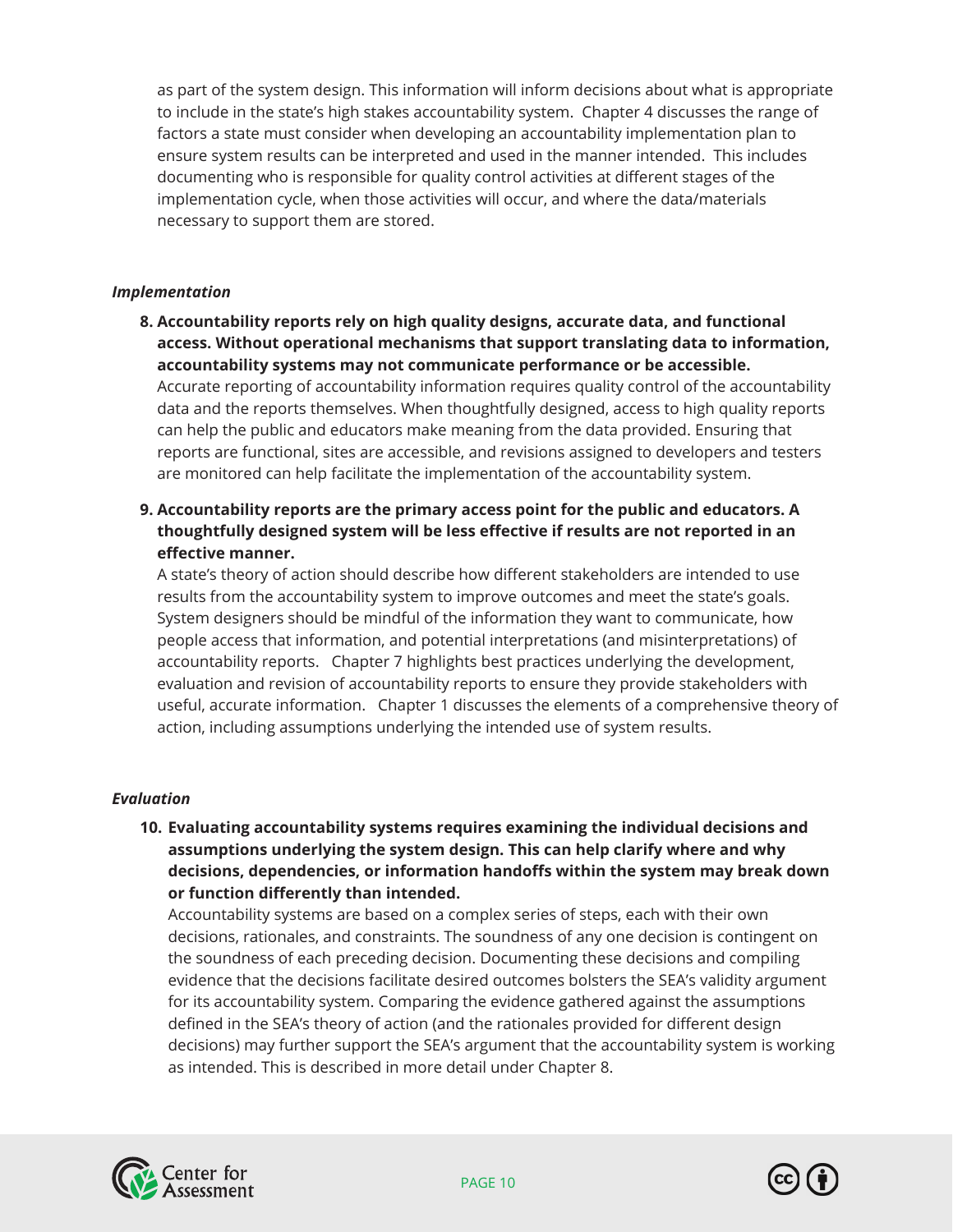#### <span id="page-10-0"></span>*Revision*

**11. Ongoing, critical evaluation of the accountability system design is required to identify where/if changes to the system may be necessary.**

Accountability systems are designed thoughtfully and attempt to use as much information as available and appropriate. However, they are typically built on a series of design assumptions that may not be testable until the system is operational or until a sufficient amount of time has passed (i.e., to ensure issues or anomalies are not due to idiosyncrasies in performance or data collection). Systematizing monitoring, evaluation, and metadata collection can help delineate whether or when changes should be made. Chapter 8 focuses on the evaluation of the accountability system, while Chapter 9 addresses best practices for making and managing changes, when required.



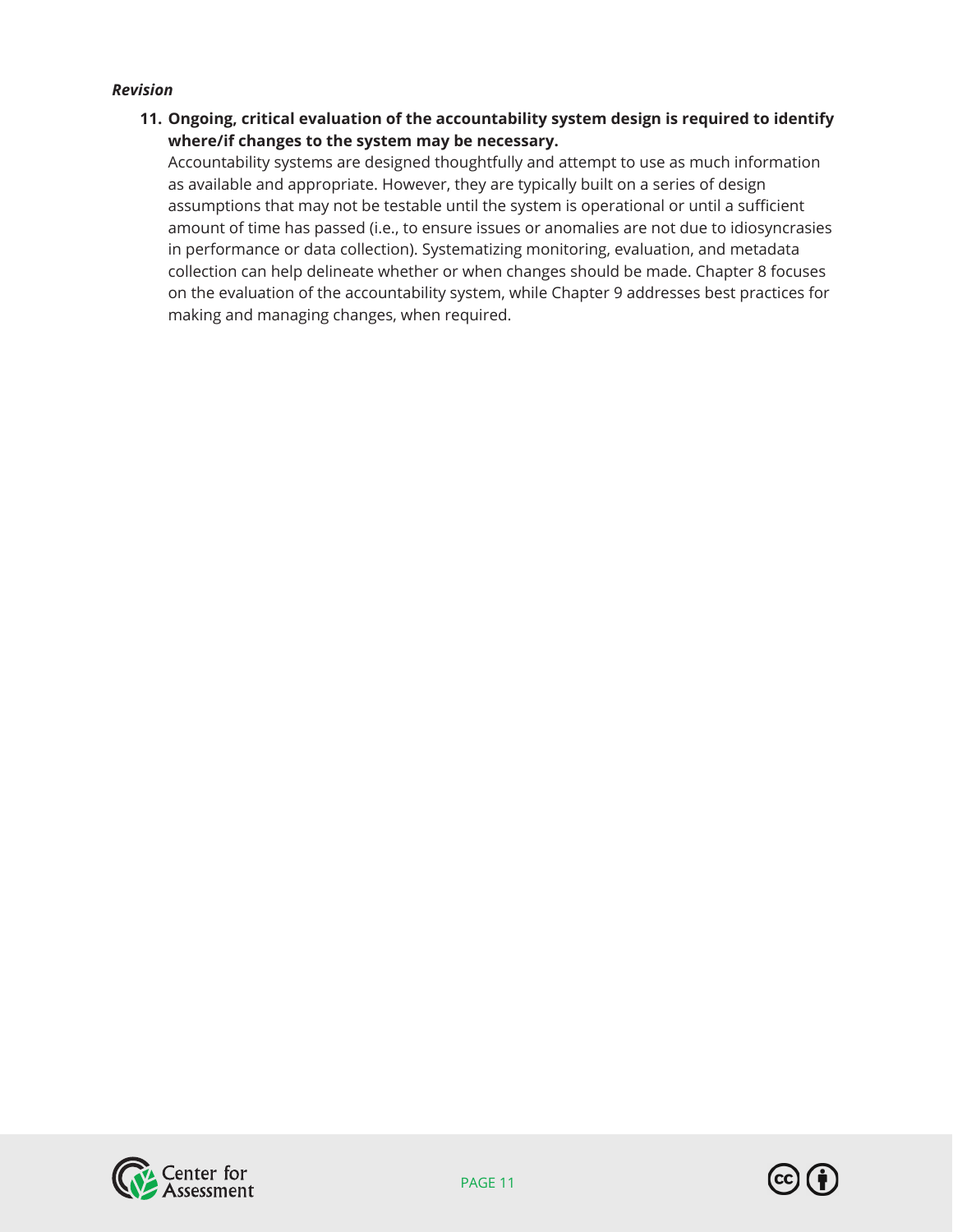## <span id="page-11-0"></span>**CHAPTER 1: ESTABLISHING AN ACCOUNTABILITY SYSTEM'S THEORY OF ACTION**

Theories of action specify how programs or efforts are intended to function in order to bring about desired outcomes. They provide a road map that serves to explain how and why the design of a system is intended to provide for the attainment of a clearly specified set of goals. As theories of action are tested through system implementation, they must be continually evaluated to confirm that underlying assumptions hold. A broad theory of action for a state's school accountability system should be conceptualized and articulated as part of the system design stage using a process which includes at least the following steps<sup>10</sup>:

- 1. Describe the goals of the accountability system, including the desired impact of the system on districts, schools and stakeholders.
- 2. Articulate the purposes and intended uses of the accountability system and how they align to the state's goals.
- 3. Define the intended outcomes of the system (e.g., increases the rates of students that are college and career ready upon graduation).
- 4. Identify mediating outcomes or intermediate steps necessary to achieve the ultimate outcome(s) (e.g., increasing student access to AP, dual/concurrent enrollment, or CTE courses).
- 5. Create an initial "high-level" (large grain size) theory of action which summarizes the state's hypothesis as to how the desired outcomes will be achieved and supports the specification of major system components (e.g., inputs, indicators, ratings, supports, etc.) and how they are intended to relate to one another.
- 6. Build off the "high-level" theory of action and add enough details to articulate how the major components will be defined, operationalized and prioritized to reflect the state's goals.
- 7. "Zoom-in" on each component of the system and add the detail necessary to clarify the accountability system design and support implementation and validation (e.g., indicator measures, aggregation procedures, business rules).

8. Complete the chain of logic by articulating the assumptions which must hold in order for the system to function as intended (e.g., intended impact of the system on stakeholders, districts and schools; quality and appropriateness of program measures given the outcomes they are intended to inform; and the fidelity of system implementation quality and usefulness of score reports). *Perhaps most importantly, the theory of action serves to ensure equity is* 

Detailing the goals, outcomes, and theory of action driving the design of a state's accountability system allows a state to determine, in advance, whether it will interact with other state and local educational initiatives as intended. If desired interactions are not possible, the theory of action serves to explain to policymakers and practitioners why this is the case and can identify potential alternatives. Furthermore, it is the integrity with which

*established as a core design principle and the system is critically evaluated in light of this principle throughout development and implementation.* 

<sup>10</sup> Marion, S. M., Lyons, S., D'Brot, J. (2016). Developing a theory of action to support high quality accountability system design. Dover, NH: National Center for the Improvement of Educational Assessment. Retrieved November 15, 2017, from [https://](https://www.education.nh.gov/essa/documents/theory-of-action.pdf) [www.education.nh.gov/essa/documents/theory-of-action.pdf](https://www.education.nh.gov/essa/documents/theory-of-action.pdf)



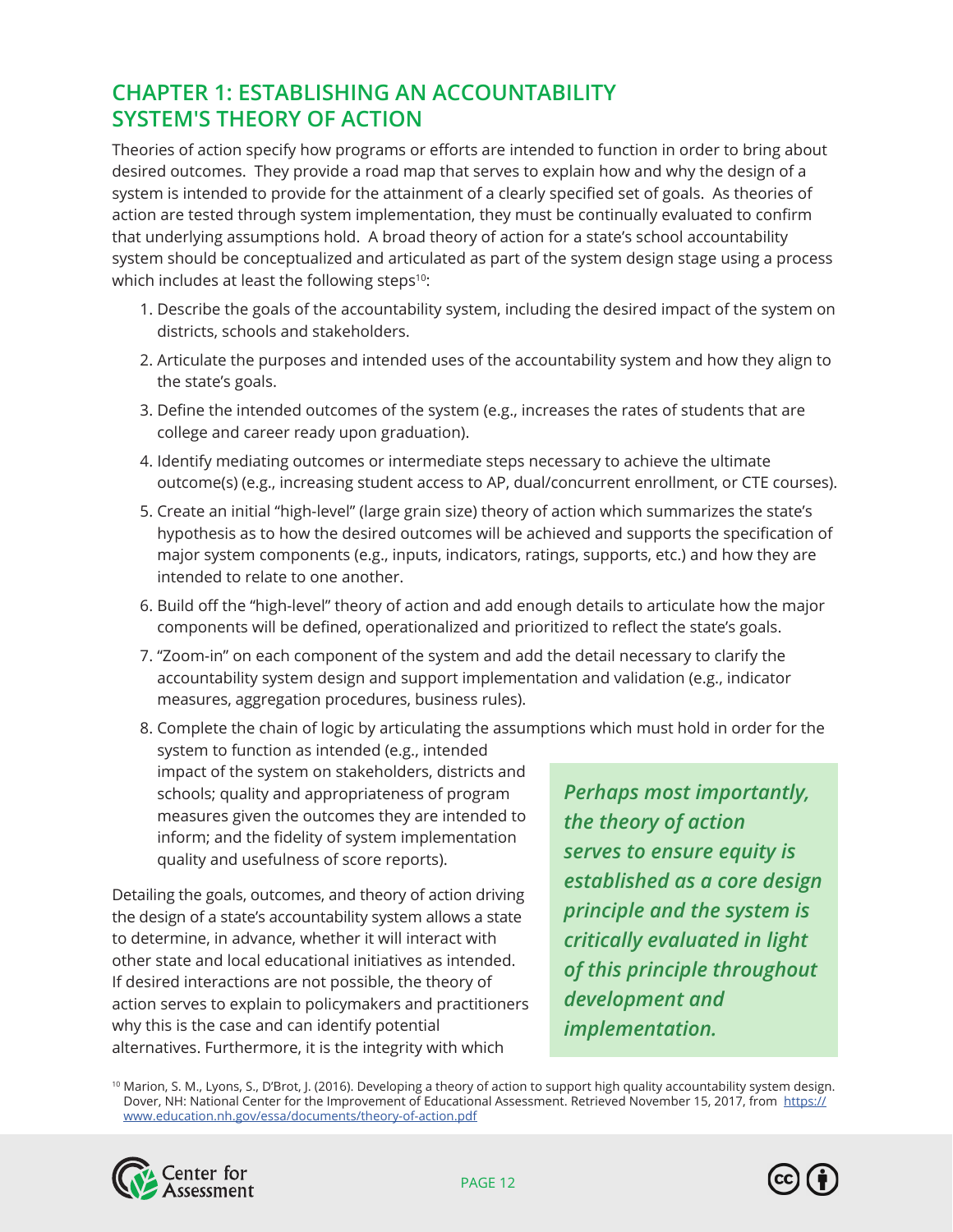the elements underlying a state's theory of action are operationalized and implemented and the extent to which those elements provide for intended and unintended outcomes that drive system evaluation (Landl, Domaleski, Russel, & Pinsonneault, 201611). Perhaps most importantly, the theory of action serves to ensure equity is established as a core design principle and the system is critically evaluated in light of this principle throughout development and implementation. Three examples of theories of action are presented below.:



*Figure 1. Example of a High-Level Theory of Action.*



*Figure 2. Example of a Theory of Action Prioritizing Moderate Identification with Strong State Support12.*

<sup>12</sup> See Lyons, D'Brot & Landl (2016).





<sup>11</sup> See "A Framework to Support Accountability Evaluation" (Landl, et al., 2016) for a framework and example demonstrating how a theory of action can be specified to reflect a state's accountability goals and inform system design and validation. A Case Study based on Wisconsin's theory of action is provided in Appendix A. [https://www.nciea.org/sites/default/files/](https://www.nciea.org/sites/default/files/publications/A%20Framework%20to%20Support%20Accountability%20Evaluation.pdf) [publications/A%20Framework%20to%20Support%20Accountability%20Evaluation.pdf](https://www.nciea.org/sites/default/files/publications/A%20Framework%20to%20Support%20Accountability%20Evaluation.pdf)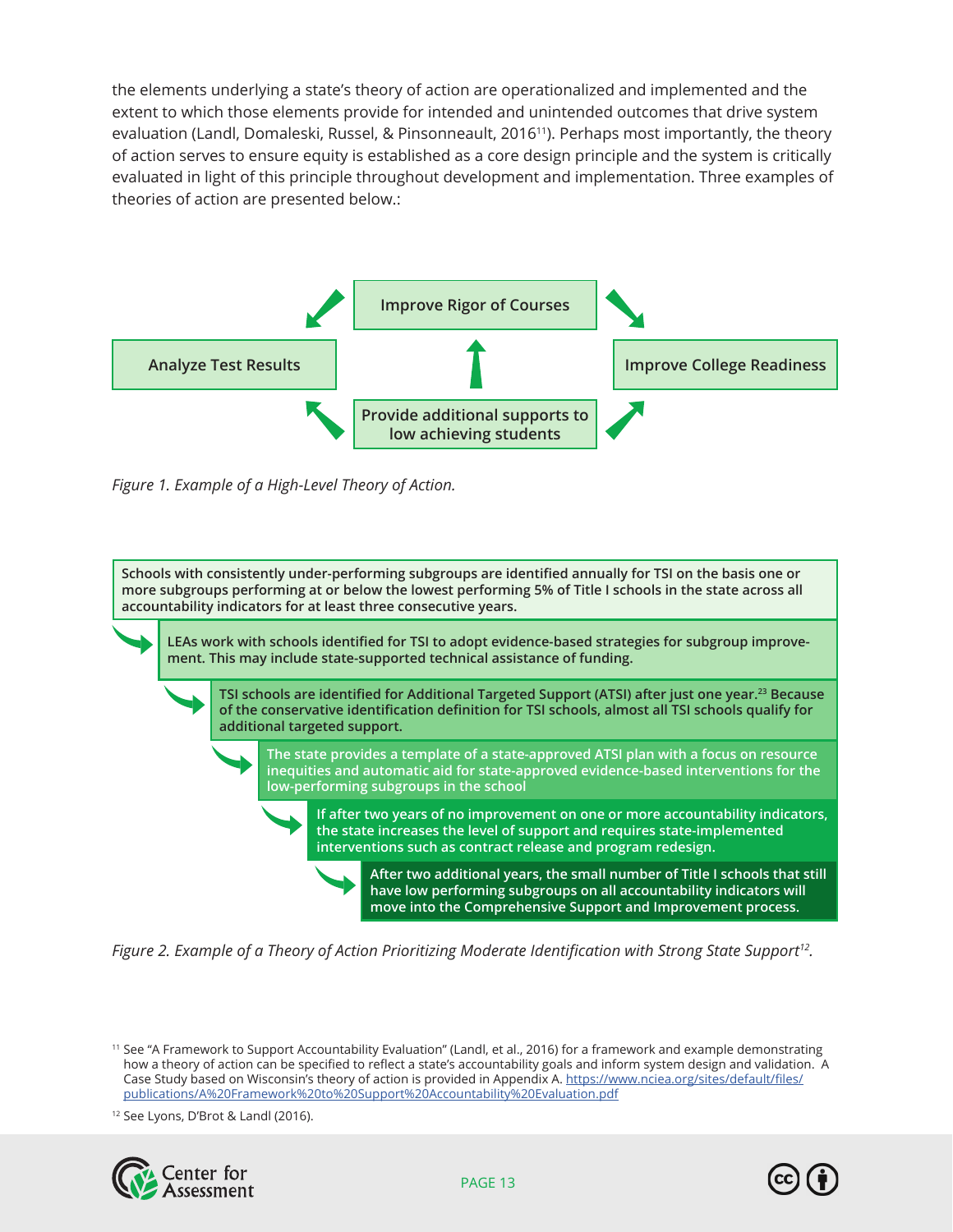

*Figure 3. Example of a Theory of Action Prioritizing Widespread Identification with Strong Local Support13.*

The goal of this chapter is to highlight how considerations listed in the introduction might influence a state's theory of action or the factors that inform it. For additional detail about how to develop a theory of action for accountability systems, the reader is directed to Marion, Lyons, & D'Brot (2016). For examples of how a theory of action can be specified to reflect a state's accountability goals and inform system evaluation the reader is directed to Landl, et al. (2016).

 **1.1 Clarify the requirements underlying federal and state accountability systems as a means of determining how the systems can and should interact.** 

The intended scope of a state's accountability system defines whether and how much it will integrate, supplement, or supersede other educational accountability mechanisms. It also serves to constrain (or expand) the manner in which goals, intended purposes and uses, mediating outcomes, and other components of a state's theory of action will interact. While policy makers and stakeholders may have clear ideas regarding the desired scope of a state's accountability system (e.g., one unitary system), state and federal law represent the guardrails within which that scope can be defined. Through a clear understanding of what is required at the state and federal level, accountability designers can determine the degree to which these systems can be designed in a coordinated manner.

 **a. Review federal legal requirements.** Federal statute and regulation will dictate the any requirements that must be part of the accountability system (or exist outside of the system). The state will need to identify which state priorities supplement or parallel federal requirements and which are in conflict. Depending on the state's priorities and vision for the accountability system, federal requirements could hinder or promote integration with state accountability systems and local initiatives.

<sup>13</sup> See Lyons, D'Brot & Landl (2016).



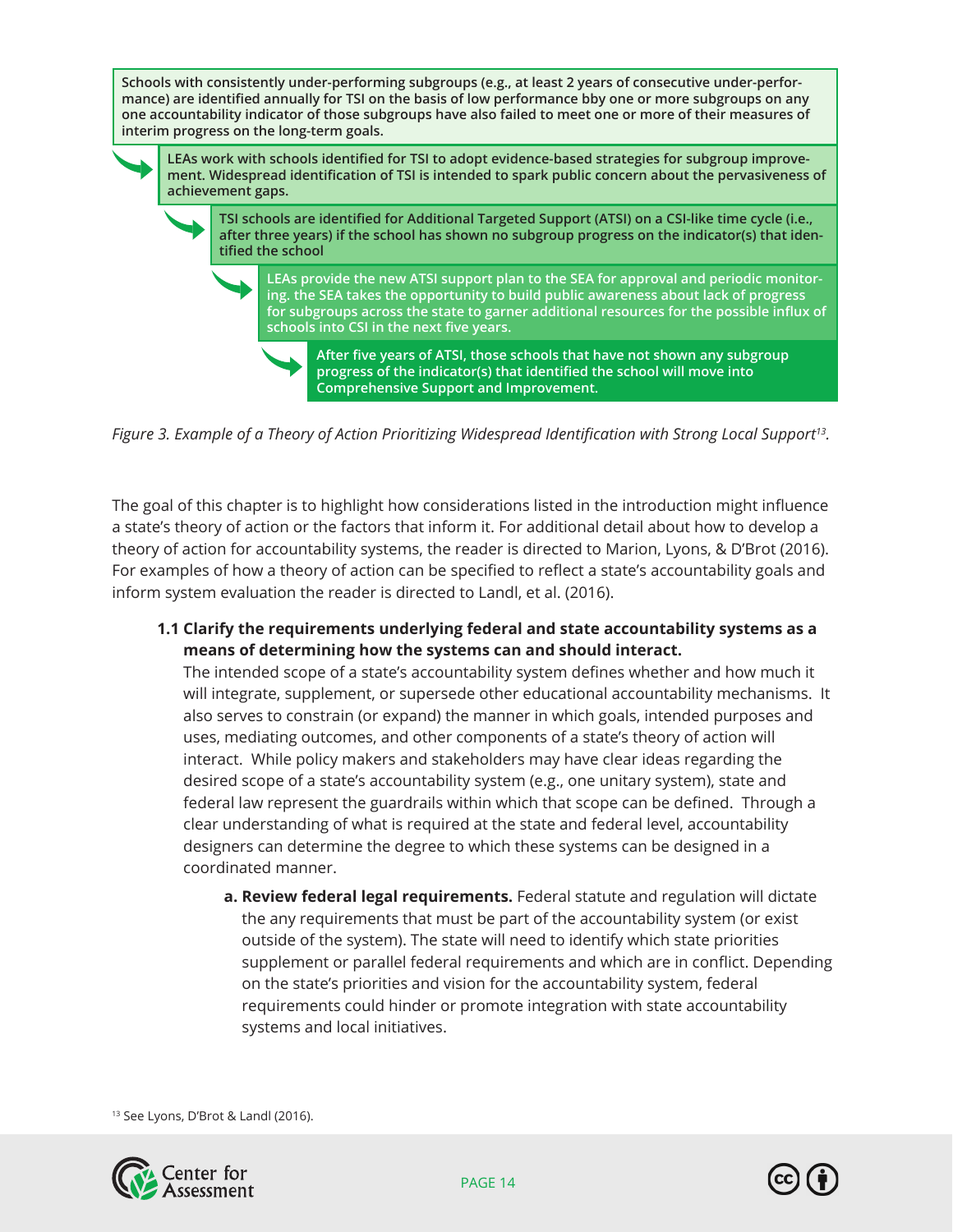- **b. Review state legal requirements.** State statute and regulation reflect the accountability goals and priorities of the state and may specify the inclusion of certain provider's indicators, measures, or procedures.
- **c. Understand local initiatives and constraints.** Large local systems or groups of local systems may have existing accountability initiatives in place that may duplicate or be in conflict with state-level accountability efforts. Being aware of major local accountability initiatives can help states avoid duplication of efforts in their accountability system design stages.
- **d. Cross-walk federal, state, and local requirements.** Once states have a thorough understanding of how federal, state, and local requirements interact, they should identify key elements that may support or constrain the design of complementary systems.

#### **1.2 Clearly describe the primary goals of the accountability system. The system will need to be designed in a manner that both meets the state's goal and complies with state/federal mandates.**

- **a. Define the SEA vision and priorities.** As part of accountability design efforts the state should identify or clarify its goals and priorities *in consideration of any constraints or synergies identified through 1.1.* Priorities may be linked to larger governmental or educational initiatives in the state or across districts. Goals are driven by the state's vision and priorities and may be aspirational.
- **b. Incorporate representative feedback.** Likely, the state will start with a set of priorities that are informed by gubernatorial, educational, or legislative leadership. The state should also reflect the views and opinions of key stakeholder groups in developing the goals of the accountability system. By integrating the state's and stakeholder's priorities, it is more likely that designers can promote buy-in for the accountability system overall. A discussion of stakeholder representation and involvement is presented in Chapter 2: Stakeholder Identification and Involvement.
- **c. Establish a reporting or update structure.** As the accountability system matures through design, development, and implementation, the state should establish a schedule and structure to update key stakeholders that are included in defining the state priorities. This should be incorporated when addressing the best practices and criteria under Chapter 2: Identifying Stakeholders.

#### **1.3 Articulate the purpose of the accountability system and the ways in which results are intended to be used.**

 **a. Clarify required purposes and uses based on federal and state legislation.**  The state should articulate the purpose of the accountability system and how results from the system will be used. This may range from compliance with identifying the lowest performing schools to driving thoughtful improvement using a comprehensive set of data directly and indirectly related to the accountability system. Clearly articulating the purposes and uses can help minimize scope creep and define the role of the state's accountability system or how it interacts with federal requirements.



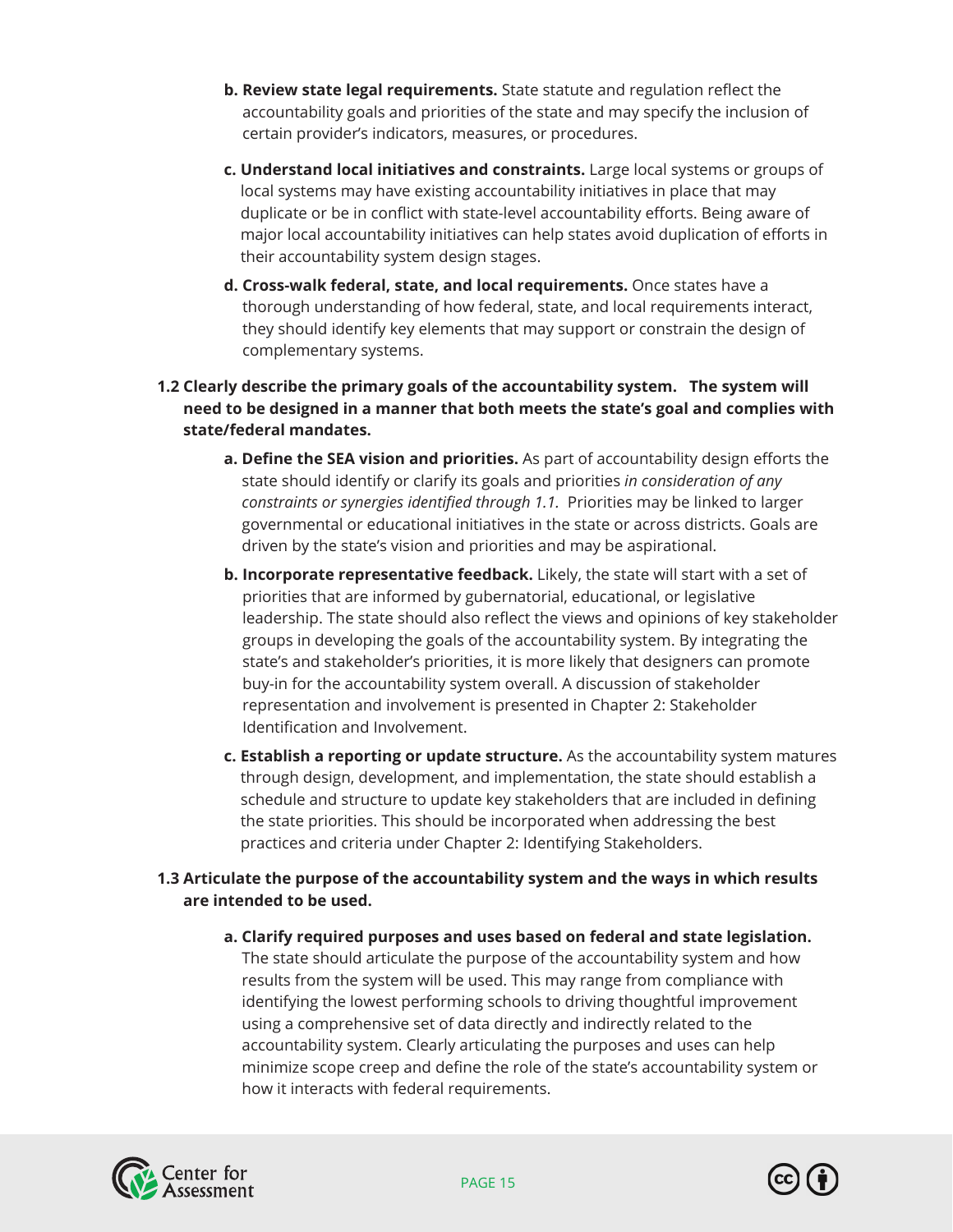**b. Clarify additional purposes and uses identified by state leaders and/or stakeholders.** By clarifying additional purposes and uses, the state can determine whether it is reasonable to expect the accountability system design to include those additional purposes and uses, or if they are more appropriate for supplemental systems or support structures.

#### **1.4 Specify the elements of the theory of action, indicating which can be measured, monitored, and evaluated.**

- **a. Define key accountability outcomes.** The state should identify the long term outcomes that provide evidence the accountability system is working as intended to meet the state's goals. Key outcomes may include increased graduation rates for all student groups, reduced gaps in academic achievement, greater participation in CTE courses or work-based learning, or higher scores on school climate or student satisfaction surveys. To ensure common understanding, accountability outcomes must be defined and operationalized clearly and consistently.
- **b. Define potential unintended outcomes.** As part of the design phase it is useful to consider outcomes that are not intended, but occur as a result of the design, business rules, or procedures driving implementation. Potential unintended negative consequences (e.g., increased drop-out rates; declining satisfaction of educators; decreased access to courses for particular sub-groups) should be mitigated during the design phase, but also flagged for evaluation throughout development and implementation. Procedures should also be put in place to identify potential unintended positive consequences (e.g., increased rates of parent engagement), so the factors providing for those results can be identified and reinforced.
- **c. Specify mediating outcomes.** To monitor and support the attainment of state goals, states will need to identify mediating outcomes that signal or influence progress toward desired long-term outcomes. For example, if the long-term outcome is improved rates of college- and career-readiness, mediating outcomes might include accelerated academic growth, greater educator access to high quality professional development, or a more uniform deployment of instructional support resources.
- **d. Specify the individual components of the accountability system, their role, weight, and intended relationship.**

Considerations include the following:

- Identify the indicators and measures that reflect attainment of or progress toward mediating and long-term outcomes (e.g., weighted proficiency measure, graduation rate, percentage of students earning a credential, median school growth) and how they will contribute to the system (e.g., inform meaningful differentiation, informational only).
- Specify the relative emphasis each indicator should have within the system based on state priorities and discussions with stakeholders.
- Specify the hypothesized relationship among indicators in the system (e.g., decreases in chronic absenteeism should be accompanied by increased growth on the state assessment because students are receiving more instruction).



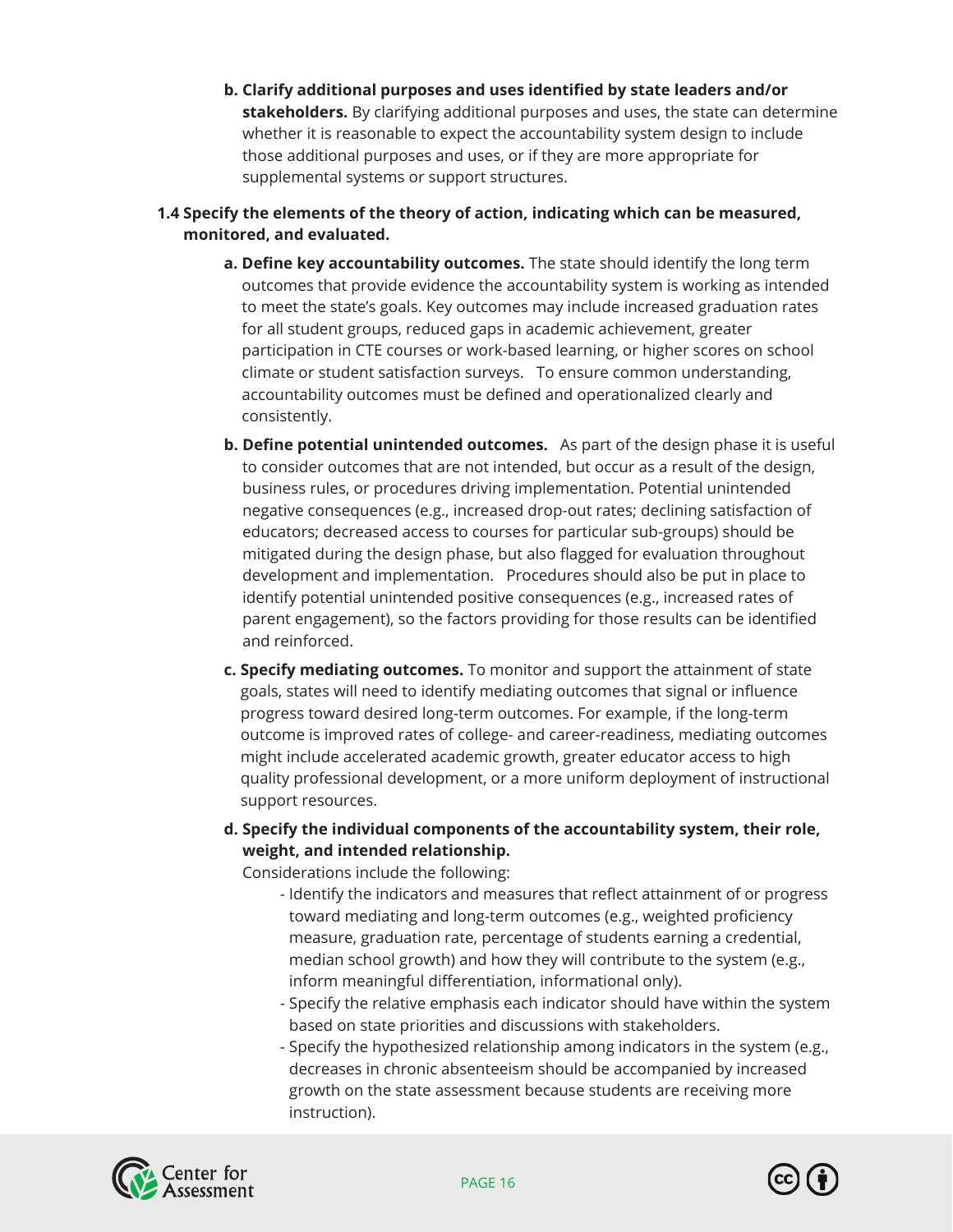- Articulate inputs that are necessary to drive and support the accountability system (e.g., a new longitudinal data system, dashboard reporting tools, updated CTE content standards, professional development on the standards). What supports/resources/tools will be put in place in order for the accountability system to function as intended and/or to allow for the collection of required data?
- **e. Define underlying assumptions that link the elements within the theory of action.** At this level, designers should specify the hypothesized mechanisms through which mediating and final outcomes are expected to occur (e.g., improved communication among educators; use of reported information to identify relevant, evidence-based improvement practices; teacher participation in professional development) and who is responsible for making them happen. Once these mechanisms are identified, one can determine the assumptions that must hold for the system to work as intended, and the evidence necessary to demonstrate those assumptions are being met.

 Assumptions about the technical quality (e.g., reliability and validity) and intended relationships among indicators; the quality, utility, and fidelity of implementation of specified inputs; and the use and/or perceived utility of system data and results should also be detailed to support evaluation.

- **f. Specify the evidence necessary to confirm assumptions.** The outcomes, elements, and mechanisms that make up the theory of action will dictate what evidence should be collected to confirm assumptions. By confirming (or denying) assumptions, designers can determine where the accountability system is working as intended and where it may be yielding unintended consequences. For example an assumption may be that educators attend high quality professional development related to developing and administering performance based assessments. Supporting evidence may include rates of teacher participation by school and feedback regarding the perceived quality and utility of the training.
- **g. Identify the programs related to the assumptions and elements in the theory of action.** Accountability designers should identify the individuals, offices, or programs that are associated or responsible for different elements in the theory of action (e.g., indicator measures and inputs). This will help determine the degree to which certain elements can be improved, influenced, or supported to reinforce accountability outcomes. For example, accountability systems typically rely on lagging indicators that are a function of school data collection efforts, varied LEA programs, and multiple SEA offices. The theory of action should specify not only who is responsible for collecting that data, but the assumptions which must hold in order for it to serve its intended role within the accountability system (e.g. the data is verified for quality and accuracy and meets the requirements defined within business rules). Similarly, if a new dashboard is put in place to support reporting and use of results, state and local responsibilities related to training, access and use of the dashboard by educators must be clearly defined.



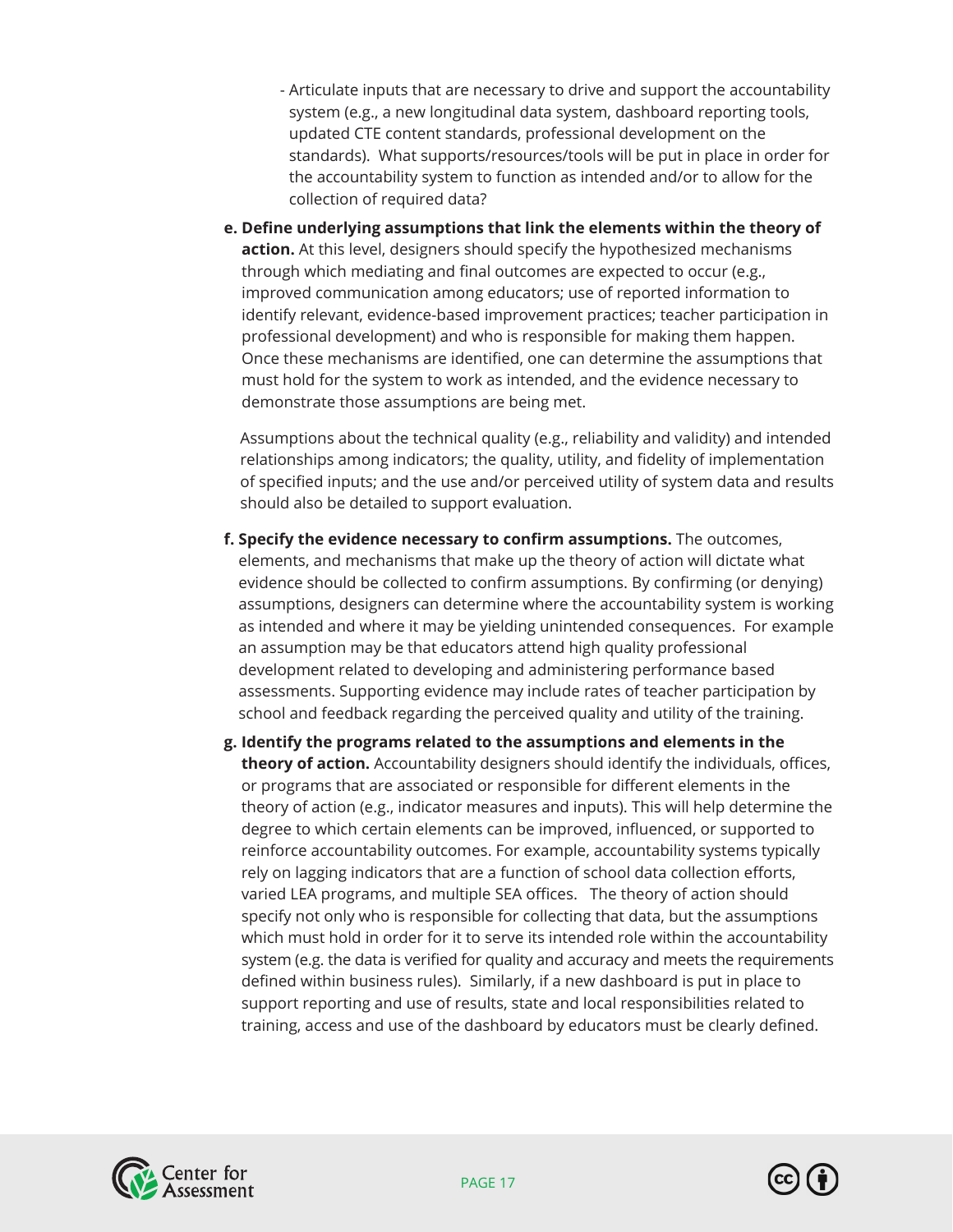## <span id="page-17-0"></span>**CHAPTER 2: IDENTIFYING STAKEHOLDERS AND THEIR INVOLVEMENT**

To be useful, accountability systems must provide information and incentivize actions which improve teaching and learning. Including stakeholders at key points throughout the stages of accountability ensures those influenced by the accountability system have a say in its design and what is reported. This type of participation is necessary to garner stakeholder support, establish face validity, and create a shared sense of responsibility for successful implementation. It also

supports equity by ensuring representatives with varied backgrounds and perspectives have an opportunity to comment on the appropriateness and fairness of the system given its intended purpose. Finally, it provides a means of validating that defined roles and expectations (e.g., for districts, schools, teachers) are appropriate and feasible. The operational best practices within this section were developed to ensure the contribution of stakeholders is a thoughtful, significant part of state's planning and design efforts.

*To be useful, accountability systems must provide information and incentivize actions which improve teaching and learning.* 

- **2.1 States should establish a stakeholder inclusion plan that identifies stakeholder groups and establishes their roles (e.g., advisory versus regulatory) and degree of involvement (e.g., informed, consulted, or included) throughout the stages of accountability.** 
	- **a. Clarify state and federal requirements related to the inclusion of stakeholders.** The level of stakeholder involvement can vary depending on the scope of the accountability effort. For example, federally required accountability systems have substantial stakeholder feedback requirements. Similarly, state accountability systems and related policies will likely require the SEA to collect public comments. These requirements can be leveraged to promote buy-in, inform the public about changes to systems, or inform design efforts.
	- **b. Identify and establish an accountability task force, structure, roles, and responsibilities.** Determine the appropriateness, size, and role of accountability task forces. These may include internal and external structures that serve different roles. For example, an external task force may be used to solicit ideas, feedback, and public concerns. An internal task force may then be responsible for pressure testing those ideas and determining what is feasible and appropriate based on data, policy, and privacy constraints. Additional considerations include the following:
		- Determine how many stakeholder groups are necessary/desired and define their intended and differentiated roles (e.g., advising vs. decision-making) and composition (e.g., parents, educators, higher education, workforce, State Board, etc.).
		- Assign a task force member(s) to each stakeholder group and determine the outreach structure (e.g., listening tours, town halls, computer mediated information gathering).



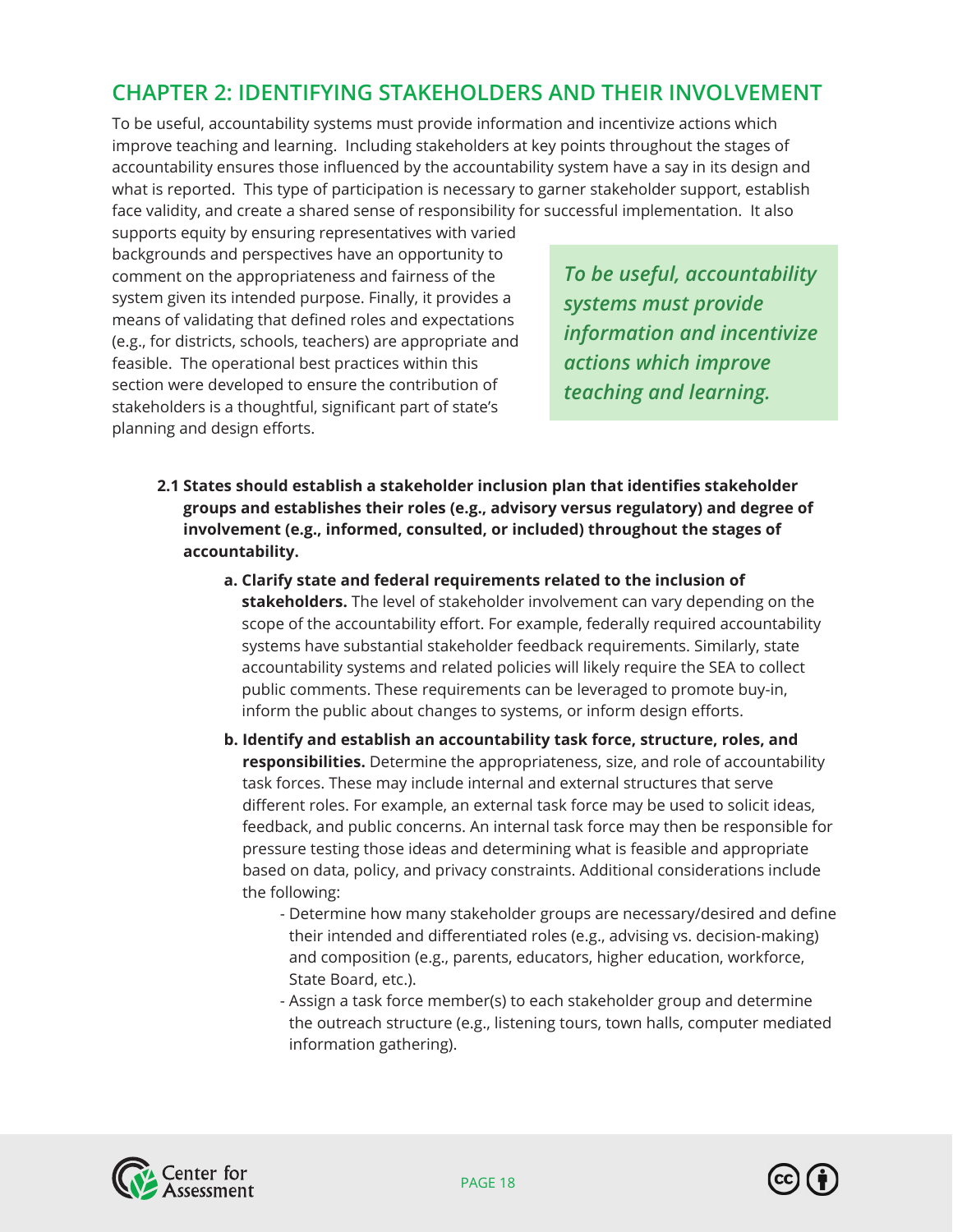- Identify procedures and mechanisms for collecting, sharing, and responding to stakeholder feedback throughout the design process so involvement is not viewed as a compliance activity.
- Determine how and when materials will be revised based on stakeholder feedback. How will different recommendations be resolved and prioritized?
- **2.2 Select the members of each stakeholder group in light of its intended role and to reflect the composition, political spectrum, and diversity of the state population. Each citizen should be considered a consumer of both the educational system and the information it provides, which will influence how deeply and frequently stakeholder groups are involved, consulted, or informed.** 
	- **a. Ensure the task force members understand their roles and responsibilities.**  Internal task force members should work together to determine the specific knowledge, skills, perspectives and backgrounds that should be represented in each group given its role and the type/manner of information desired. These may include
		- advocacy representatives,
		- relevant educational partners within the K-12 education system (e.g., union representatives, regional agencies, State Board of Education),
		- relevant educational partners beyond the K-12 educational system (e.g., early childhood, post-secondary),
		- appropriate business and community representatives,
		- Local Education Agency and school-level representatives, and
		- parent/family representatives.
- **2.3 The state should prepare the message, structure, and forum to share its initial SEA vision and priorities with each identified stakeholder group. While the detail, complexity, and timing may differ, the core of the message should remain the same.** 
	- **a. Establish and communicate the overarching goals, purposes, and uses for accountability.** The state's overarching goals, purposes and uses for accountability (as discussed in 1.1-1.3) should be established and agreed upon so it can be clearly and consistently represented in all types/levels of stakeholder correspondence. Differentiate between
		- foundational elements that are non-negotiable, such as the state's priorities and core initiatives (e.g., equity, personalized learning, requirements); and
		- components of the accountability system that are the focus and target of stakeholder feedback (e.g., reporting elements, weighting, design elements).
	- **b. Test the SEA's vision and message.** Consider presenting the initial SEA vision and priorities to an internal task force for comment on clarity and comprehensiveness. Use this as an opportunity to pilot the overarching message and materials and identify potential areas of confusion/concern.



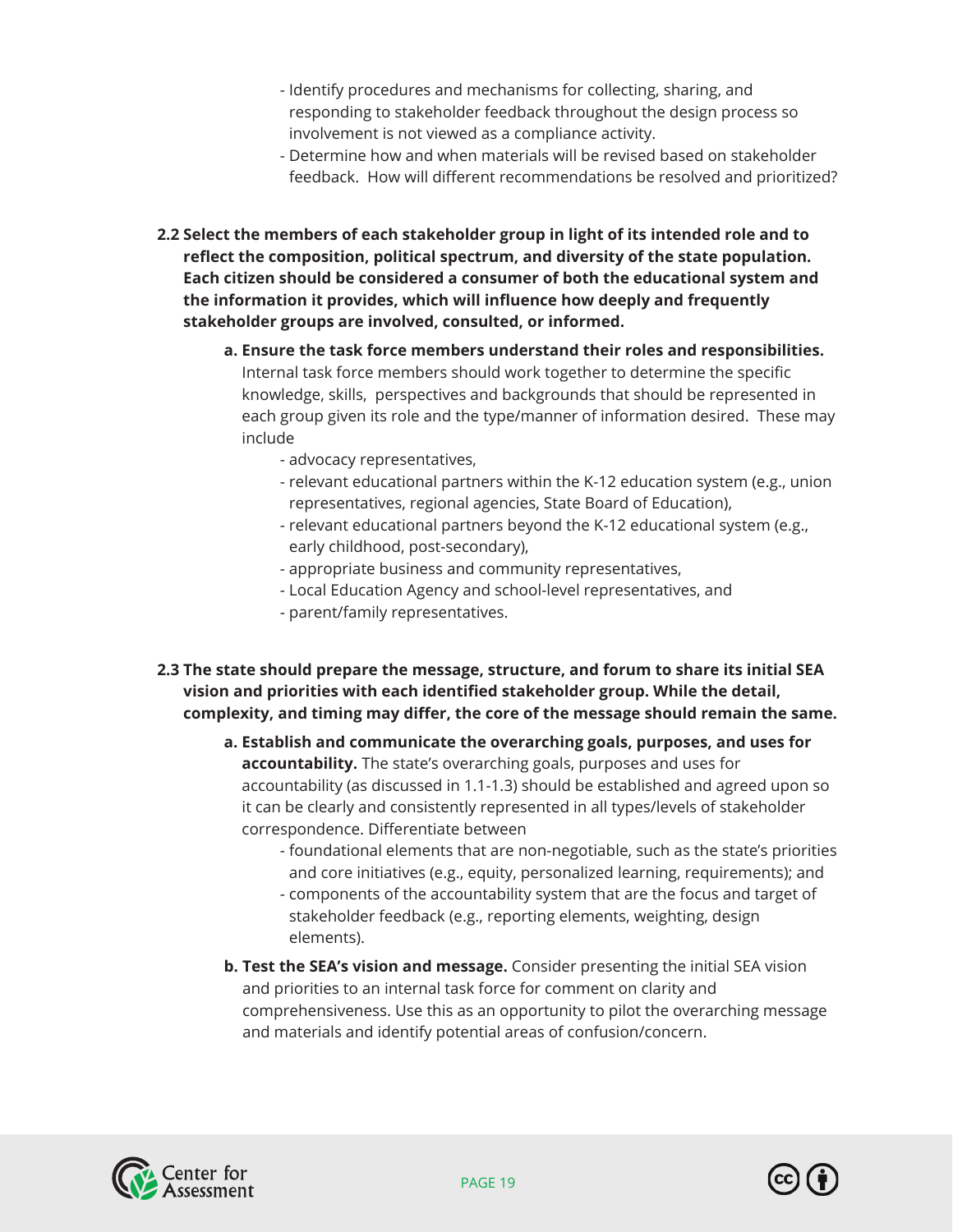- **c. Develop supporting materials.** Determine how the internal vision and priorities will be presented to each stakeholder group given their intended roles and functions. Determine how messages and materials should differ for stakeholder groups. These groups may include
	- advocacy representatives,
	- relevant educational partners within the K-12 education system (e.g., union representatives, regional agencies, State Board of Education),
	- relevant educational partners beyond the K-12 educational system (e.g., early childhood, post-secondary),
	- appropriate business and community representatives,
	- Local Education Agency and school-level representatives, and
	- parent/family representatives.

#### **2.4 Engage stakeholders as intended to refine/extend the vision, priorities, intended outcomes and theory of action consistent with the roles and expectations defined in 2.1 and 2.2.**

- **a. Design meetings with clear outcomes in mind.** Communication materials and meeting structures should be designed to elicit the type of feedback desired from a particular stakeholder group. For example, it may be more beneficial to have focused, rather than open discussion on statutorily required components for accountability. Consider pinpointing the questions/issues to be discussed and clarify why feedback from that stakeholder group is so important. If consensus recommendations are desired, this expectation should be established at the onset of the meeting.
- **b. Prepare a communications plan in advance, specifically targeting stakeholders.** Establish a plan for summarizing and reporting meeting results back to participants, as appropriate. Make sure the way in which stakeholder feedback and recommendations will be used is clear from the onset.

#### **2.5 In addition to stakeholder groups the state should identify technical advisors to help substantiate claims about the accountability system's validity, reliability, and fairness and contribute to the development of an overall validity argument.**

- **a. Establish and communicate the goals, roles, and responsibilities for a technical advisory group.** Determine the appropriate representation of the technical advisors based on state capacity and technical need. As accountability systems expand in scope or include components with a narrow focus, subject matter experts can help identify best practices or unintended consequences aligned to their expertise areas. Consider
	- Whether existing technical advisory committees should include accountability experts or whether a separate accountability TAC is necessary.
	- How to leverage cross-state collaboration opportunities when possible through professional networks.



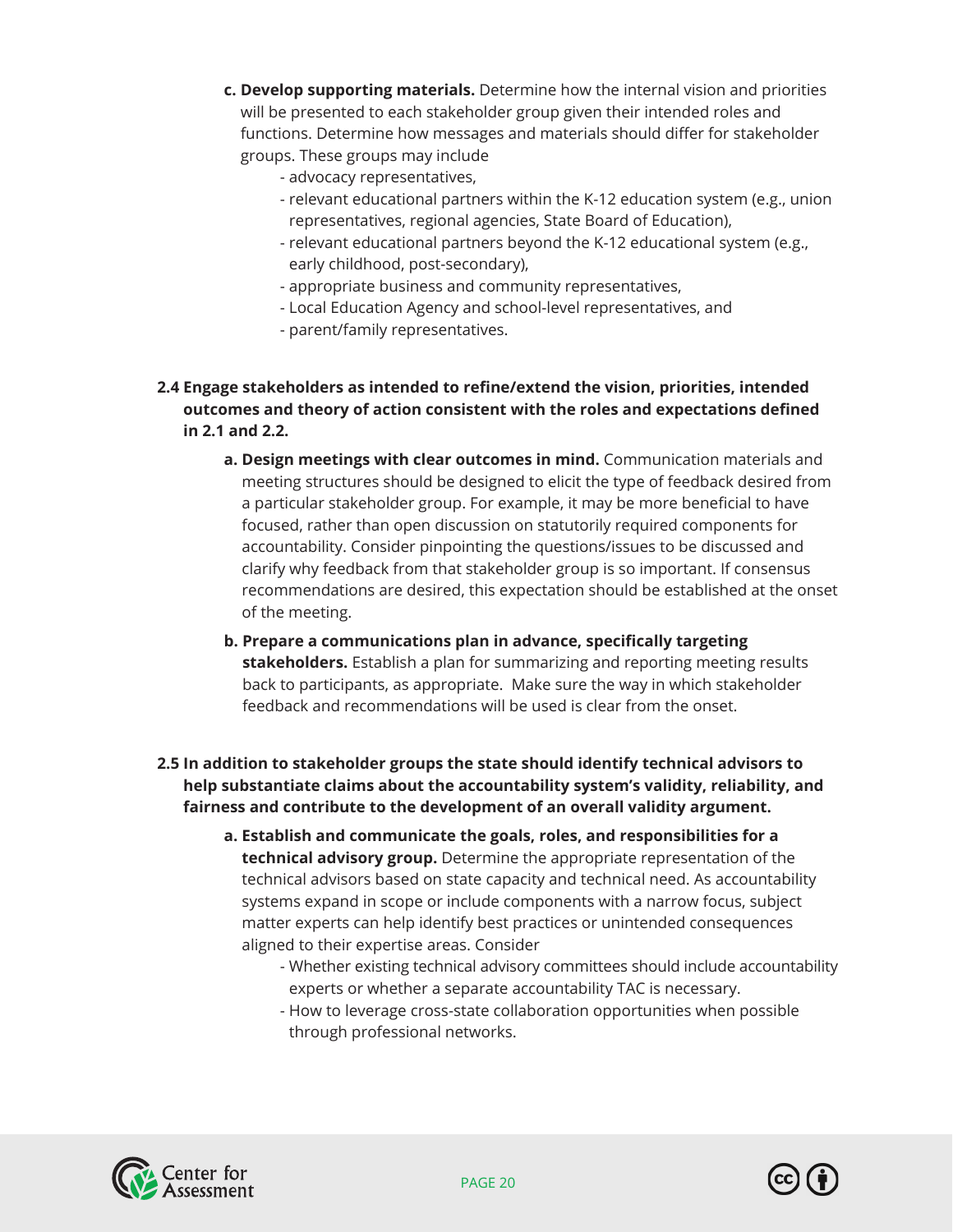**b. Establish the structure for the technical advisory group and how their feedback will be incorporated.** It is important to not only define the role of the technical advisory group, but also how frequently they will meet with the SEA and what the expectations are surrounding their feedback. The impact of their recommendations will have implications on the amount of information and lead up time the group will need and how they may frame their recommendations.



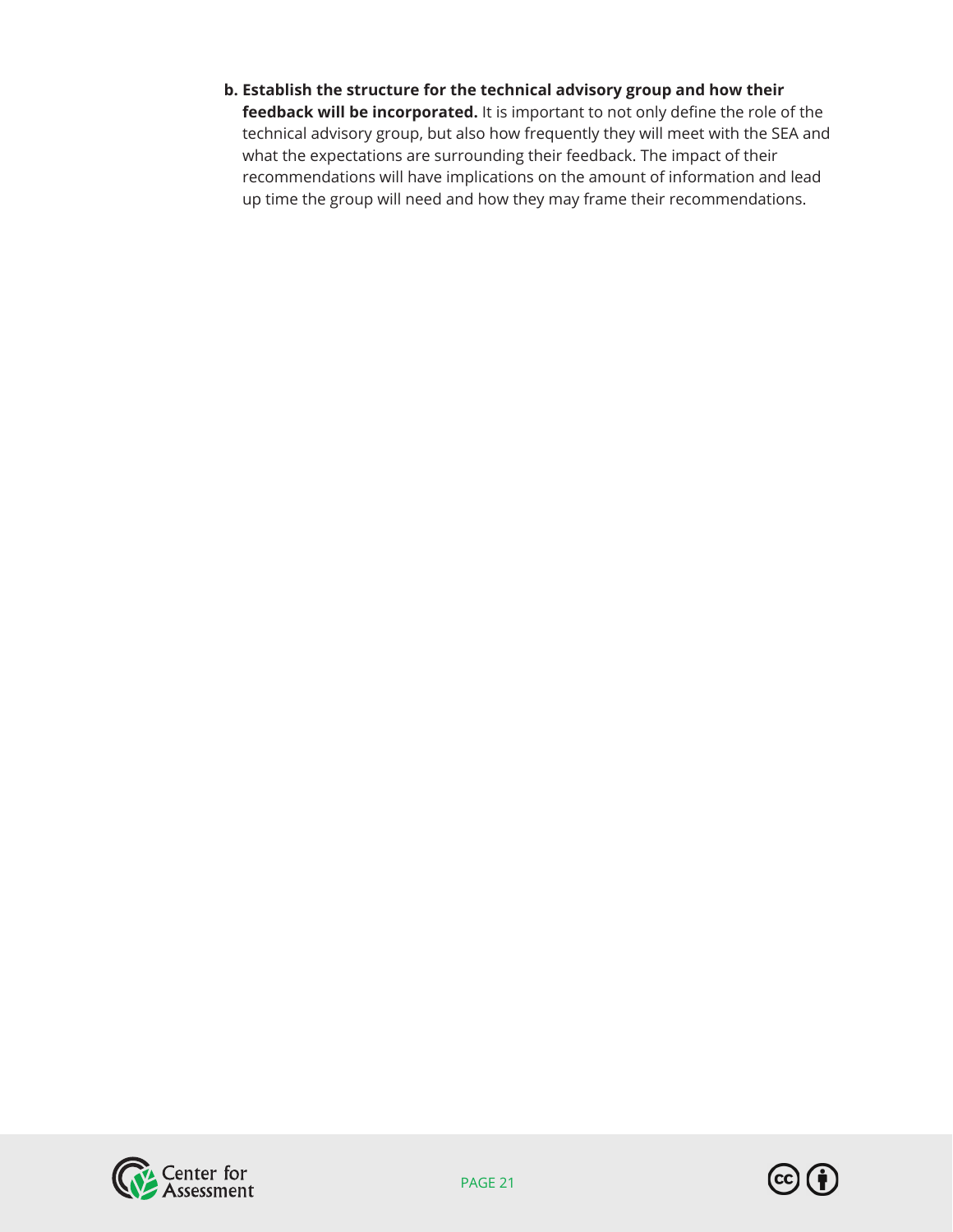## <span id="page-21-0"></span>**CHAPTER 3: ACCOUNTABILITY ROLES, RESPONSIBILITIES, AND PROGRAM MANAGEMENT**

Due to the complexity of accountability systems, effective program management is a necessity. Programs are groups of related projects that are coordinated to yield benefits, control, and outcomes that are otherwise unavailable if managed individually (PMI, 201114). Program management as a discipline is applicable across contexts, but requires specific content knowledge and experience to be implemented well. Therefore, well defined roles and responsibilities across accountability system activities and their related processes (e.g., data collection, data processing, policy development, etc.) should be defined and monitored throughout the stages of accountability. The operational best practices within this section define the responsibilities, decisions, and outputs associated with program management of accountability systems. Criteria in this section should be used in conjunction with the criteria outlined in chapters 4 and 7 which address operational quality control and report production, respectively.

- **3.1 State Education Agencies manage a substantial number of educational programs that address both compliance and improvement initiatives. SEAs should have a clear definition of the scope of their accountability system and specify how divisions and offices are organized in relation to the system.** 
	- **a. Review the SEAs organizational chart.** Having a clear understanding of the existing organizational structure within an SEA can help identify interactions across offices and divisions to support accountability processes and mechanisms.
	- **b. Determine the level of intra-SEA collaboration necessary to support the system.** In conjunction with reviewing the theory of action, a review of the organizational chart can help promote shared ownership of activities, programs, or policies supporting and resulting from accountability.
	- **c. Determine the scope and ownership of accountability system components.**  There is a difference between indirect and direct ownership of accountability components, processes, and mechanisms. It is important to identify and recognize staff groups that have indirect impact on the accountability system but are still critical to effective operation. For example, accountability and school improvement staff groups will have direct oversight of identification and support efforts, whereas information technology or data management offices will have indirect responsibilities to support data collection, processing, and publishing. Similarly, assessment information plays a large role in many accountability systems, so it will be important to identify how changes to the assessment program or processes affect accountability. A responsibility assignment matrix, or RACI matrix, may be useful to help define roles and responsibilities<sup>15</sup>.
	- **d. Establish work plans and timelines that help manage expectations related to accountability implementation.** In conjunction with 3.1.a – 3.1c, the use of project management techniques can help SEAs formulate work plans that can be easily monitored. For example, establish comprehensive project schedules that include
		- accountability components and their associated outputs (e.g., assessment system data, data collection and verification of student demographics, administration and collection of student engagement data, etc.),

<sup>14</sup> The Standard for Program Management, Second Edition. Project Management Institute. 2011

<sup>15</sup> See the Project Management Institutes (2017) Guide to the Project Management Body of Knowledge.



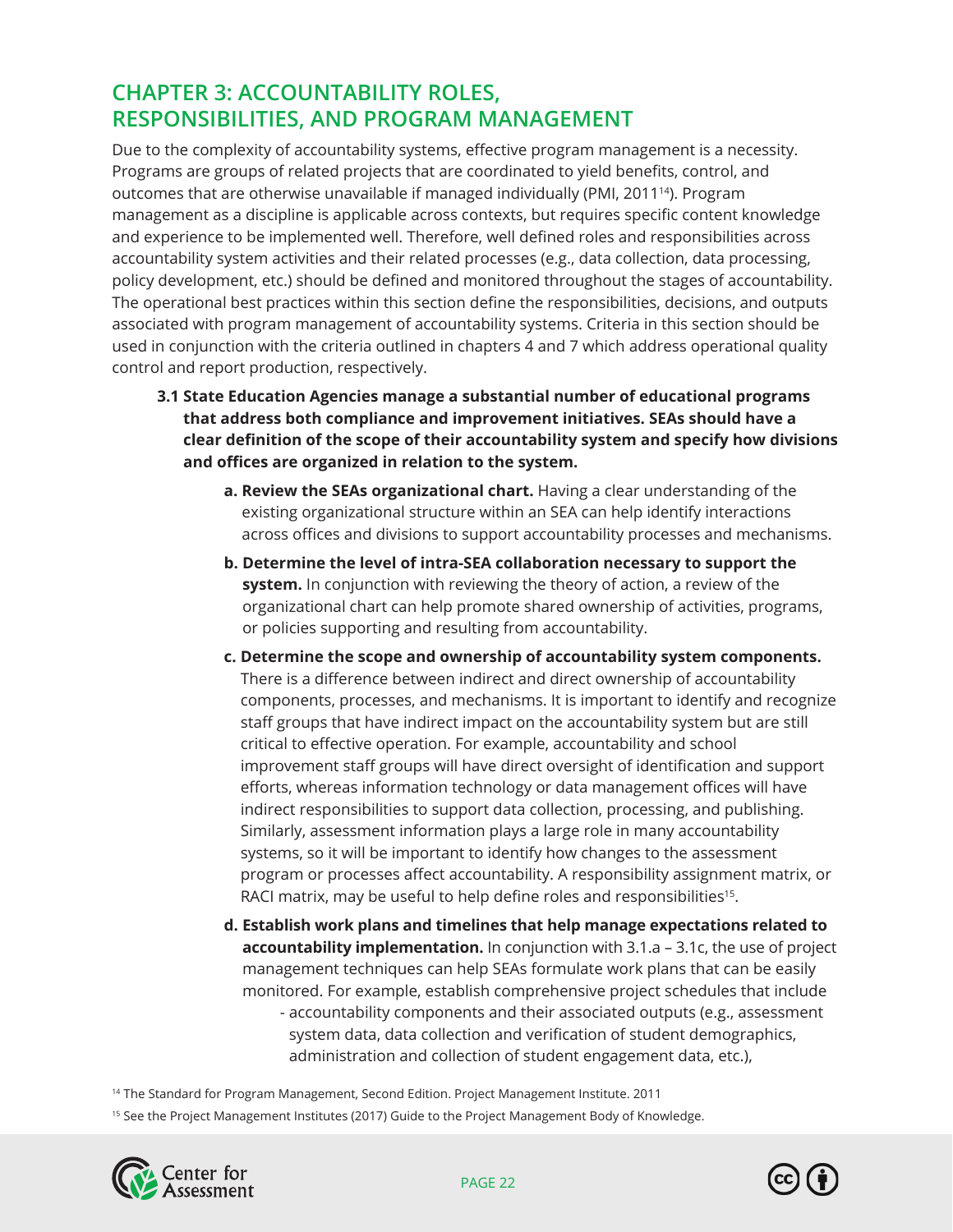- interdependencies across offices,
- non-negotiable milestones or deadlines,
- high priority activities, and
- additional sub-activities that contribute to activity completion or data processing and collection.
- **3.2 Identify specific roles and responsibilities attached to project milestones to enable project monitoring and help identify where project slippage may have occurred.** 
	- **a. Review components of accountability systems to identify the need for responsible parties.** As an extension to OBP 3.1, it will be important to assign roles and responsibilities to specific accountability activities and processes. This can be used in conjunction with a project plan that lists a comprehensive set of accountability activities to determine if similar tasks are grouped by office or if responsibilities are scattered across the SEA.
	- **b. Review and crosswalk current offices/staffs with accountability components to determine workload and risk areas.** Evaluate the availability and capacity of staff—especially for those with indirect impact on the accountability system—as a means of identifying areas where responsibilities could be expanded or should be constrained. This can help SEAs identify potential points of failure and determine whether revisions to existing work plans are needed.
	- **c. Review and assign roles for production, development, and quality assurance based on system activities and needs.** While this practice is explored in greater deal in chapter 4, it is important to create a work plan of assignments and roles by individual to help map out and navigate workload. The following table is an example of how specified activities might be organized and assigned using a cross-walked organizational chart.

| ACTIVITY <sup>16</sup>                                        | <b>OFFICE RESPONSIBLE<sup>17</sup></b>                                       | <b>CONTACT PERSON</b> |
|---------------------------------------------------------------|------------------------------------------------------------------------------|-----------------------|
| Accountability Design and Plan<br>Development                 | Accountability, School<br>Improvement, Information<br>Technology, Leadership |                       |
| Quality Assurance of<br>Assessment Data and<br>Processes      | Information Technology;<br>Assessment; Accountability                        |                       |
| Assessment Policies and<br><b>Administration Requirements</b> | Assessment                                                                   |                       |
| Analysis Plans and<br><b>Accountability Calculations</b>      | Accountability                                                               |                       |
| <b>Accountability Reporting</b>                               | Accountability, Information<br>Technology, Communications                    |                       |

<sup>17</sup> A responsibility assignment matrix (i.e., RACI matrix) can also be used to identify those who are responsible, accountable, consulted, or informed about specific activities or projects.





<sup>&</sup>lt;sup>16</sup> These are sample activities and will differ based on the goals, objectives, and priorities of an agency.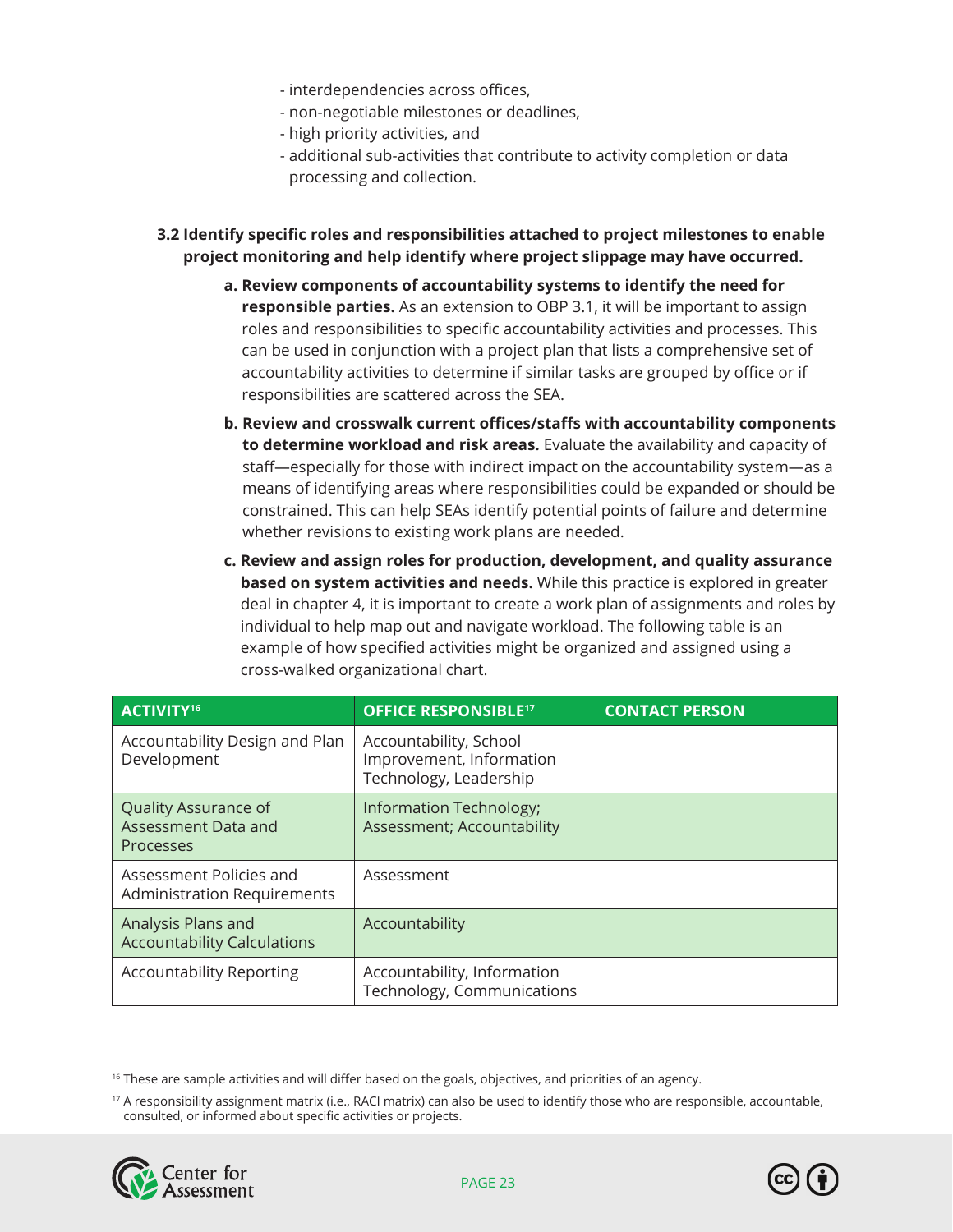- **3.3 There may be aspects of the accountability system that are beyond the capacity of the SEA to develop, manage, or implement. In these cases, it will be important to identify whether external service providers are needed and to define their roles, responsibilities, and contractual obligations.** 
	- **a. Evaluate the need for service providers.** Based on a review of the design, development, and implementation activities, the SEA should determine whether it has sufficient capacity to successfully operationalize the system. Depending on the size, resources, or capacity of the SEA, it may be necessary to leverage external partnerships or secure contracts with service providers to help operationalize the accountability system. Examples of this might include web hosting services, reporting and visualizations, quality assurance, or replication services.
	- **b. Specify the role and scope of service providers (i.e., support the goals of the accountability system and balance costs).** For any external needs, the SEA should make clear the scope of services needed by external partners/service providers and how the scope supports the goals of the accountability system. Based on the scope, SEAs can specify the qualifications needed and make those available when soliciting efforts. Qualifications might include
		- background and expertise in relevant areas,
		- required or preferred certifications,
		- experience and references with similar projects,

*For any external needs, the SEA should make clear the scope of services needed by external partners/service providers and how the scope supports the goals of the accountability system. Based on the scope, SEAs can specify the qualifications needed and make those available when soliciting efforts.*

- experience developing documentation, processes, or reports consistent with the SEA's needs, and
- any other types of experience or requirements (e.g., experience handling and storing secure data, familiarity with SEA protocols and requirements, a demonstrated preference for local service providers, program or project management expertise).
- **c. Based on the scope, define the contractual requirements for any external partner of service providers.** For any externally provided needs, the SEA should adhere to its local requirements for soliciting services or partnering with other agencies or organizations. This may include developing requests for proposals or information, establishing sole source agreements, establishing inter-agency agreements, or hiring contractors directly. It will be important to ensure the SEA's needs are met and services are obtained through means coherent with state requirements. Contractual or procurement considerations may include - history and context of the accountability program to contextualize SEA needs,



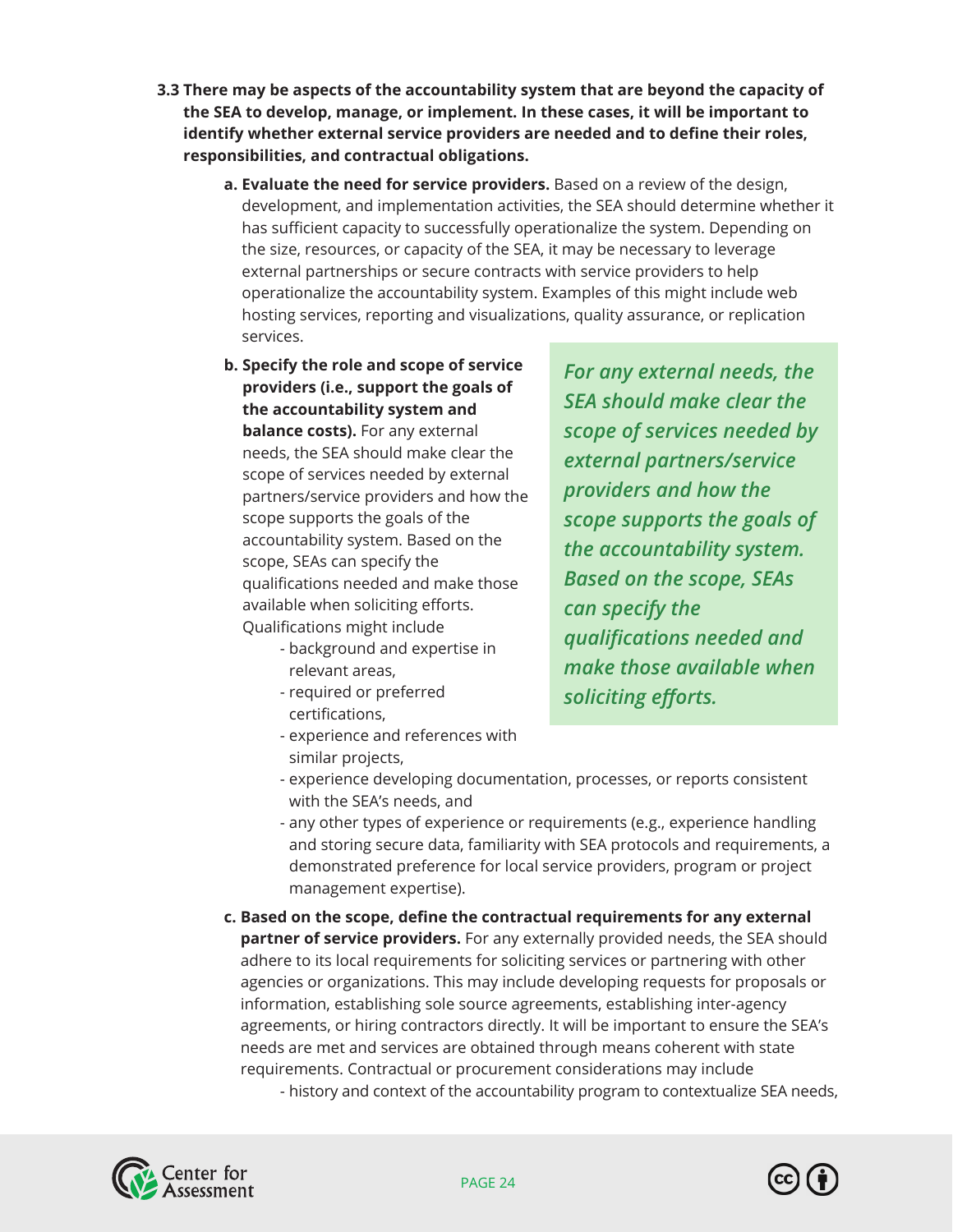- security, legal, or regulatory specifications, which may include privacy, security, auditing, or other legal or procedural requirements,
- mandatory and optional requirements of the partner or service provider,
- ownership of data, documentation, code, technical specifications, or business rules,
- clear specifications for each activity and deliverable needed by the SEA, and
- cost requirements or cost proposals required to evaluate external efforts.
- **d. Define protocols for communication and data management (e.g., extractions, transfers, and loads) as necessary.** Expectations for external partners or service providers should be established in any contractual negations. Because of the plan-oriented and data-heavy nature of accountability system management, protocols for communication and data management should be a major part of planning. These may include
	- data production, extraction, transfer, and load schedules,
	- interoperability expectations,
	- handling personally identifiable information (PII),
	- data elements, definitions, and usage rules, and
	- data storage, destruction, purging, or disposal.
- **e. Determine an agreed upon format for any data transferred between an external partner or service provider and the SEA.** While the operations and quality control for accountability system data are addressed in Chapter 4, working with an external partner or service provider will require well documented and agreed upon data formats and layouts. Files and specifications may include
	- data layout specifications and codebooks, if applicable,
	- technical specifications or business rules to develop any data files or products,
	- the types of data collected, both in aggregate or individual, where applicable,
	- data protection specifications, and/or
	- any requirements or expectations to support a system that facilitates data storage, management, or review.

#### **f. Specify how change requests are handled for any contractual agreement.**

Although the accountability system itself may require revisions or changes, it is important that the processes for managing changes to external partnerships or contracts with service providers are specified in advance. Ensure that expectations for both changes to delivering services and documenting those changes are available. Considerations may also include

- changes in staff or requirements in expertise,
- the timing of any changes and how or when the SEA should be notified in relation to work,
- changes to the scope of the work, whether expanded or contracted due to additional SEA needs or unforeseen complications, and
- modifications due to any other new federal, state, or local requirements.



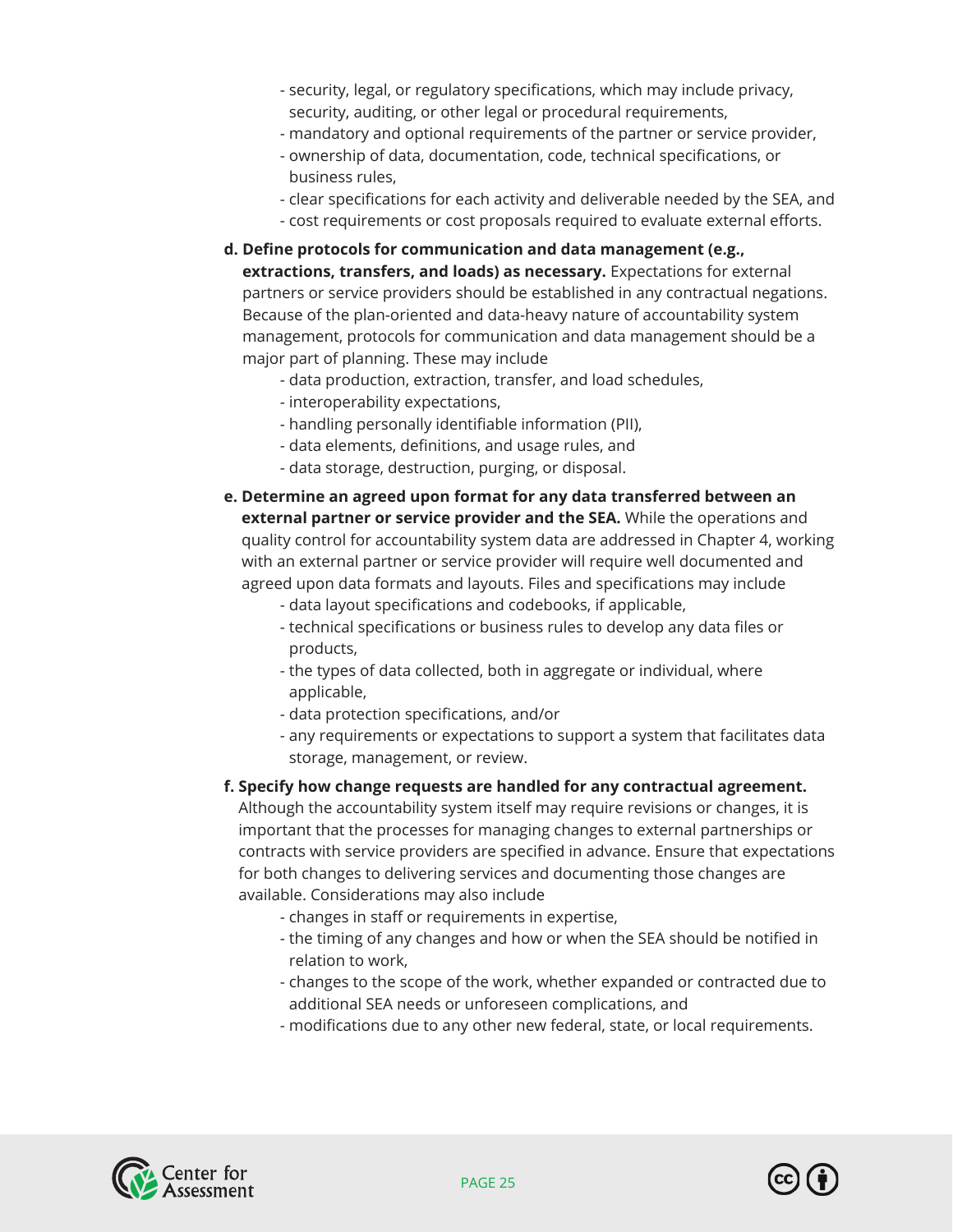## <span id="page-25-0"></span>**CHAPTER 4: SELECTING AND INTEGRATING MEASURES FOR ACCOUNTABILITY SYSTEMS**

Accountability systems are designed to communicate school performance coherent with federal or state requirements. However, the way in which information is prioritized and communicated varies

depending on a state's theory of action. The best practices presented in this chapter should be reviewed in light of a SEA's theory of action and the relevant practices should be considered.

To accurately represent the focus of accountability systems and the key inferences they intend to support (e.g., school quality, monitoring academic disparity, monitoring progress toward success in college and careers), states should carefully consider how measures are selected and combined. Specifically, what measures reflect the state's theory of action, the policy goals of the accountability system, and the SEA's intended outcomes? SEAs should think about the policy goals and intended behaviors driving the selection of system measures and

*SEAs should think about the policy goals and intended behaviors driving the selection of system measures and how performance on those measures is expected to change over time.* 

how performance on those measures is expected to change over time. Additionally, it is important to consider how external stakeholders perceive the inclusion of certain data elements, which can affect how they interpret and use the results.

The operational best practices within this section were developed to help SEAs recognize and clarify constraints assumptions, and design decisions associated with the selection of measures that promote system goals. Criteria in this section should be used in conjunction with the theory of action and quality control best practices in Chapters 1 and 4, respectively.

- **4.1 Identify how/if measures in the state accountability system are intended to interact with federal requirements for accountability systems. This may reflect distinct, blended, or fully integrated federal and state accountability system designs.** 
	- **a. State systems should comply with federal requirements as per the state's theory of action.** In some cases, state accountability systems are separate from federal identification systems, whereas in others they are a single integrated system. While this is typically informed by the SEA leadership's vision and key stakeholder input, such decisions will have implications on what measures are appropriate for use. If integration across systems is desired, federal requirements can help define the minimum requirements to address for measures in state accountability systems.
	- **b. Based on federal requirements, identify relevant constraints for candidate measures and their associated data.** Depending on the types of constraints specified in federal statute (e.g., requirements for disaggregation, comparability, data collection), certain measures may not be appropriate to include in a federal identification system or in a system that integrates federal and state accountability. Depending on the accountability system's focus and design, non-compliant data may be more appropriate for supplemental reporting or as part of a separate state accountability system.



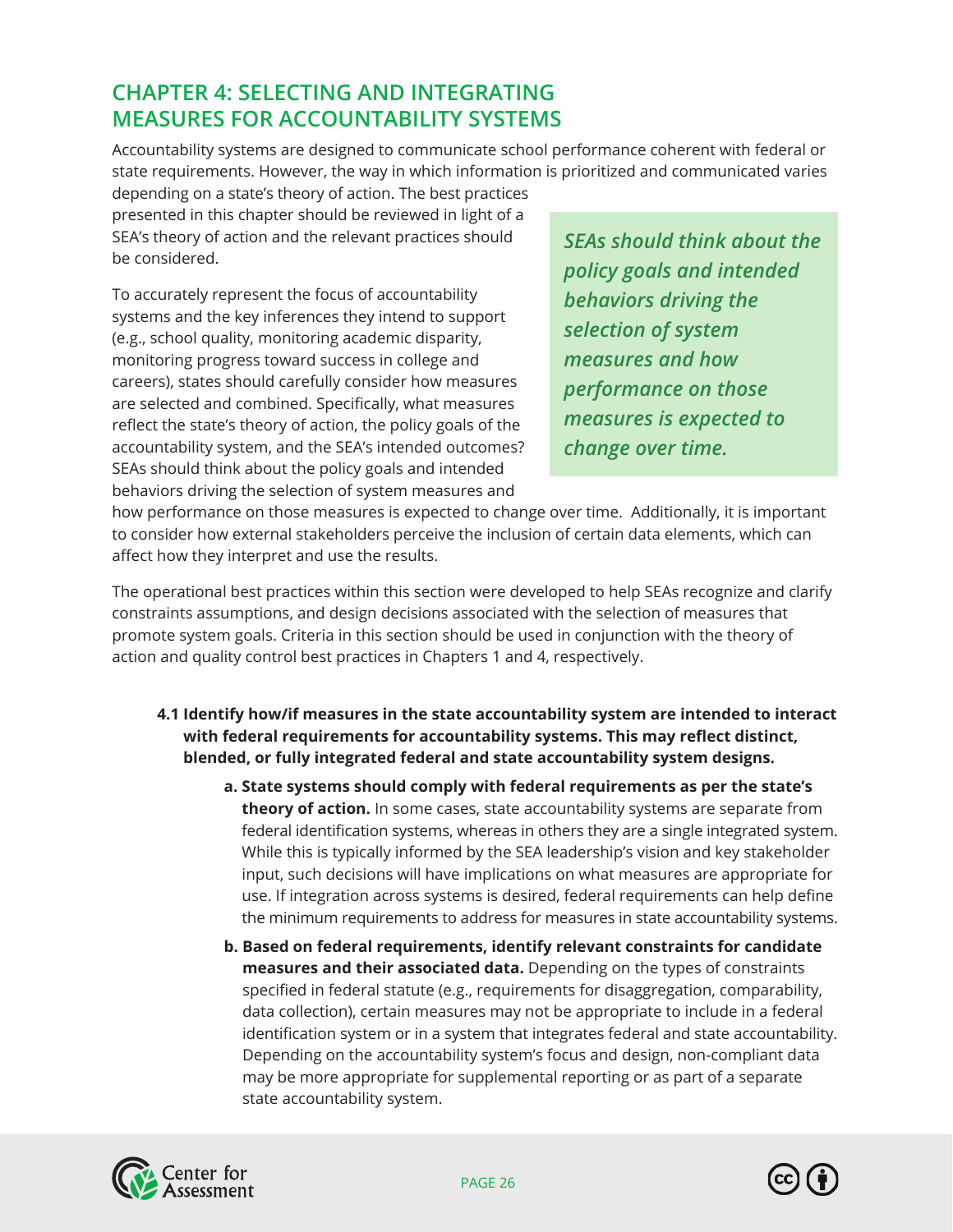#### **4.2 Identify state accountability requirements that are specified in law, regulation, and policy and how they impact measure selection.**

- **a. Identify any relevant state requirements relevant to accountability design.**  Depending on the SEA's theory of action, there may be a distinct or supplemental state accountability system that is separate from federal identification. State requirements may be based on statutory, regulatory, or policy-based requirements that dictate what or how certain measures are calculated, used and reported in the accountability system. SEAs should determine whether there are constraints associated with measures selected specifically to support state accountability requirements, and how those requirements dictate data collection, measure inclusion, or reporting.
- **4.3 Once federal and state requirements are identified, states should determine how school quality will be defined, measured, and communicated based on the SEA's theory of action. This will inform the selection and calculation of system measures and help SEA's determine how those measures should be combined (e.g., through indices, composite scores, or decision rules) to reflect the relative importance of data and priorities defined within the TOA.**
	- **a. Ensure design decisions reflect stakeholder input and priorities, as appropriate.** As noted in *Chapter 2: Identifying Stakeholders*, SEAs should collect and incorporate stakeholder feedback as appropriate, throughout the system design. This includes feedback about the manner and degree to which system measures provide valid information about school quality and the emphasis they should have in making overall school performance determinations. SEA must determine how operational constraints (e.g., data collection burden, privacy requirements, or inconsistent policy interpretations) will be balanced with stakeholder feedback and consider communicating this back to stakeholders as needed. When evaluating the selection and use of measures for accountability, SEAs should consider whether they
		- consulted a representative set of stakeholders,
		- included strategic representatives (e.g., advocacy groups or industry organizations), and
		- communicated or updated stakeholders with changes to the system based on feedback, operational constraints and state/federal regulations.

#### **4.4 Establish a clear rationale for why measures are included in the accountability**

**system.** There should be clearly stated reasons for why measures are included in accountability systems, which can range from compliance to incentivizing certain behaviors. SEA's must be able to clarify and articulate how each measure selected for inclusion in the states' accountability system contributes to the state's policy goals in a manner consistent with the theory of action. Engaging in the following activities can help SEAs articulate the rationale behind a) why specific measures/data are included in the system and b) the relative/weight or emphasis assigned to each. This, in turn, can help an



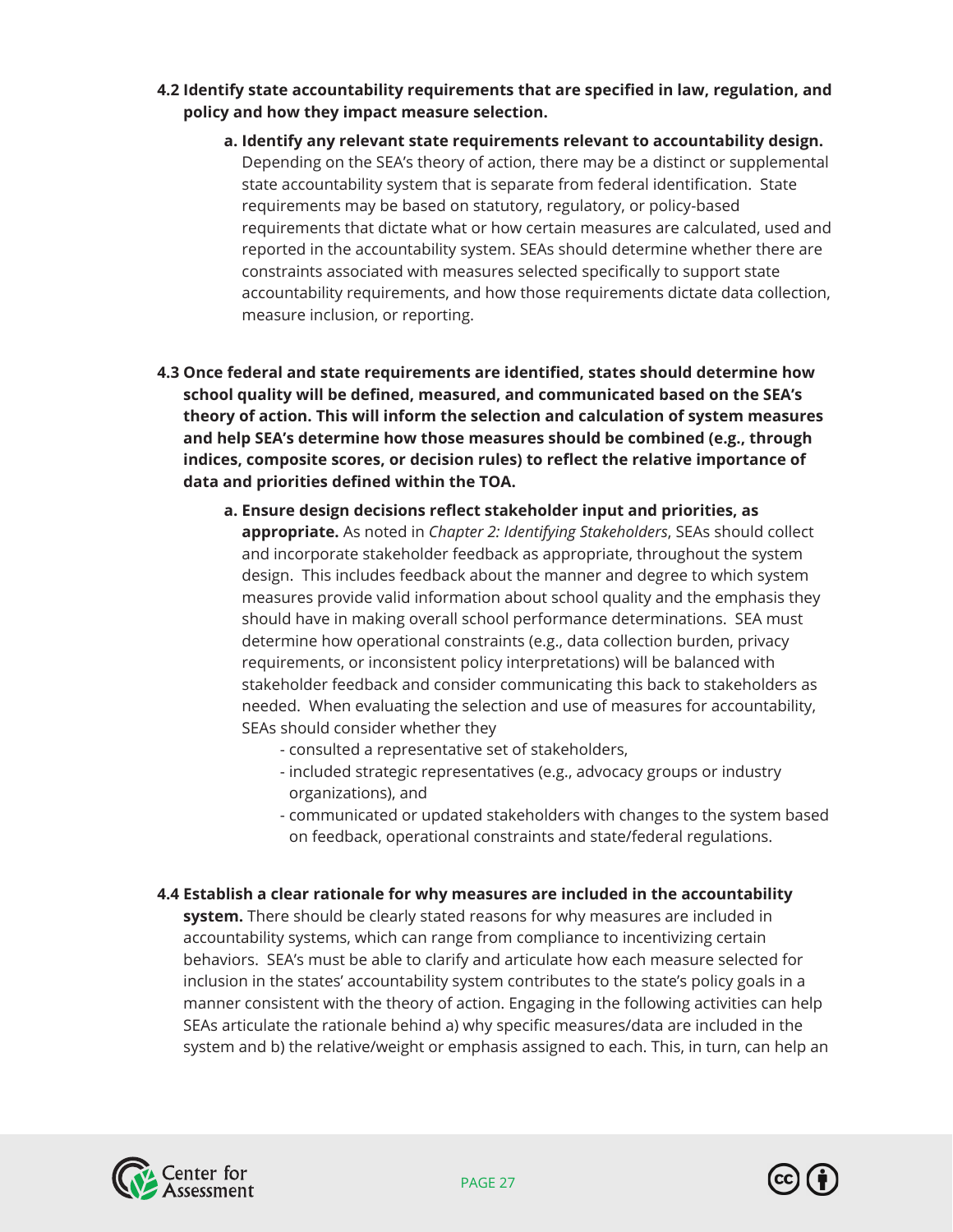SEA determine the extent to which its argument will be clear and transparent when shared with stakeholders and the public.

- Provide examples of how people will interpret, use, and act upon data;
- Consider how the public and educators will react to the data included or the prioritized weight/order of data in the system;
- Project how data are intended to differentiate school performance over time;
- Describe why specific data elements will be reported; and
- Determine how data will be presented.
- **4.5 Determine and document the defensibility of the measures included in the accountability system. This defensibility should be based on whether measures are technically sound (i.e., reliable, fair, and valid) and whether they function as intended.** 
	- **a. Evaluate the processes used to obtain data for measures to ensure accountability data can be interpreted correctly.** Accountability data tend to be output-oriented measures that are dependent on a series of processes, data collection activities, and policies. It is important that the processes used to obtain data for each measure support consistent and comparable interpretations across the state. Consider enacting policy changes, increasing communication, or identifying professional development gaps based on issues like
		- inconsistent interpretation of policies related to data in the system,
		- inconsistent or inaccurate data entry or collection, or
		- inconsistent or inaccurate quality control.
- **4.6 Evaluate candidate measures to ensure they demonstrate sufficient internal technical quality for use.** In addition to the criteria in 5.4.a, data that comprise accountability systems should demonstrate reliability, fairness, and validity when compared to the construct the data are intended to represent. For example, determine the following for each measure:
	- Whether the expected consistency in the data is sufficient to support interpretations around improved performance;
	- Whether the level of precision is sufficient to differentiate school quality as intended;
	- Whether data fairly represent the construct being measured. For example:
		- Are there potential sources of bias in the data?
		- Do schools and districts have an equal opportunity to demonstrate progress on a given measure?
		- Do all students have equal access to the construct with regard to age, race/ ethnicity, language, gender, or other demogrpahic constraints, if applicable?



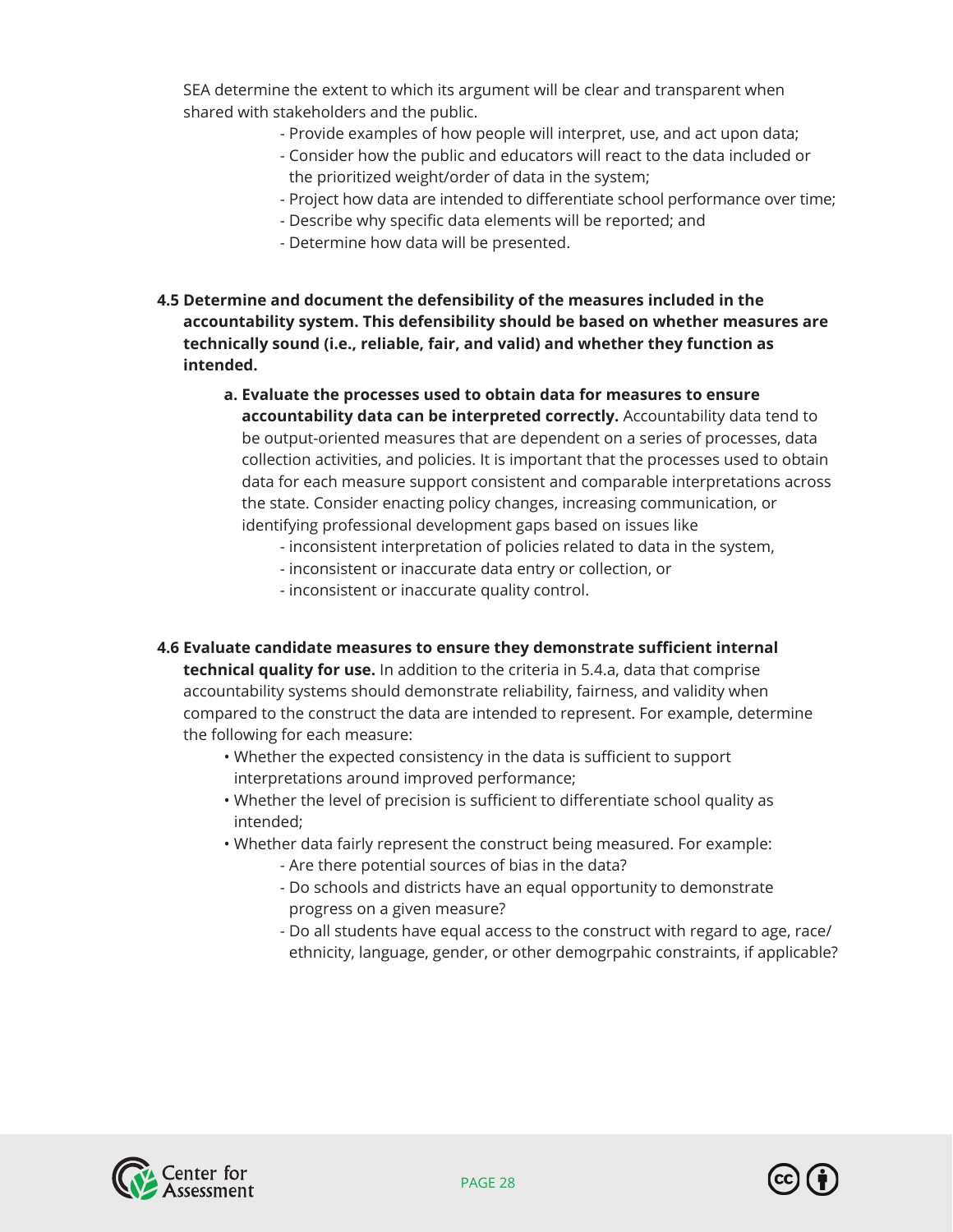- **4.7 Consider whether the SEA's theory of action requires the combination of measures into composites or a series of decision rules. If so, determine and document how measures in the accountability system will be combined to meet the accountability system's goals.** 
	- **a. Articulate how combining measures communicates a meaningful grouping of information for the accountability system.** The SEA's theory of action, federal and state requirements, and definitions of school performance will dictate if and how measures should be grouped to form composite indicators. For example, systems prioritizing current achievement may only combine point-intime school performance in core content areas. System prioritizing a combination of achievement and progress may use a combination of rules that equally weight point-in-time performance with student progress to determine school quality. Consider information interpretation, technical characteristics, and public perceptions where relevant when combining measures.
	- **b. Document evidence that the measures in the accountability system can be combined without introducing unintended negative effects when interpreting school quality.** Data characteristics within and across measures should be examined to ensure that they are contributing information to the definition of school quality as intended. This may include
		- examinations of within-measure data characteristics (e.g., measures of central tendency, measures of variability, shape, skew, and the presence of outliers),
		- the impact of data-characteristics on within-measure interpretations,
		- comparisons of data-characteristics across measures and across combinations of measures (i.e., indicators), or
		- the impact of combined data characteristics across indicators or overall calculation interpretations.

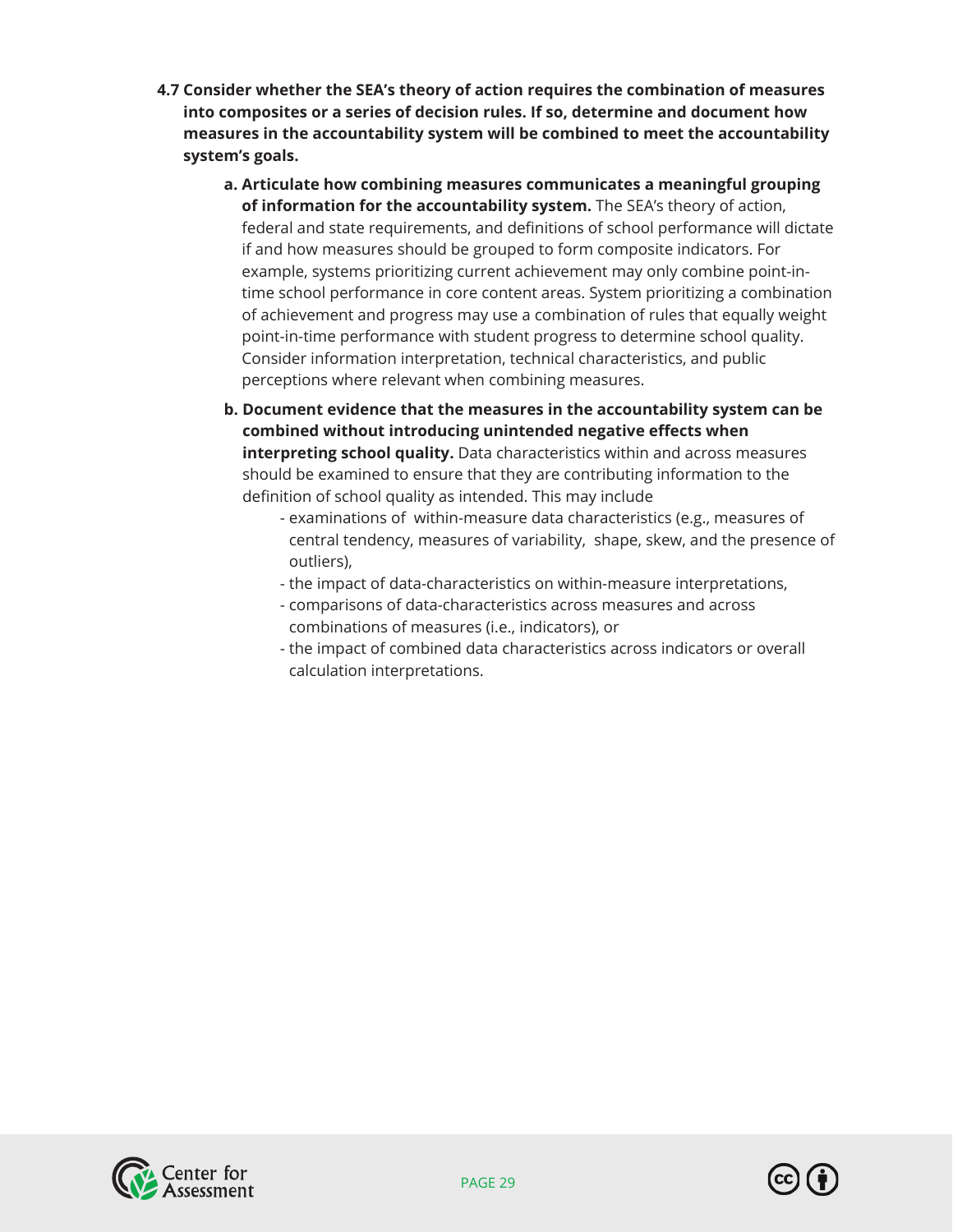## <span id="page-29-0"></span>**CHAPTER 5: ESTABLISHING PERFORMANCE STANDARDS FOR ACCOUNTABILITY SYSTEMS**

States vary in their approach to producing school ratings. In some states, the accountability system culminates in a state-specific classification such as a letter grade (e.g., A-F), a star rating (e.g., 1 to 5

stars), or some other designation that communicates performance to the public. Other states do not provide an overall rating apart from federally required categories. Whether an overall or composite rating is provided, many states communicate performance using report cards or "dashboards" that often describe indicator performance in terms thresholds or levels (e.g., high/low; met expectations/ did not meet expectations; etc.).

Given the central importance of the accountability rating at the indicator or overall level, it is reasonable to require compelling evidence that the rating has a high degree of

*...it is reasonable to require compelling evidence that the [accountability] rating has a high degree of validity for its intended interpretation and uses.* 

validity for its intended interpretation and uses. A substantial part of that validity argument results from the design and implementation of a sound process for establishing performance standards that credibly reflects the state's vision for the accountability system.

While there is a substantial research base in support of standard setting for assessments (see Cizek & Bunch, 200718), very little attention has been given to establishing performance expectations in the context of school accountability systems. In many cases, accountability ratings are set normatively (e.g., the top 10% of schools receive an 'A'), but using such procedures alone fails to ensure that the system reflects the policy values and prioritized outcomes that have been established by state leaders. In other cases, states may face the inclusion of, or dramatic changes to, the measures that comprise indicators or the overall accountability system. In this case, states will need to revisit the performance standards that were initially set to determine whether they are still reasonable and communicate performance expectations as intended. States can also expect for schools to improve over time, which requires revisiting performance standards to ensure expectations are still tied to appropriate progress and performance goals.

This chapter provides a series of best practices to guide the establishment of a standard settingprocess for accountability systems and references a framework for implementation (see Establishing Performance Standards, Domaleski, D'Brot, Keng, Keglovitz, & Neal, 201719).

The principles that guide an accountability standard-setting process are rooted in the Standards for Educational and Psychological Testing (2014) and include:

- Documenting rationale, procedures, and results;
- Ensuring the process allows participants to apply their knowledge and experience; and,
- Including information associated with relevant consequences and criteria.

<sup>19</sup> Domaleski, C., D'Brot, J., Keng, L., Keglovits, R., & Neal, A., 2017. Establishing Performance Standards for School Accountability Systems. Council of Chief State School Officer: Washington, D.C. [https://ccsso.org/resource-library/](https://ccsso.org/resource-library/establishing-performance-standards-school-accountability-systems) [establishing-performance-standards-school-accountability-systems](https://ccsso.org/resource-library/establishing-performance-standards-school-accountability-systems)





<sup>&</sup>lt;sup>18</sup> Cizek, G. J., & Bunch, M. B. (2007). *Standard setting: A guide to establishing and evaluating performance standards on tests. Sage* Publications Ltd.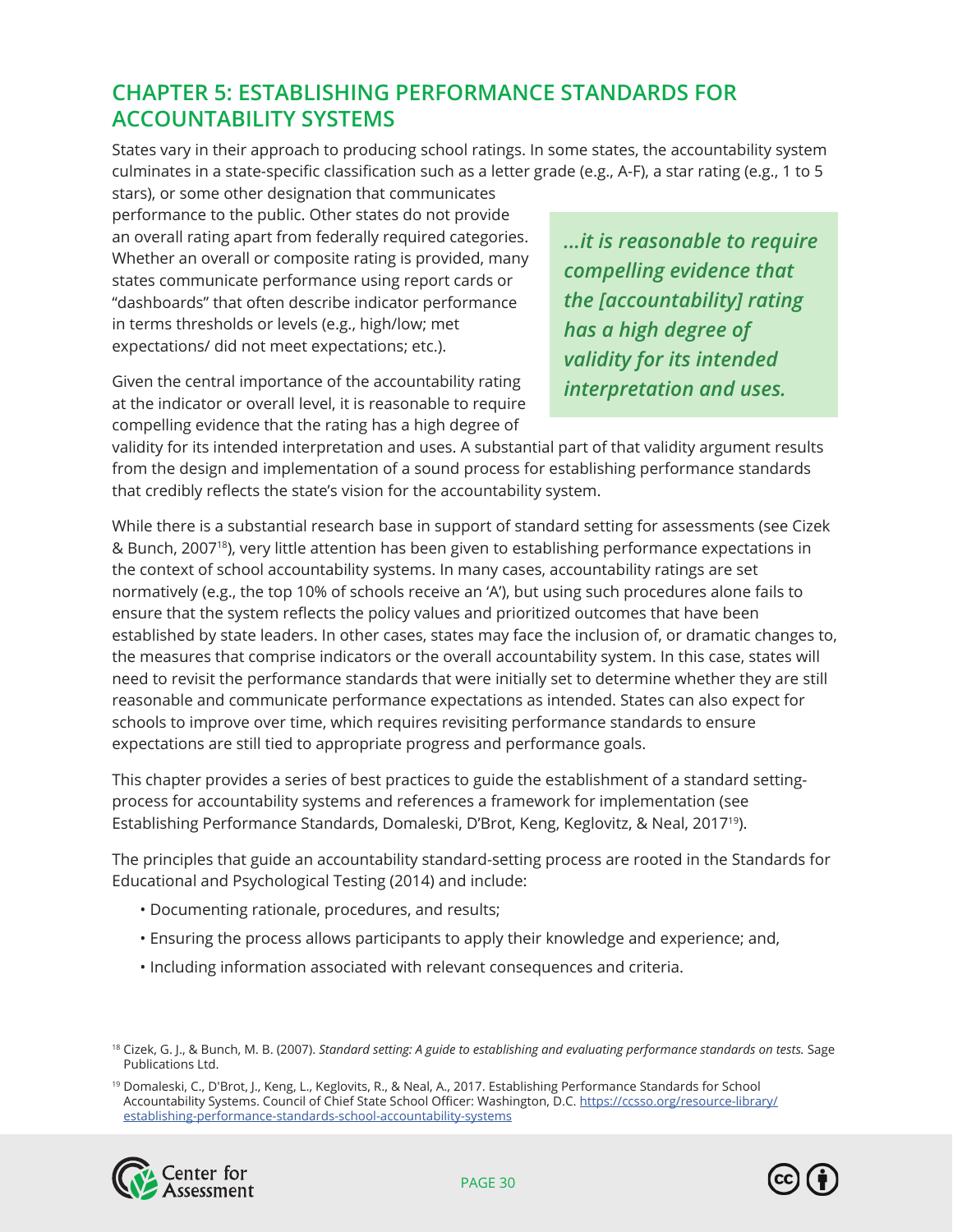Determining how the accountability system specifies performance standards for schools in an accountability system is a key step in communicating performance, school quality, and progress over time. States may also have limits in their authority for setting school performance standards, which is addressed at the end of this chapter. Operational best practices for defining and establishing school performance standards are provided below.

- **5.1 Like other performance standard setting processes, states should specify a design in advance of setting standards. This design should be vetted by key stakeholders, technical advisors, and provide the opportunity for states to check processes and decisions against the original design. The following reflect key priorities to consider as readers review 6.2-6.6.**
	- **a. Document rationale, procedure, and results.** States will need to provide an explanation of the reasons for selecting a given standard setting approach, including justification for how the method fits the context and supports purposes and uses. Standard setting plans should include sufficient detail that reviewers and the public can understand how performance standards were set.
	- **b. Ensure the process allows participants to apply their knowledge and experience.** States should select individuals who are well qualified and represent the range of perspectives and interests that should be considered when establishing school performance expectations (e.g., teachers, administrators, representatives from key interest groups).
	- **c. Include information associated with relevant consequences and criteria.**  States should ensure that judges have access to relevant and supporting data for a range of schools and subgroups. These data should be used to provide sufficient context to judges regarding the meaning and consequences associated with each performance classification.
	- **d. Ensure that the process, expectations, and activities are sufficiently transparent for stakeholders.** Both the required oversight and the role of individual stakeholder groups will vary across and within states. As with other standard setting processes, it is critical that sufficient planning, documentation, and resources are available to inform the necessary stakeholder groups.

#### **5.2 States will need to decide what performance categories should be established through the development of** *Policy Definitions* **or** *Policy Descriptors***.**

- **a. Determine what performance categories should be established and the general Policy Definitions for each category.** For example, if the system will produce five performance levels (e.g., one to five stars, or letter grades A-F), then a brief description of each level consistent with the objectives of the system should be produced. These definitions should include any consequences associated with the level. The state should consider the following when developing PDs:
	- Develop brief descriptions consistent with the intended outcomes of the system.
	- Include the appropriate level of review by key leadership, policy makers, or advocacy groups.



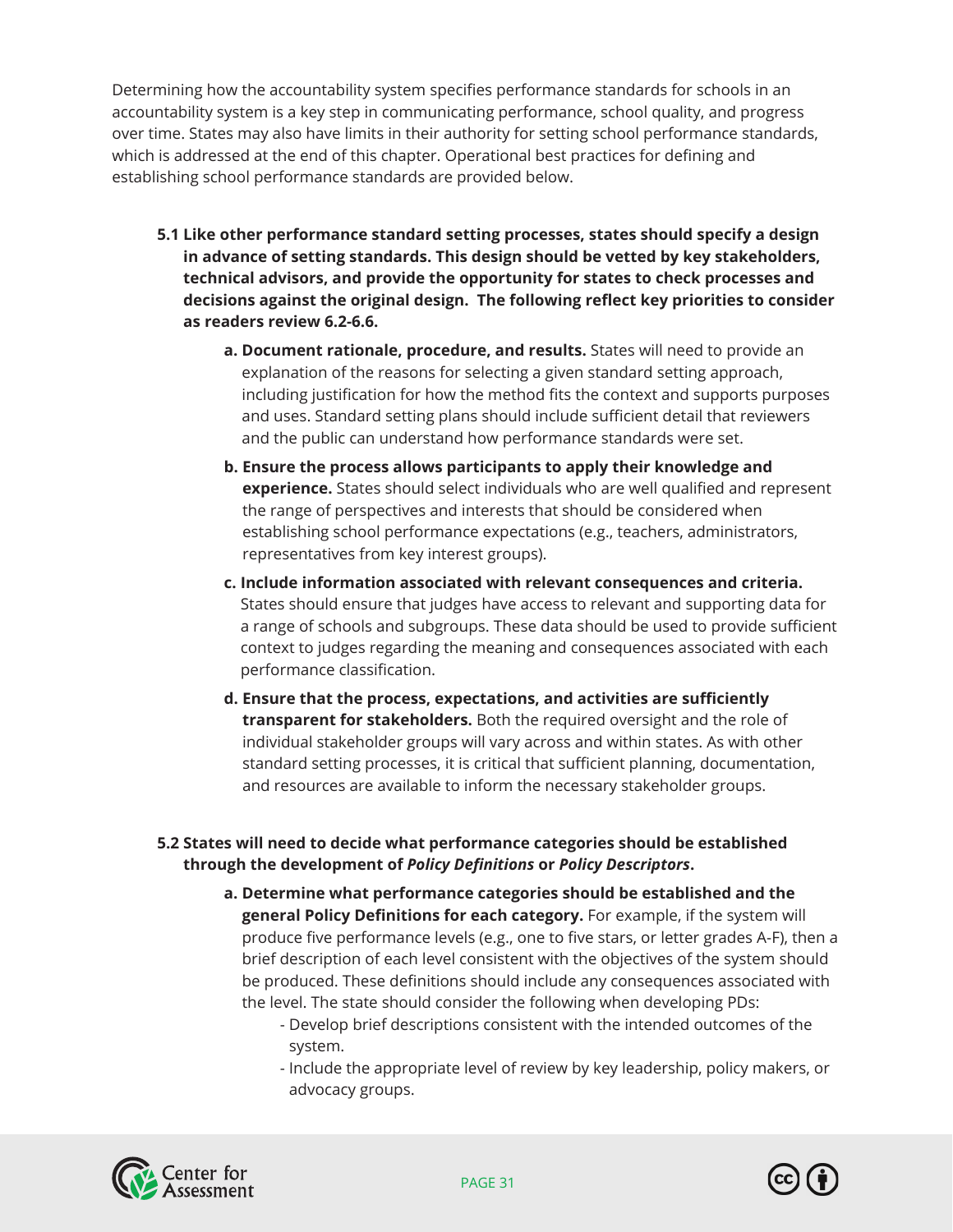- Leverage the PDs as an anchor for standard setting efforts.
- Ensure the number of PDs reflects the necessary number of school ratings.

#### **5.3 States should develop school performance level descriptors (SPLDs). School performance level descriptors are more detailed descriptions of what it looks like for a school to achieve each performance level in the state system.**

- **a. Base SPLDS on the PDs.** SPLDs are written at a finer level of detail than the PDs and should inform the decision of panelists participating in the standard setting event. SPLDs should make clear whether performance across indicators, measures, and student groups is conjunctive, compensatory, or disjunctive to reflect statutory requirements and the intent of the system design, which are defined below.
	- **Conjunctive performance:** minimum performance must be observed in all areas in order to meet performance expectations.
	- **Compensatory performance:** higher performance in some areas can offset lower performance in other areas.
	- **Disjunctive performance:** minimum performance can be observed in any area in order to meet performance expectations.

#### **5.4 States will need to define imprecise terms like "high rates" or "meeting**

**expectations."** The development of SPLDs will help to unpack vague terminology by defining judgment-driven thresholds. States may consider various approaches to clarifying terms in the SPLDs, which may include the following:

- Associate performance expectations with goals external to the system (e.g., exceeding expectations occurs when the school or group meets a federally related proficiency goal);
- Set performance based on normative thresholds (e.g., a high rate refers to that which is exhibited by the top 20% of schools);
- Use external criteria to inform thresholds (e.g., required performance on a national test is associated with benchmarks endorsed by institutions of higher education in the state); or
- Incorporate expectations that are central to federal or state policy in the SPLDs (e.g., a minimum graduation rate of 67% has significance in the *Every Student Succeeds Act*).
- **5.5 Document the development and refinement of SPLDs.** Developing sufficiently detailed and coherent SPLDs may require a significant amount of work. States will benefit from collecting evidence that reflects the representative viewpoints, level of effort, and the degree of consensus in supporting sound standard setting practices.
- **5.6 States will need to identify a representative standard setting panel that can consider both the data and associated consequences of cuts. The state should convene a broad-based panel of leaders and stakeholders to evaluate information and make recommendations regarding performance expectations for the accountability system.**



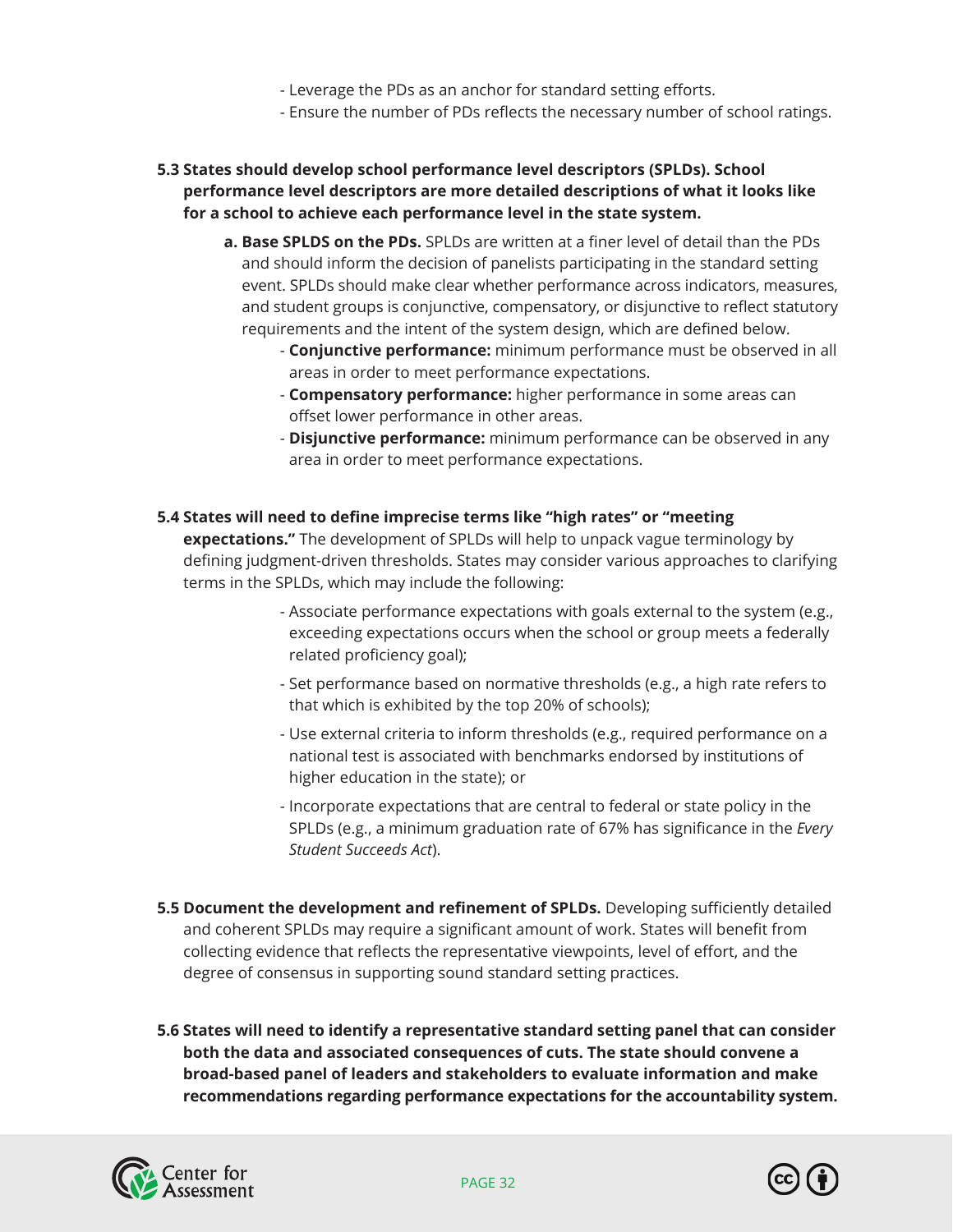- **a. Assemble a representative panel that reflects the state's interests and is able to articulate a vision for education in the state.** The state will need to identify a panel that is both representative of state demographics and strategic groups (e.g., advocacy groups, industry partners, higher education representatives). It will also be important to ensure that representatives have sufficient expertise and experience to understand the impact of their decisions, how to interpret data in the accountability system, and the standard setting process (see Chapter 2 for more detail on stakeholder identification).
- **b. Identify an appropriately sized group of panelists for the standard setting.**  Standard setting groups should be large enough to be representative and facilitate discussion using diverse viewpoints, but small enough to be managed effectively and efficiently. This will depend on whether a state uses more than one facilitator, if a larger group is split into smaller groups for discussion, or on the method selected for capturing recommendations.
- **c. Include representation from prior steps in the process (e.g., PD or SPLD development).** If states have included stakeholders throughout the accountability design process, it may be valuable to include representatives in the standard setting event. The familiarity with the system, buy-in to the process, and contextual knowledge can be leveraged by newer participants and help promote alignment with the accountability system's design.

#### **5.7 States should prepare appropriately for the actual standard setting event. In preparation for the standard setting event, states will need to generate multiple documents and resources that are needed to implement the standard-setting process.**

- **a. Include resources items like meeting agendas, facilitator scripts, presentations, and handouts.** These documents help ensure that designs, materials, and the intended outcomes can be reviewed prior to the standard setting event. Materials should be developed with sufficient detail that they can be used to conduct the standards setting from beginning to end. States should plan on including materials in their documentation of the standard setting event.
- **b. Develop a sufficient number of school profiles to represent both typical and outlier schools.** School profiles are based on the characteristics of schools across the spectrum of school performance levels. These characteristics can include outcome data from the accountability system, demographic information, or additional data that may help participants better contextualize schools. Depending on the design of the accountability system, recommendations may be made at the measure, indicator, or overall system level. The level of granularity of the recommendations will impact the number and types of school profiles that will be needed. For example, the more granular the recommendation (i.e., at the measure level), the larger the number of sample school profiles will be necessary.
- **c. Determine whether panelists will use final (i.e., validated) data or will rely on simulated (i.e., proxy) data and inform panelists accordingly. Plan appropriate validation strategies when using proxy data.** For new accountability systems or accountability systems based on significant changes, it may not be possible to use historical or validated data due to operational



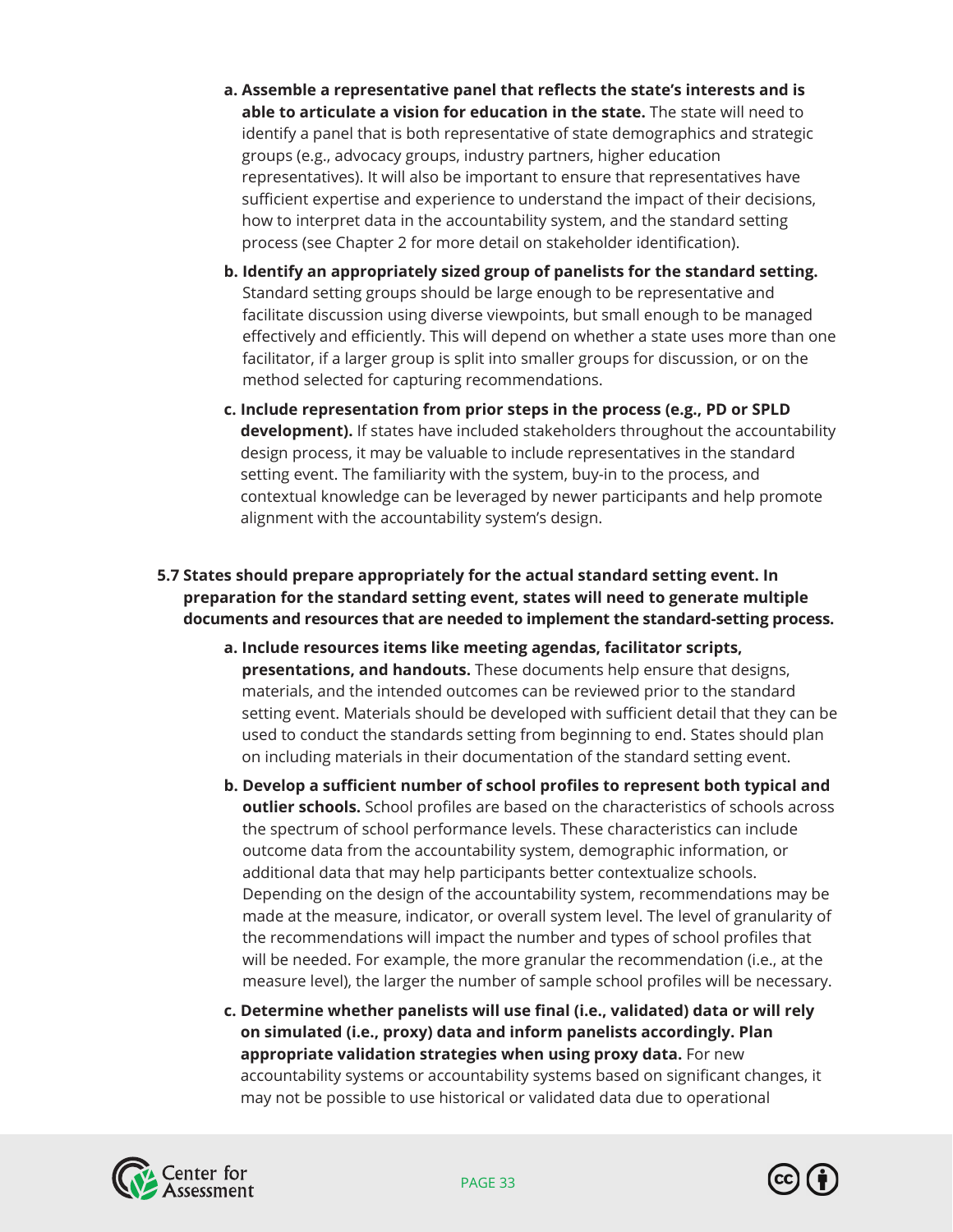constraints (e.g., new assessment program or new data collections). If using simulated data, establish a plan to validate or confirm that performance standard recommendations are appropriate once the accountability system is operational. For example, consider the following:

- Conduct a small-scale preliminary standard setting event using simulated data to determine rules and constraints for the full standard setting event;
- Conduct a full standard setting event using historical and simulated data and convene a standards review using operational data;
- Conduct both a preliminary and operational standard setting event; and/or
- Begin with a preliminary policy-defined set of performance standards that will be revisited when operational data can be used.
- **5.8 When states conduct the standard setting event, they will need to document the event sufficiently. When convening the standard setting event, the state will need to identify a skilled and experienced facilitator who is very familiar with all aspects of the state system and context, has worked closely in developing the PDs and SPLDs, and can both operate and be perceived as independent and unbiased. The event should include the following activities with the panelists:**
	- **a. Review and elaborate SPLDs.** This step requires an independent review of the SPLDs. This review will require participants to note key characteristics that distinguish schools at each level, identify areas that represent higher or lower priorities for each level, and note areas that need to be clarified or elaborated. A combination of small group and full group discussion should be supported that identify key points from the review. The goal of this activity is to help the group to come to consensus on any refinements or elaborations to the SPLDs.
	- **b. Independently identify threshold schools for each category.** SPLDS provide an operational definition of the threshold or 'just good enough' school for each accountability classification. Accordingly, the panelists then use the SPLDs to identify schools that meet these criteria. Possible approaches might include
		- Evaluating a series of anonymous school profiles and assigning a performance level to each school based on which level corresponds with the school's profile.
		- Specifying specific indicator or measure thresholds based on the SPLDs and applying participant-specified characteristics to yield a composite score. This will enable participants to review lists of schools based on composite thresholds to identify outliers and necessary adjustments to any rules.
		- Reviewing a list of school profiles ordered by overall score and locating the school judged to be the 'threshold' school that separates each level. This involves making a decision about the degree to which each school profile satisfies the criteria outlined in the SPLD.

 The approach will be dictated by the standard setting method that may be adopted or adapted by a state.



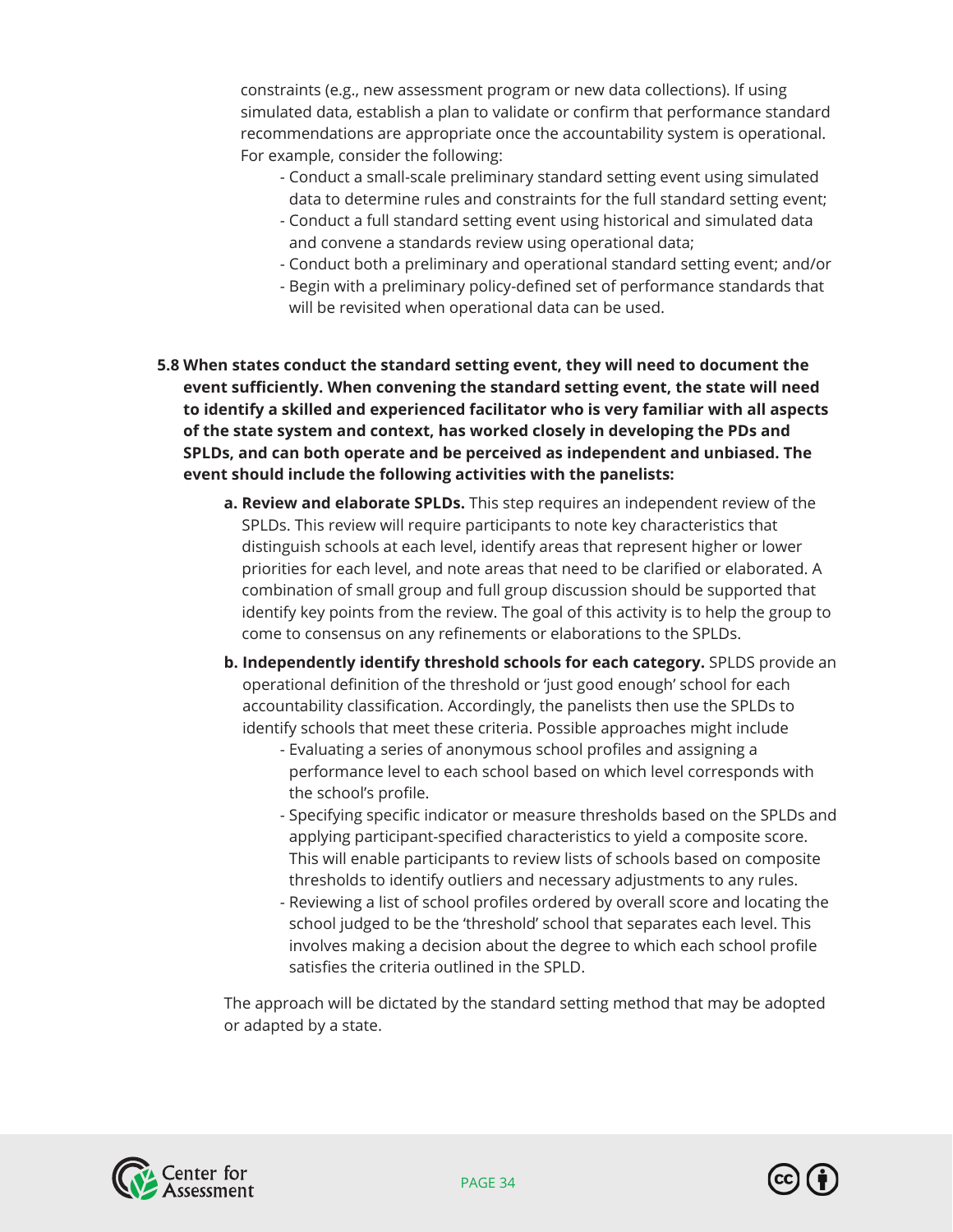- **5.9 Establish group recommendations.** Facilitators during the process should share the outcomes from independent ratings based on participant ratings. This will also include inviting panelists to discuss results and share their rationale for affirming or revising recommendations. For this activity, states can reach a decision through multiple methods. These might include:
	- Affirm the recommendation by consensus,
	- Affirm an adjusted recommendation by consensus, or
	- Submit another round of recommendations and discuss results.

 Similar to the prior practice, the method will be dictated by the standard setting method that may be adopted or adapted by a state.

- **5.10 Evaluate and document each step of the process.** States should ensure that each panelist completes an evaluation of the process, which includes questions about their perceptions of the process (e.g., clarity of role, opportunities to share perspectives) and the results (e.g., recommendations are appropriate and defensible). The results of the evaluation are an important piece of validity evidence for the standard-setting process. Finally, states will need to collect documentation of the process and the results of the standard setting. The documentation should include the SPLDs, the range of independent recommendations, the final group recommendation and impact, a summary of the rationale provided by the panel for the recommendation, and a summary of the evaluation results.
- **5.11 Ensure that the standard setting design, process, and recommendations are incorporated into any state-specific approval or governance processes.** SEAs may not be the final authorizing body when setting performance standards for statewide systems. Some states require approval by State Boards, external boards for accountability, or oversight governance boards. Planned design, documentation, and outcomes specified in 6.1.d and 6.6 should be addressed.
	- **a. When major changes to the system occur, states may need to revisit performance standards for the system.** States should define how much change is enough change to trigger resetting performance standards. Standards may need to be reset when the underlying data characteristics or measures change enough to impact the interpretation of school performance for a given cut score, threshold, or performance profile. Triggers to consider include
		- Changes to performance standards within indicators or measures of the accountability system, if performance standards affect how schools are evaluated;
		- Changes to the measures that comprise indicators in the accountability system;
		- The inclusion of new measures in the accountability system; and/or
		- The reformulation of indicators (i.e., composites of indicators) or business rules that differentiate school performance.



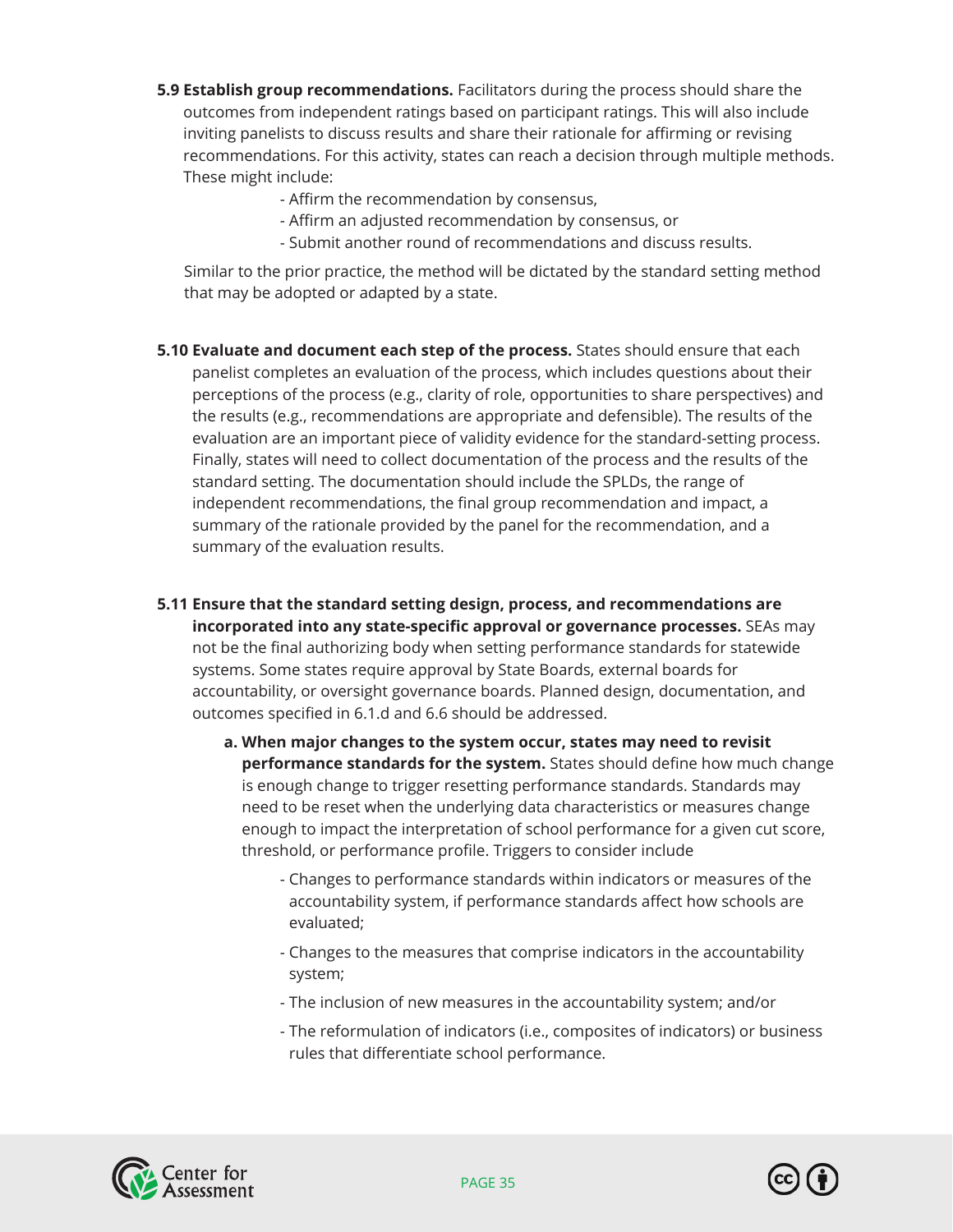- **5.12 Upon making changes to the accountability system, conduct an internal review of the accountability system data and determine whether the change is sufficient to warrant a reset of the performance standards.** For more minor changes (e.g., changes in data collection, policy, or widespread practice), the same data that would be used for a standard setting should be examined and compared to historical performance. If there are shifts that change the interpretation of measure, indicator, decision rule, or overall performance standards, it may be necessary to reset performance standards.
- **5.13 In certain cases, states will define performance standards normatively, through legislation, or based on some other policy-defined method.** In these cases, the state should document the rationale behind this decision, how it aligns with their theory of action, and any evidence available that informed their decision. Include any corresponding state requirements, stakeholder rationales, and data that justify policydriven cuts.



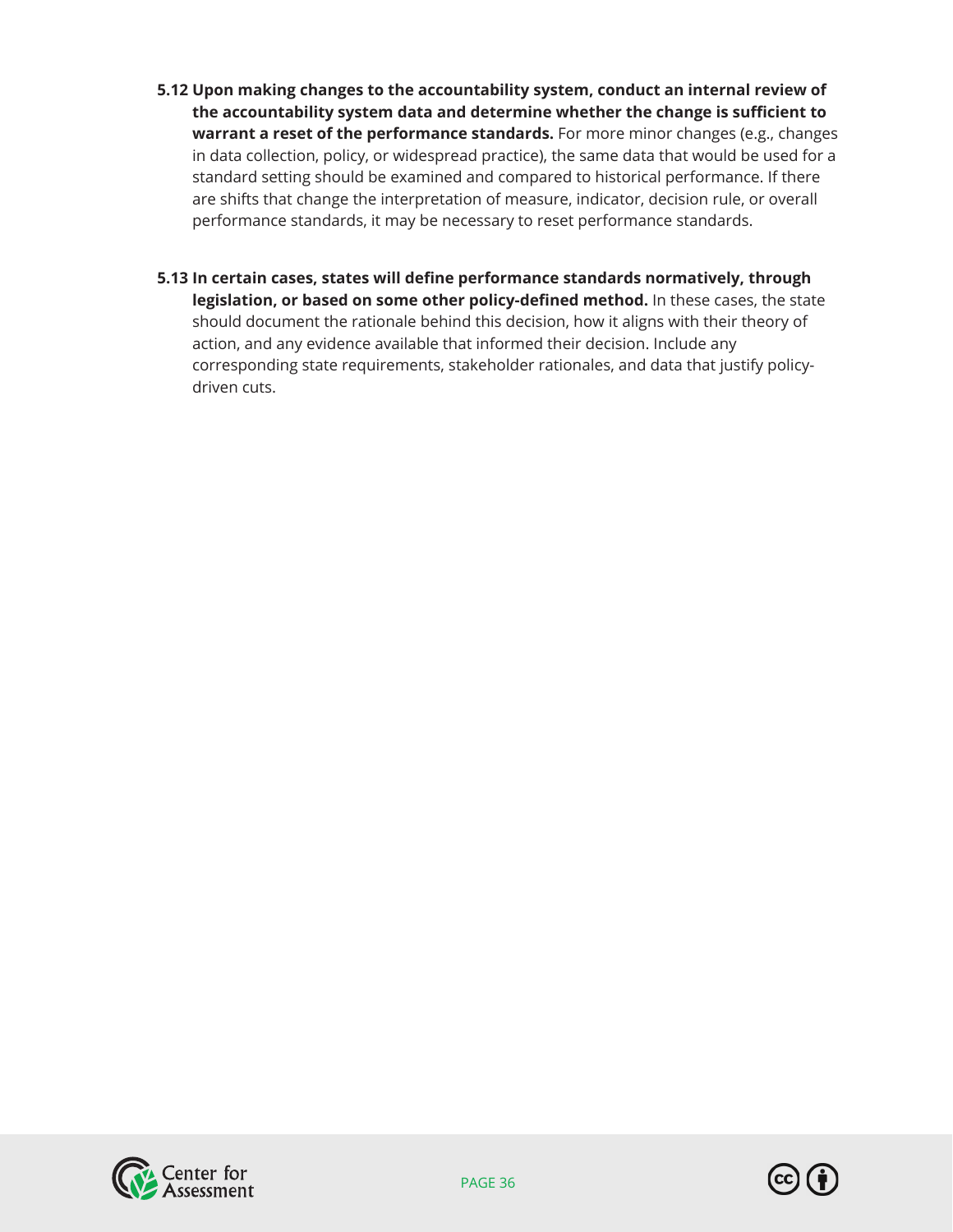# **CHAPTER 6: ARTICULATING OPERATIONS AND QUALITY CONTROL IN ACCOUNTABILITY SYSTEMS**

The implementation of accountability systems requires thoughtful consideration and intentional planning so that the system's annual outcomes reflect its intended purpose. This planning requires attention to operational infrastructures, such as data and reporting systems, processes, business rules, and validation procedures. Therefore, to successfully execute the vision, priorities and goals of the state, accountability systems requires an effective implementation plan. To support the state's validity argument the implementation plan should reflect the theory of action and design of the accountability system with fidelity by ensuring a) the ratings and information presented to schools and districts are correctly computed, b) schools and districts in need of support are appropriately identified, and c) system-based claims about the performance of schools and districts are accurate.

Because each state has unique priorities and requirements for its accountability system, this section does not provide a standardized set of procedures for operational implementation and quality control. Instead, this chapter references a framework—presented in Operations and Quality Control in Accountability Systems (see Keng & D'Brot, 2018<sup>20</sup>)—that designers can use to guide the development of an accountability implementation plan and validate the various outcomes and components of their accountability systems.

Accountability system designers and implementers will need to consider a series of best practices (presented in sections 4.1-4.3) to help clarify the state's organizational structure and processes. These practices relate to the what, who, when, where and why of the accountability system. Specifically:

- **What:** tasks data, programs, processes, interactions necessary to ensure data quality;
- • **Who:** the people, department, or organizations responsible for those tasks and elements;
- **When:** timelines associated with key tasks and their interdependencies;
- • **Where:** sources of and repositories for data, documentation or materials; and
- **Why:** the rationale behind decisions that support the implementation of the system. While best practices are described in this chapter, considerations about the rationale are also raised in Chapter 1: Theory of Action.

Determining how the accountability system will be operationalized is a necessary step in producing intelligible and actionable information. Operational best practices for monitoring operations and quality control are provided below.

## **6.1 In order to support the soundness of decisions made with accountability results, procedures and timelines underlying the definition, collection and evaluation of input data must be fully specified.**

 **a. Determine the what:** Identify the data, information (e.g., business rules), and tasks necessary to compute and verify the accuracy and appropriateness of measures/indicators and populate reports in the system. It may also be important

<sup>20</sup> This chapter of the Operational Best Practices for Accountability is informed by the brief *Where the Rubber Meets the Road: Operations and Quality Control in School Accountability Systems.*



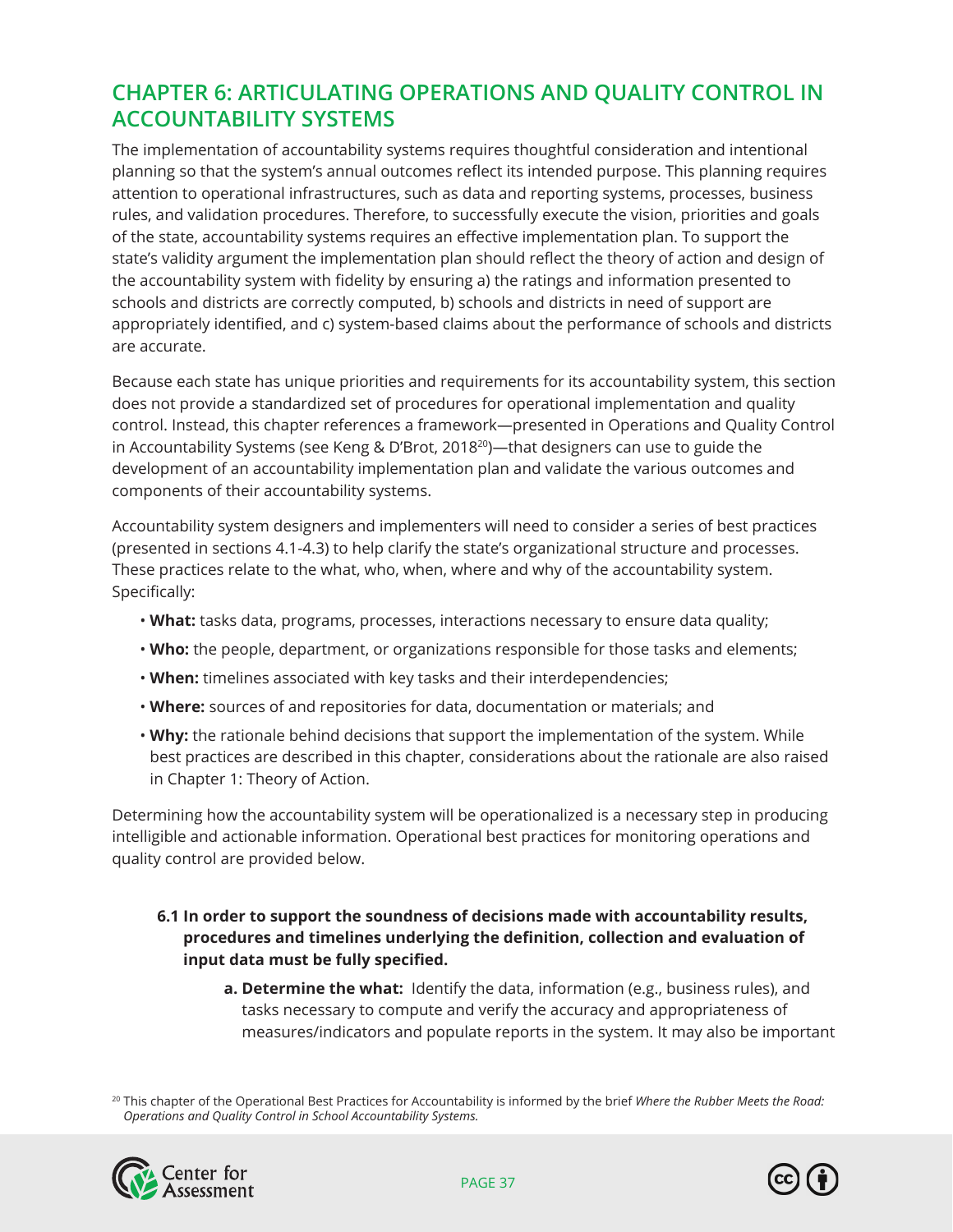to publish and maintain documentation describing these data elements, information, or tasks. Consider convening stakeholder groups that were identified when accountability systems are designed (see Chapter 2: Stakeholder Involvement). Required data/information may include:

- Demographic information (e.g., gender, race/ethnicity, free and reduced lunch status, special education status, English learner status, full academic year status, etc.),
- Performance data (e.g.., large scale assessment data, postsecondary readiness assessments, English language proficiency assessments, interim assessment data),
- School characteristics (e.g., Title I status, grades served),
- School performance data (e.g., graduation rates, chronic absenteeism, aggregate course grades, school climate etc.), and
- Business rules.

 Required tasks fall into two categories: a) those designed to evaluate the accuracy and completeness of input data and b) those conducted to evaluate whether the indicators/measures are appropriate, and fair given current specifications/ business rules. Please note that this is discussed in greater detail in Chapter 8: Monitoring and Evaluating Accountability Systems.

- **b. Determine the who: Identify the people, department(s), or organization(s) responsible for supporting the quality of input data and articulate their roles/responsibilities.** It is important that the state also identify representatives who are responsible for maintaining, updating, and securing data and their documentation. Questions to consider include the following:
	- Who is responsible for providing each of the various data files?
	- Who is responsible for validating the accuracy, completeness and integrity of each of the various data files?
	- Who is responsible for establish programs and procedures that serve to merge, validate and assemble the various data files for use in generating accountability system results?
	- Who should be contacted if data files are missing, incomplete or include errors? Note that this can include people outside of an SEA, which would require additional collaboration and coordination efforts.
	- Who should have access to each data system and what type of access should they have?
	- Who is most appropriate to evaluate the quality and appropriateness of indicators, measures, and other elements that influence the accountability system?
- **c. Determine the when: Establish calendars that reflect due dates for tasks informing the quality of input data.** States should establish data publishing calendars that are used for managing when schools and districts need to submit, revise, and verify their data. This also includes timeline information for internal processing and external communications. Due dates for the provision of internal and external data files and data processing timelines should be explicit and



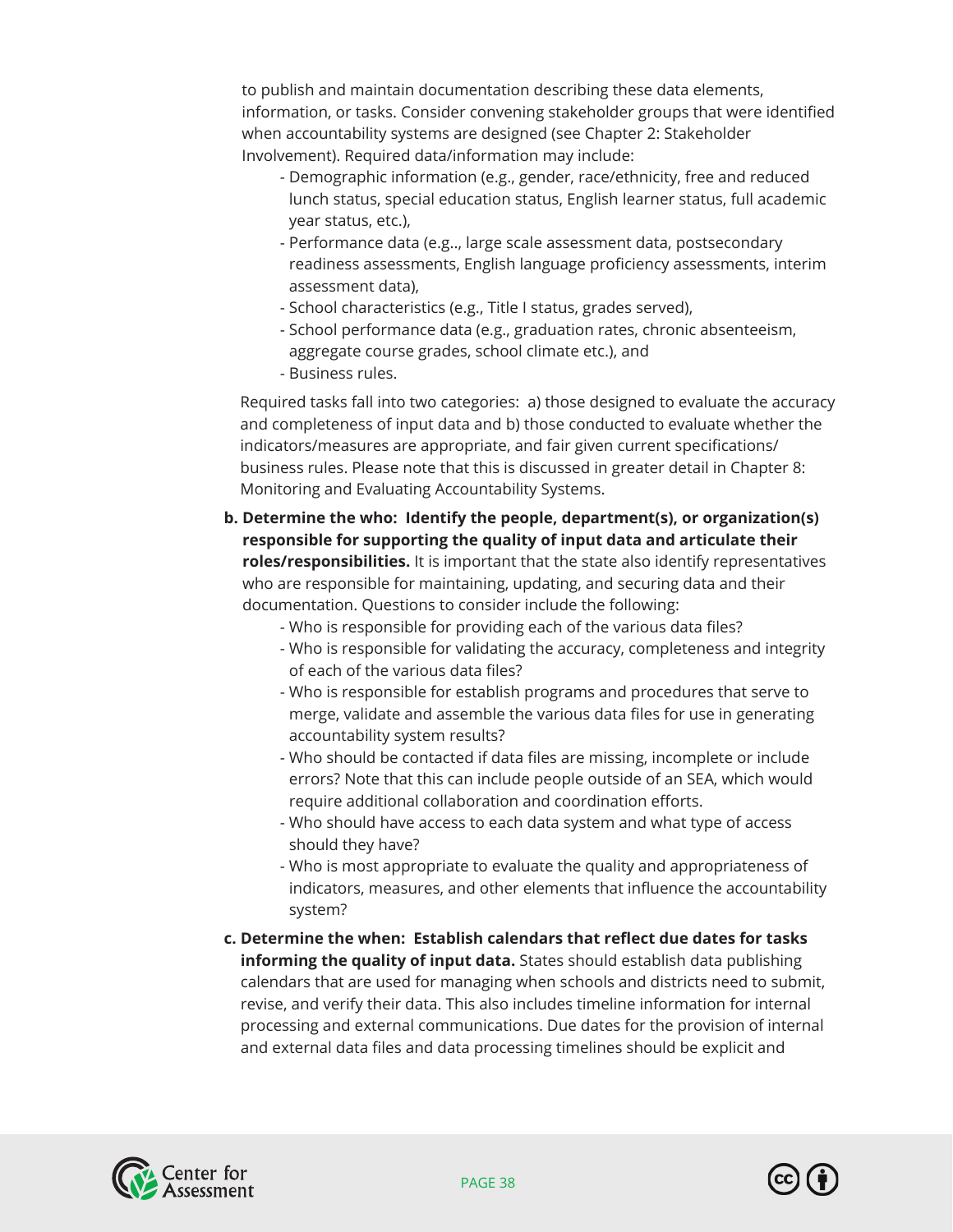transparent. It may also be helpful to include dates when data are actionable or validated for interpretation and use.

- **d. Determine the where: Identify and document the source and location of data, documentation, and other relevant materials and resources supporting the quality of input data.** States should identify the content, level of detail, and accessibility of documentation related to accountability system data. This should include the original source of data, as well as any transformations, aggregations, or summarizations where relevant.
- **e. Determine the why: Document the rationale for key decisions supporting the quality of input data.** States should be able to articulate why certain data elements, files, or indicators are used for the accountability system. Additionally, designers should be able to explain why data systems (and owners) were chosen for accountability implementation and why different users have access to different levels of detail in the data.
- **6.2 States will need to ensure that their data systems are working and managed securely. The systems define the process through which data are translated from input to output. Where those data are housed, who manages those data, and how they are managed are critical to operations and system implementation.** 
	- **a. Determine the what: Specify the rules for cleaning and processing data for accountability implementation.** States should be mindful of the formulas and logic used to compute indicators, as well as the rules for classifying and identifying students, schools, and districts. Key components to consider include the following:
		- Exclusion rules,
		- Match and merge rules,
		- Minimum n-sizes,
		- Student group inclusion and composition rules,
		- Exception handling, and
		- Indicator, performance-level, or summative ratings.
	- **b. Determine the who: Identify who is responsible for generating specifications and business rules to support the system's production.** States should identify who is responsible for generating and implementing business rules. In addition, states should identify internal or external partners who will conduct independent replication and validations of data runs to eventually sign-off on data, where appropriate.
	- **c. Determine the when: Document the timelines associated with processing data and testing business rules to support accountability implementation.**  States should specify the timing of testing business rules or conducting dry runs of accountability calculations. This includes specifying when official (i.e., production) runs of business rules should be completed to support validation efforts of accountability files.
	- **d. Determine the where: Define the location and mechanisms supporting**



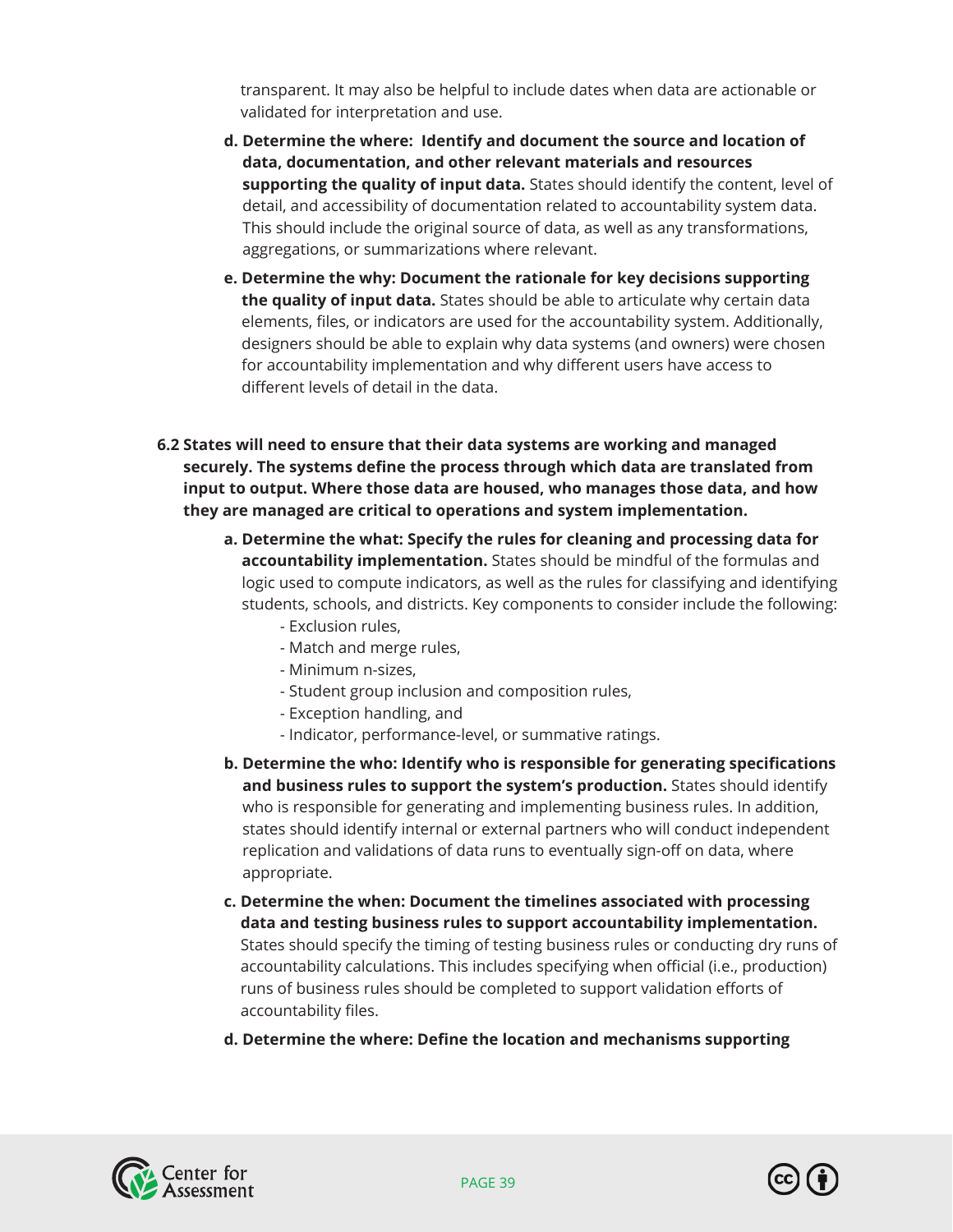**version control as edits are made to both the data files and any rules dictating changes to the data files.** States will need to identify both storage locations and change processes to data, which may include issue tracking logs, formulas, models, and calculation rationales. These may be storied in documents that include

- technical documentation,
- research articles or internal studies, or
- peer-review evidence.
- **e. Determine the why: Clarify the rationale for the business rules in the accountability system.** States should store and make transparent the reasoning behind business rules. Additionally, implementers of accountability systems should specify the rationale for matching across independent verifications of data analyses and signoffs between data sets each year.

 **6.3 States will need to ensure that their data systems are producing defensible output that yield sound data to its users. This will mean that the reported data are complete, accurate, and can support correct interpretations. As with the input and process stages, the output stages will require a clear definition of what, who, where, when, and why operations support defensible output.** 

 **a. Determine the what: Identify the key data elements that should be reported, their reporting level, and the necessary supporting documentation.** Depending on the purpose and use of the accountability system, states will need to define precisely what accountability outcomes should be reported. It will be important to cross-walk what is reported against who is responsible for validating and who is intended to use the information (more information is provided in Chapter 7: Reporting). This will include reporting outcomes, reporting levels, and supporting documentation. Examples include the following:

- Accountability reporting outcomes might include aggregate data, disaggregated data, summative ratings, normative information, trends, or other metrics.
- Reporting levels may include district, school, building, teacher, student groups, or demographics.
- Supporting documentation may include training, interpretative guides, informational webinars, or social media outreach.
- **b. Determine the who: Determine the people who are responsible for validating reporting accountability outcomes.** States should consider identifying individuals who are responsible for reviewing and approving (e.g., "locking down") accountability results. This will include identifying individuals responsible for communicating results, summarizing outcomes, explaining interpretations, highlighting uses of the results, and identifying contact personnel for questions. More information on how information might be used in discussed in Chapter 7: Reporting.



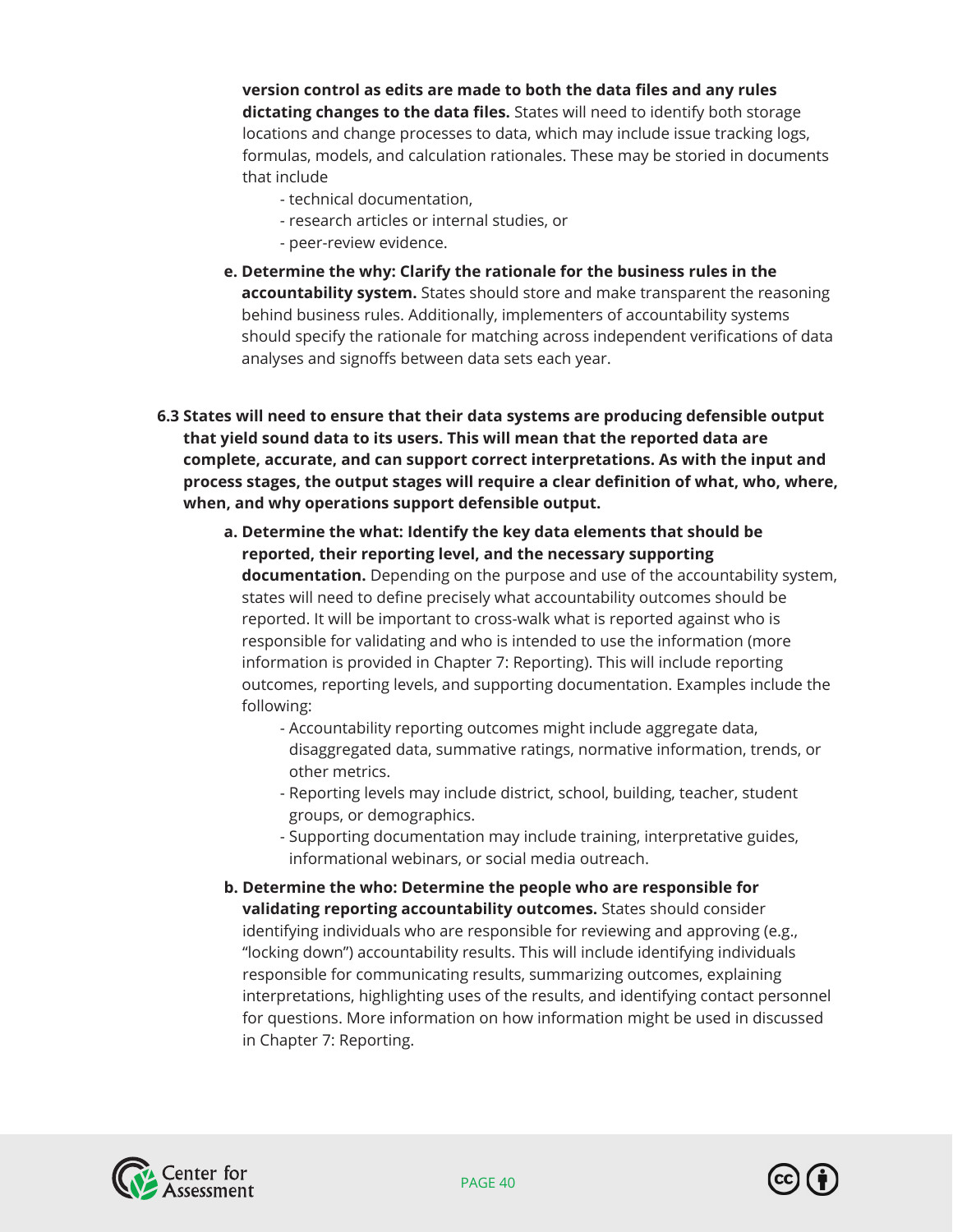- **c. Determine the when: Define the timeframe for processing data to compute outcome data and accountability results.** State will need to establish a timeline and calendar to identify target end dates for outcomes, results, and production of resources. These calendars can be used to work backwards to ensure that process and input timelines are cohesive and inform outcome production appropriately.
- **d. Determine the where: Specify the storage location of final data and the location of public reports.** States should define access points, methods, and platforms that each user type can access accountability reports. This will require transparent documentation of final data file storage, reporting data, and documentation and resources that support accountability reporting and access.
- **e. Determine the why: Clarify the rationale behind reports, their development, and production.** States should articulate the reasons behind reporting design and decisions. This may include the reasons for highlighting certain accountability outcomes, not including other accountability data, and why data are reported at key dates.
- **6.4 States should specify their goals, practices, and materials associated with quality control for data, processing, and documentation. This underlying characteristic of commitment to quality is essential to all stages of operational implementation. Well-defined and executed quality control procedures are part and parcel to the annual design, administration, scoring, and reporting processes associated with input and outcome data for accountability systems.** 
	- **a. Develop issue tracking logs.** Issue tracking logs can be used as a primary point of reference for regular touchpoints with internal and external accountability staff (e.g., daily calls, emails during processing, implementation concerns or revisions). These usually take the form of a shared spreadsheet or database in which any issues related to the annual implementation of the accountability system are recorded and tracked. Each entry in the log should include fields that might include the following:
		- The date of the issue (*date*),
		- A short narrative of the issue (*description*),
		- The person or group assigned to the issue (*responsible party*),
		- The tasks or processes impacted by the issue (*risks*),
		- The updated status of the issue (*status*),
		- A summary or comment about, each issue and
		- The mitigation approach (*resolution*).
	- **b. Define specifications in the form of detailed documentation for each portion of implementation.** The state should develop specifications, or "how-to" documents that include step-by-step instructions about how to perform tasks in the implementation plan, such as data cleaning, merging, computations, and classification. Detailed specifications about each task of accountability implementation are vital to documenting to quality and soundness of accountability processes.



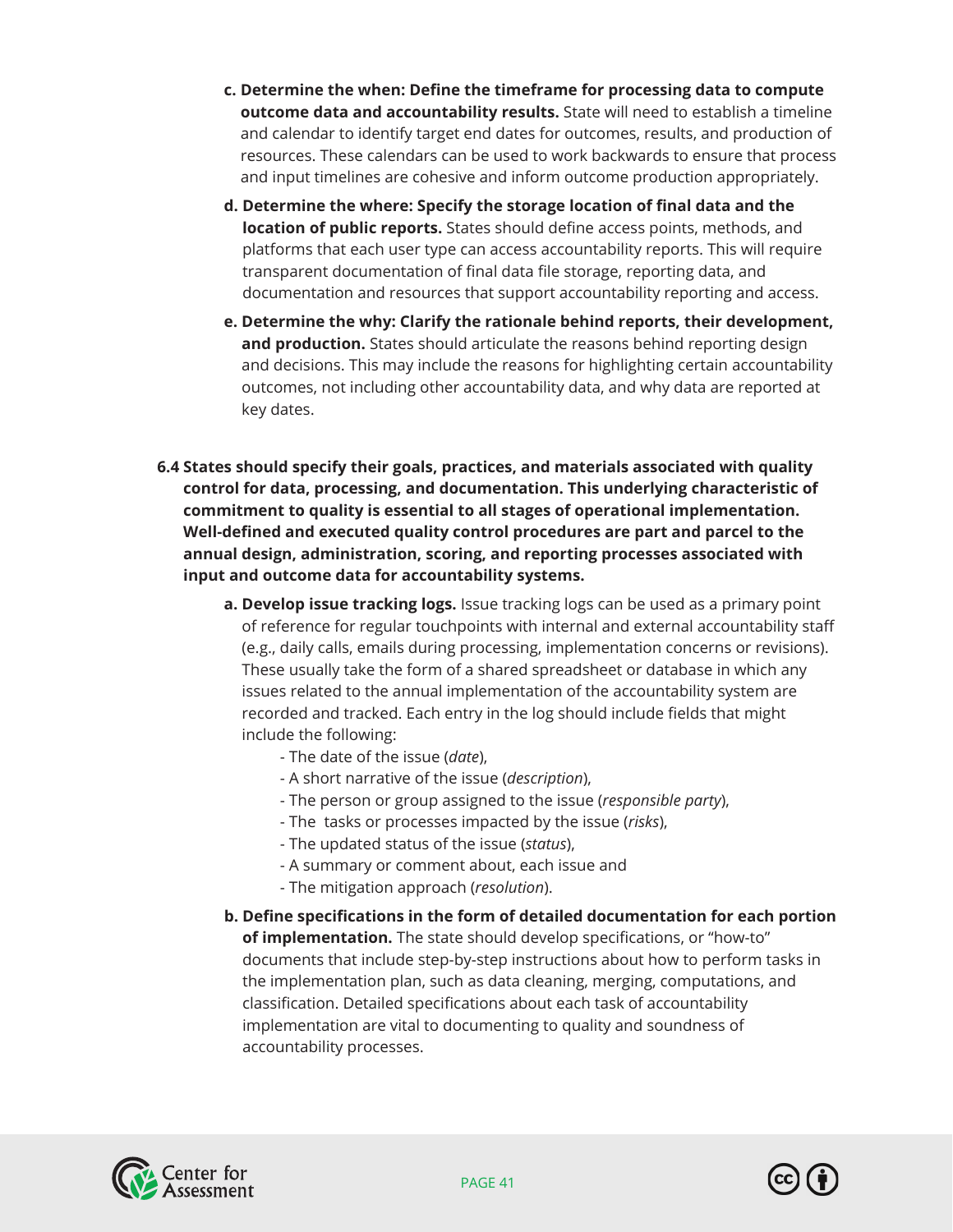- **c. Establishing rules, personnel, and procedures for replication.** States should assign multiple people to independently carry out the steps described in the specifications and verifying that they yield the same results. Implementers should identify at least two independent replicators for most scenarios. However, new or substantially different accountability systems or requirements may warrant including additional replicators, potentially outside of the SEA. Factors to consider during replication include
	- Degree of match in data,
	- Software or system systems,
	- Defining acceptable tolerance for discrepancies, and
	- The use of real or simulated data.
- **d. Set up conditions to implement test cases that simulate operational analyses.** States should specify the set of conditions or variables to test the accountability system. These conditions should sufficiently simulate real-world conditions to determine whether the system is working as intended. The activities associated with test conditions may include
	- Identifying expected values and outcome data,
	- Empirical simulations and data models, and
	- Test cases based on well-known schools or districts to identify typical results or outlier thresholds.
- **e. Clearly establish thresholds for replications as part of a reasonableness review.** While considered under the replication section above, it is important that states engage in a reasonableness review. This review asks, "Do the accountability results make sense?" This requires a wider view of the accountability results by considering the meaning and implications of the outcomes and looking for patterns or trends that are unusual. The reasonableness review is usually more difficult that matching across replications, but is a critical step to avoiding unintended negative consequences.



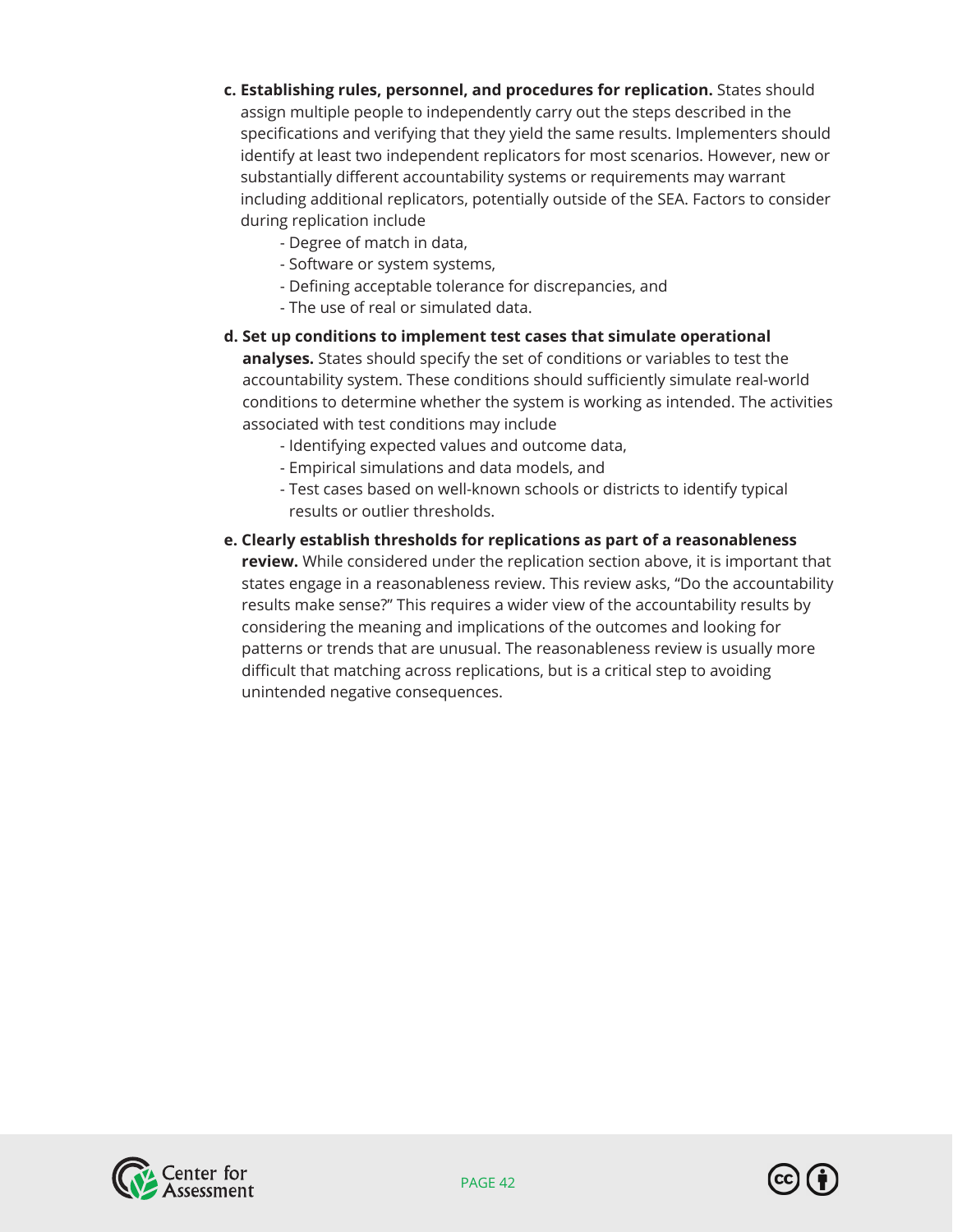# **CHAPTER 7: REPORTING AND COMMUNICATING ACCOUNTABILITY RESULTS**

For accountability systems, reporting is often the first and only point of contact for the public. Educators and educational leaders are more likely to engage in deeper examinations of data that

are either explicitly part of the accountability system or that inform progress against accountability indicators. For both groups, it is critical to develop reports that are accessible, understandable, and transparent. In conjunction with accountability report development, states will need to consider how reporting and supplementary resources fit into their larger communications plan aligned with their theory of action.

*It is critical to develop reports that are accessible, understandable, and transparent.* 

Several factors should be considered when developing a communications strategy that is intended to help the public and education community understand the state's accountability system. For example, consider the following:

- What you are trying to communicate through accountability reports and supplemental reports?
- How you are facilitating access to reports and resources?
- How you are scaffolding access to and interpretations of accountability reporting and data?
- What do you hope people will do with the information that is reported?
- How you are differentiating information and access points based on the roles and responsibilities of various stakeholders?

The following operational best practices for reporting and communicating accountability results are intended to help SEAs consider not only the content and operations of reports, but also the intended message and behaviors associated with state reporting practices.

- **7.1 The scope and role of accountability systems vary significantly across states. States should establish a communications strategy that aligns with the state's theory of action and how the accountability system is intended to communicate school performance.** 
	- **a. Identify the appropriate stakeholders who should have messages tailored to their needs and why.** The level of detail needed to meet stakeholder needs will vary. Considering best practice 7.1.a, establish a list of potential stakeholders and group them by the way in which they will consume, interpret, and use reports from the accountability system. Stakeholder may include groups like
		- educators,
		- principals,
		- LEA staff,
		- other SEA staff,
		- parents and families,
		- the community and the public,
		- higher education and business leaders, and
		- advocacy and minority groups.



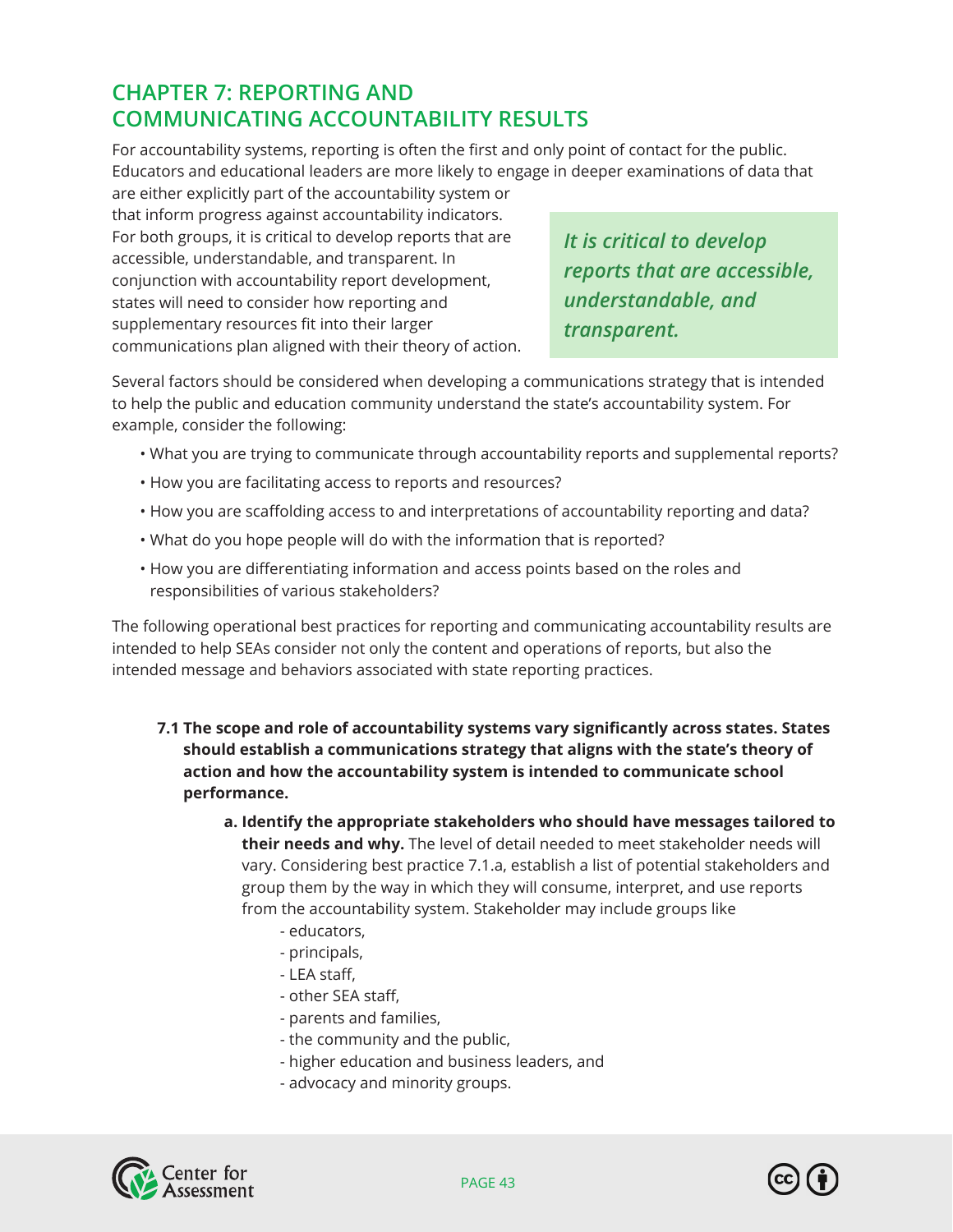- **b. Ensure accountability reports and outreach strategies serve to communicate the results and priorities of the accountability system as intended.** If reports and resources are not designed with an audience in mind and/or developers do not solicit user feedback, interpretations of schools' performance may be made using information that is not intended to be the most important. Consider
	- identifying key audiences and consumers of accountability data and their needs,
	- establishing a message tailored to each audience,
	- identifying the possible vehicles and access points for communication, and
	- establishing data expectations for different audiences (e.g., specificity, detail, and breakdown) based on their capacity, interest level and need.
- **c. Ensure that stakeholder feedback regarding needs and high priority information are included in the accountability system reports as appropriate.** In many cases, states are required to solicit feedback when designing accountability systems, which can include report and resource design. Each report or resource should include messages and information tailored to any relevant stakeholder groups. When developing reports and resource for targeted groups, consider having representatives from each group involved in the design, review, and confirmation that reports are communicating information as intended.
- **7.2 Define the design considerations for accountability reporting and establish a clear hierarchy for current and future reporting plans and access points. It is important for states to distinguish between data that is required for accountability system reporting (e.g., proficiency rates) and supplemental data that will be supported by the state (e.g., participation or access to certain course options). SEAs must establish a plan and hierarchy that helps prioritize development efforts and contribute to establishing a data hierarchy that connects state required, state supported, and locally available information.** 
	- **a. Establish a hierarchy for how data are reported.** States can consider the following structure for reporting variations as an example
		- State required: Those components that are required for state and federal accountability reporting.
		- State supported: Supplemental information or data that can be used to support deeper explorations of school quality.
		- Locally available: Local Education Agency or school-based information that is conceptually related to accountability outcomes, but not part of the state system.
	- **b. Specify data that are required to be reported as part of the state accountability system.** State required data will include those data that are explicitly part of the accountability system's measures, indicators, or overall reporting or data explicitly defined in federal or state requirements. This will also include any relevant disaggregations or demographic information.



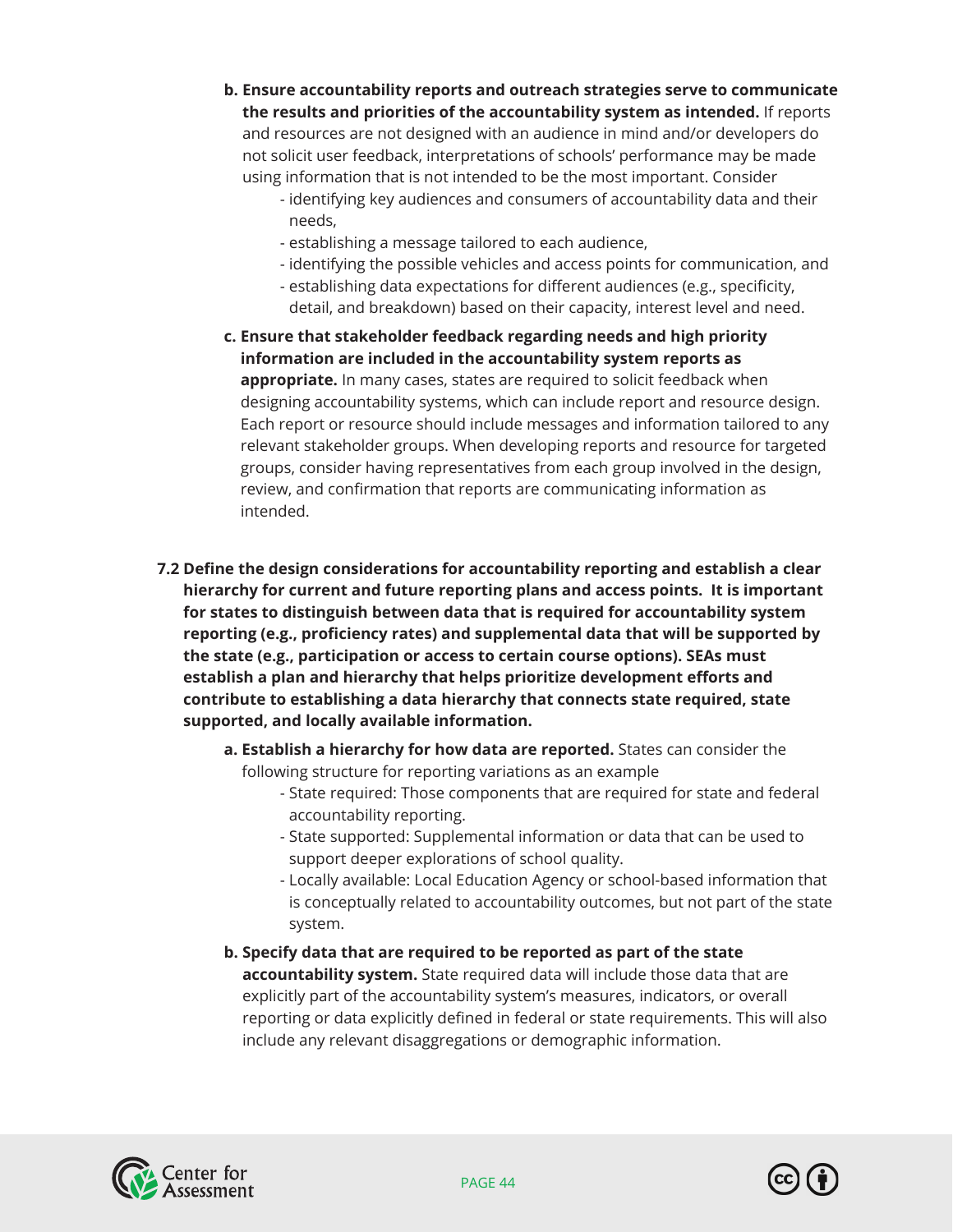- **c. Identify additional data that are not required (e.g., extends beyond high stakes accountability system data) but are supported by the state.** State supported data may include additional measures that are not used to calculate school performance. Instead, they may include data that contextualize school performance, are linked to high stakes outcome data, or are candidate measures for accountability systems that are not yet ready for high stakes use.
- **d. Determine whether the reporting system will support any locally collected or reported data.** State systems will vary in their ability and desire to report locally collected data. Locally collected data may supplement accountability reporting by providing schools and districts the opportunity to communicate qualitative information about unique programs or rewards. Similarly, district- or school-specific progress monitoring data (e.g., early warning systems or related data) may be reported to systematize data exploration across districts.

**7.3 Based on the overall communications strategy, focus of reports, and comprehensiveness of supplemental resources, the number and complexity of work plans will vary. States should establish clear and trackable work plans that support the production of accountability reports and associated resources as intended.**

- **a. Develop a systematic method to manage the report and resource production cycle.** As discussed in Chapters 3 (i.e., contractual change management) and 5 (i.e., operational timeline and data management), ensure that reporting is monitored through timelines, production schedules, monitoring tools, and transparent oversight processes. This will not only facilitate strong project management behavior but can also serve as a strong foundation for transparency. These work plans can be used to define what information and processes should be made available to the public to help promote trust in the accountability system.
- **b. Leverage operations and quality control procedures to confirm data used to populate reports are accurate.** The quality of accountability reporting begins with the quality of source data. Ensure that the data used to populate accountability reports are accurate, free of errors, and appropriate for their intended use. Leverage the best practices in Chapter 4 to support the use of accurate data in accountability reports. Consider the following when preparing data for reports:
	- tracking business rules and their changes,
	- identifying individuals who are responsible for calculations and data transfer, and
	- providing sample data, code, or calculators to help districts and schools better understand the quality and meaning of data that are included and reported.
- **c. Leverage operations and quality control procedures related to the development, hosting, and publication of reports.** There are many ways through which the public and educators can now access data and information. Ensure that the reports and any associated sub-reports or resources are hosted,



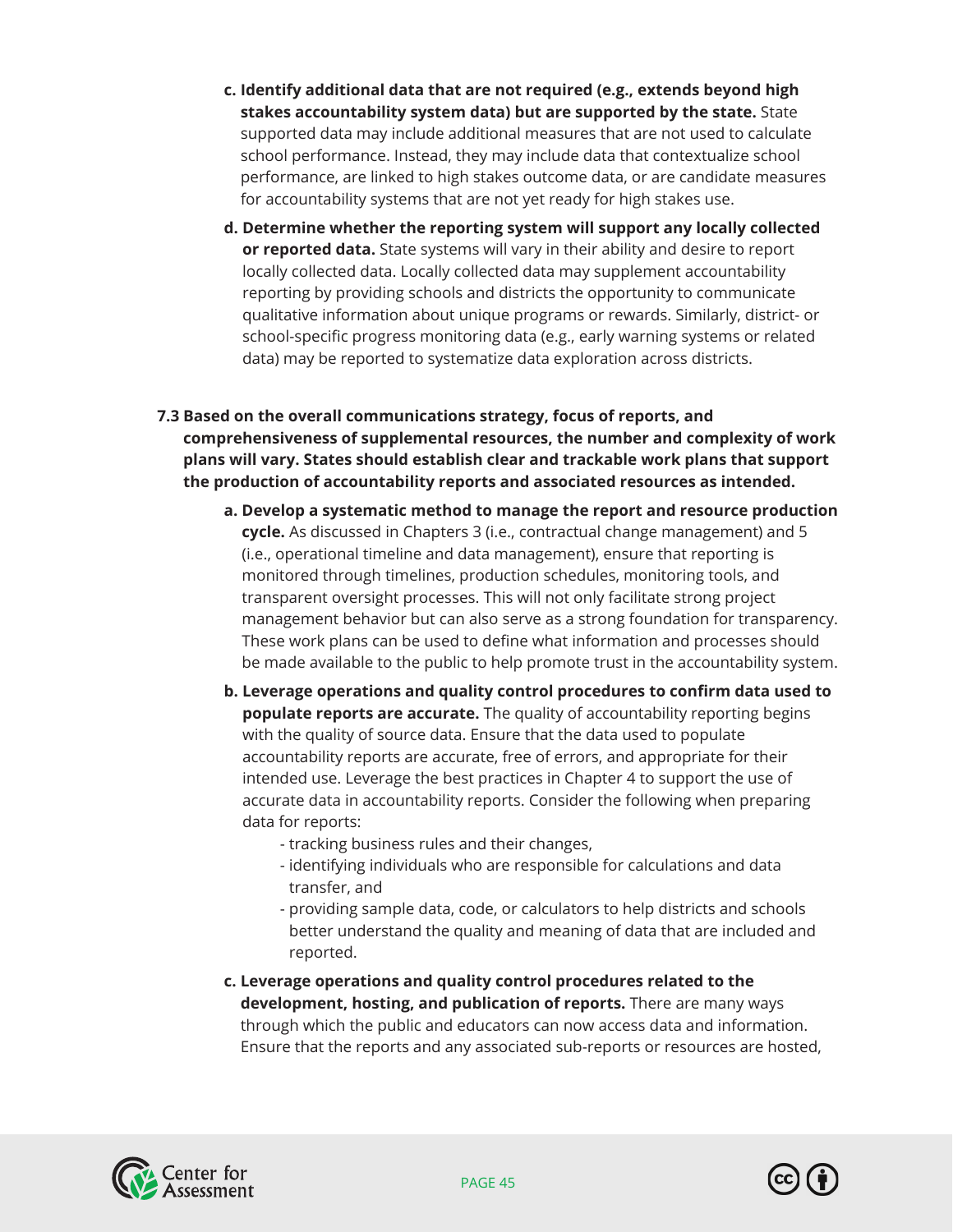rendered, produced/printed, and made available as designed and without issue. Consider the following when developing and testing reports:

- Reports and hosting sites have been pressure tested for various rates of traffic;
- External IP addresses can access relevant reports without error; and
- Access formats (e.g., tablet, mobile, and computer access across operating systems) do not impede report generation or rendering.
- **7.4 While the development of accountability reports is an important step to making information accessible to the public, SEAs also try to make information interpretable and actionable for educators. It is important to consider the overall communication strategy to define the scope of the work plan (see OBP 7.1). For any additional resources, identify key stakeholders that play an integral part in improving outcomes in the educational system and design supplemental reports that align with the SEA's communication strategy.** 
	- **a. Identify high priority stakeholders that include or expand upon those identified in OBP 7.1.b.** Not all stakeholder groups benefit equally from increased information. Identify those high impact stakeholder groups (e.g., power data users, school improvement leads or teams, district improvement teams, principals, etc.) who would benefit most from additional reports or resources that serve to connect data across reports or systems in meaningful ways. Prioritize the SEAs limited resources accordingly to help support explorations of data meaningfully.
	- **b. Given the roles and responsibilities of high priority stakeholders, determine the data or strategies that would be most valuable to include or highlight in supplemental reports.** This may include data more frequently monitored and used at the district or school levels. Consider identifying the coherent data elements (e.g., leading and lagging indicators) for each measure or indicator in the accountability system to help expand the perceived relevance of school performance data in the accountability system.
	- **c. Establish specifications for reports and planned access points for key stakeholders that can provide for enhanced access based on role.** This will in part be informed by the state's overall communication strategy and supported data hierarchy (OBP 7.2). The types of data, purpose of the reports, and levels of access will vary based on a given state's student information system infrastructure. For example, robust information systems integrated learning management systems can leverage data connections to provide student-level reports to schools, school leadership teams, or teachers. In other cases, power users of data in districts and schools can be provided more detailed reports focusing on accountability data and other high priority information.
	- **d. Identify additional resources targeted to key audiences that can help educators and educational leaders use and interpret accountability reports and data.** In addition to clarifying the goals of the accountability system and specifying how certain data or measures should be interpreted, additional resources can also highlight sample data that may be available at the district level that can be used for progress monitoring or continuous improvement efforts.



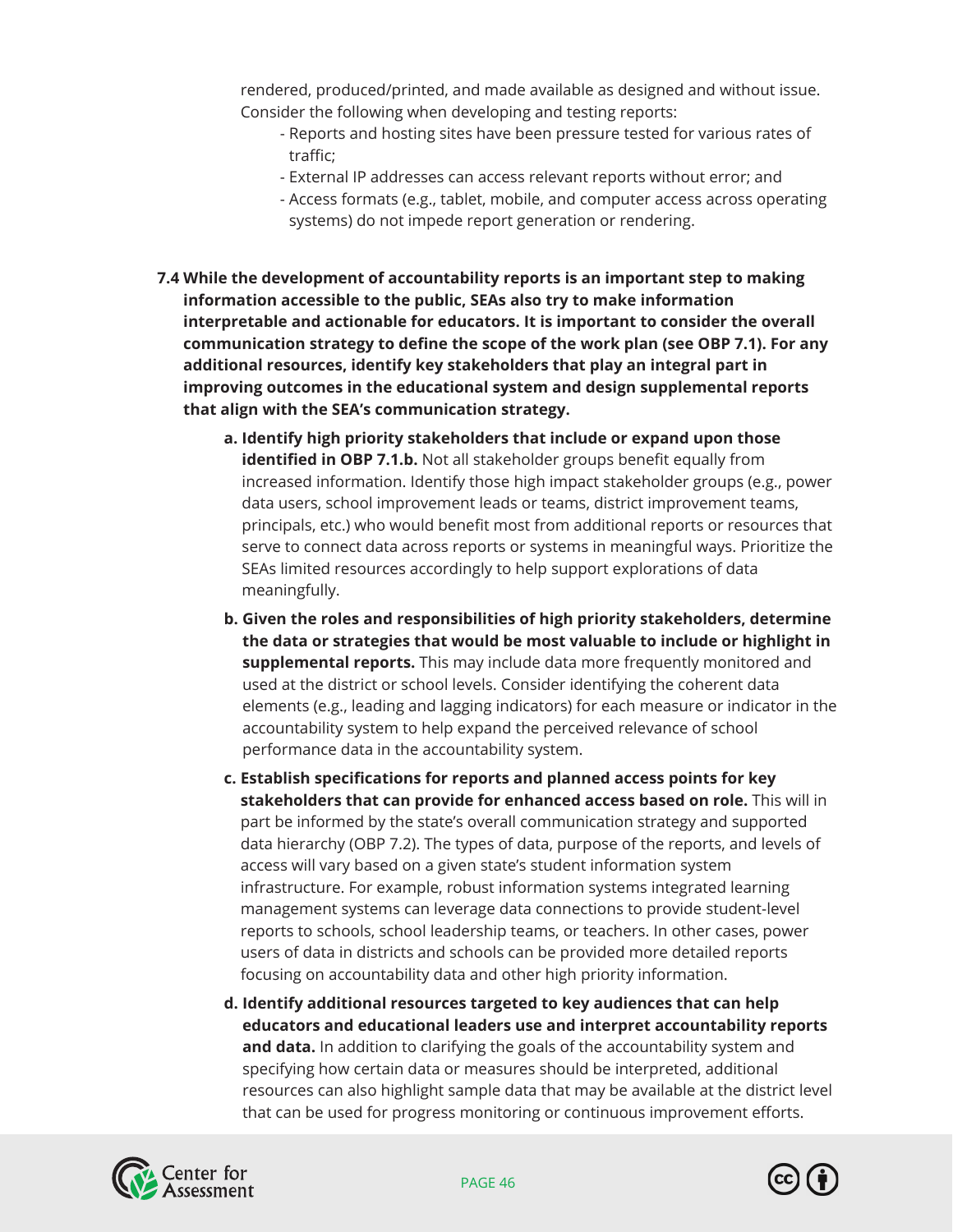These resources might focus on topics that include the following:

- Recommended examinations of data,
- Specific resources that can inform data-driven decision making,
- Evidence-based intervention-specific resources that leverage accountability data, or
- Suggested antecedent, process data, or recommended processes (e.g., interim assessment data, local improvement strategies, school leadership team strategies) that link local data to high-stakes accountability data.

## **7.5 As an extension of developing and implementing a reporting and communications plan, consider examining the degree to which users of the accountability system and its data understand and use data in a meaningful way.**

- **a. Determine ways to measure and track impact to determine whether your communication strategy is working.** Even the strongest messages and outreach plans should be monitored to be sure they are reaching target audiences. Identify potential measures of use (e.g., web hits, video analytics, resource downloads, application downloads, etc.) to establish trend data to determine if the public is accessing reports and resources.
- **b. Collect feedback from targeted stakeholder groups.** An important step in understanding the impact of a reporting strategy includes understanding whether targeted audiences (e.g., improvement teams, LEA staff, school staff) see accountability reports and data as credible and usable. This should be considered in light of the overall evaluation plan discussed in Chapter 8. Consider the following to better understand where any revisions or supplemental resources may be necessary:
	- Determine whether targeted audiences understand accountability reports and data.
	- Identify whether data are "packaged" or presented in such a way that users will know what related data they should review for needs assessment or school improvement discussions.
	- Identify what resources help targeted audiences understand how to review accountability data in relation to needs assessment information.
	- Determine whether professional development or support efforts are designed to build the capacity of regional or district leaders to better understand accountability data and connect it to school improvement practices. If not, engage with stakeholders to define the role the SEA should play in supporting those efforts.



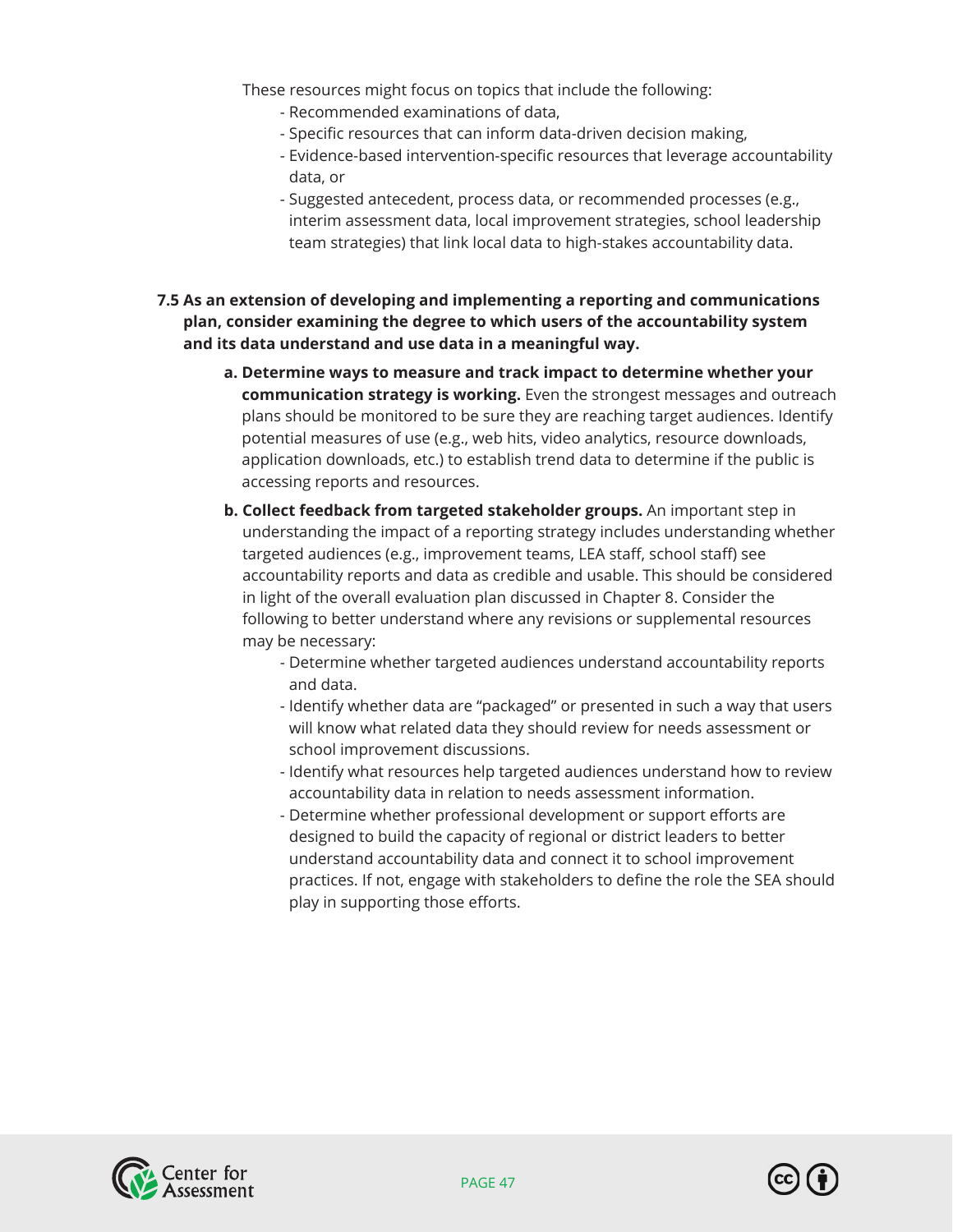# **CHAPTER 8: MONITORING AND EVALUATING ACCOUNTABILITY IMPLEMENTATION**

From a measurement perspective, validity refers to the ability of an instrument to measure what it purports to measure—however, validity is dependent on a comprehensive set of coherent evidence

(AERA, APA, & NCME, 2014). An accountability system can be thought of as a measurement instrument that helps the public understand the degree to which schools and districts meet the state's educational goals and priorities (see Keng & D'Brot 2018). Therefore, establishing a validity argument for accountability system design entails identifying and connecting the pieces of evidence so SEAs can be confident that the schools' ratings are accurate, fair, and can be interpreted and used as intended. A validity argument is necessary for SEAs (and LEAs) to support the claim that school identification supports struggling schools and recognizes high performing schools.

*An accountability system can be thought of as a measurement instrument that helps the public understand the degree to which schools and districts meet the state's educational goals and priorities.* 

An accountability system's complexity stems from the

dependencies among activities through its design, development, and implementation. Documenting these decisions, and compiling evidence supporting outcomes for each decision, helps SEAs make a validity argument for their accountability and improvement systems. However, SEAs must first recognize key activities and their associated decisions, such as defining a system vision, identifying candidate measures, or setting performance standards for the accountability and improvement system.

The development of accountability systems begins with specifying a theory of action (See Chapter 1), which explains how the accountability system will affect desired outcomes. At a high level, the flow of information across components of an accountability system's theory of action (e.g., data, reporting, identification, support, and monitoring) can be examined and confirmed. At a more detailed level, states can focus on the major activities within the design, development, and implementation stages to determine whether assumptions about their impact and interaction with other activities in the system hold true. Each proposed relationship or interactions between activities (e.g., identifying measures through empirical analyses; empirical analyses informing simulations; simulations being used to inform performance standard setting) offers an opportunity to monitor information handoffs that can clarify the claims and assumptions that must be supported.

Articulating the claims and assumptions underlying the design of the accountability system is necessary to developing a validity argument, as it informs the evidence that must be collected. States should consider identifying and documenting validity evidence using the following steps (D'Brot, 2018<sup>21</sup>):

- Define the state's theory of action for accountability systems;
- Articulate the claim(s) each activity or component of the accountability system was designed to support;
- Clarify the key assumptions that must hold to support each claim;

21 D'Brot (2018). *A framework to monitor and evaluate accountability system efforts.* Dover, NH: Center for Assessment.



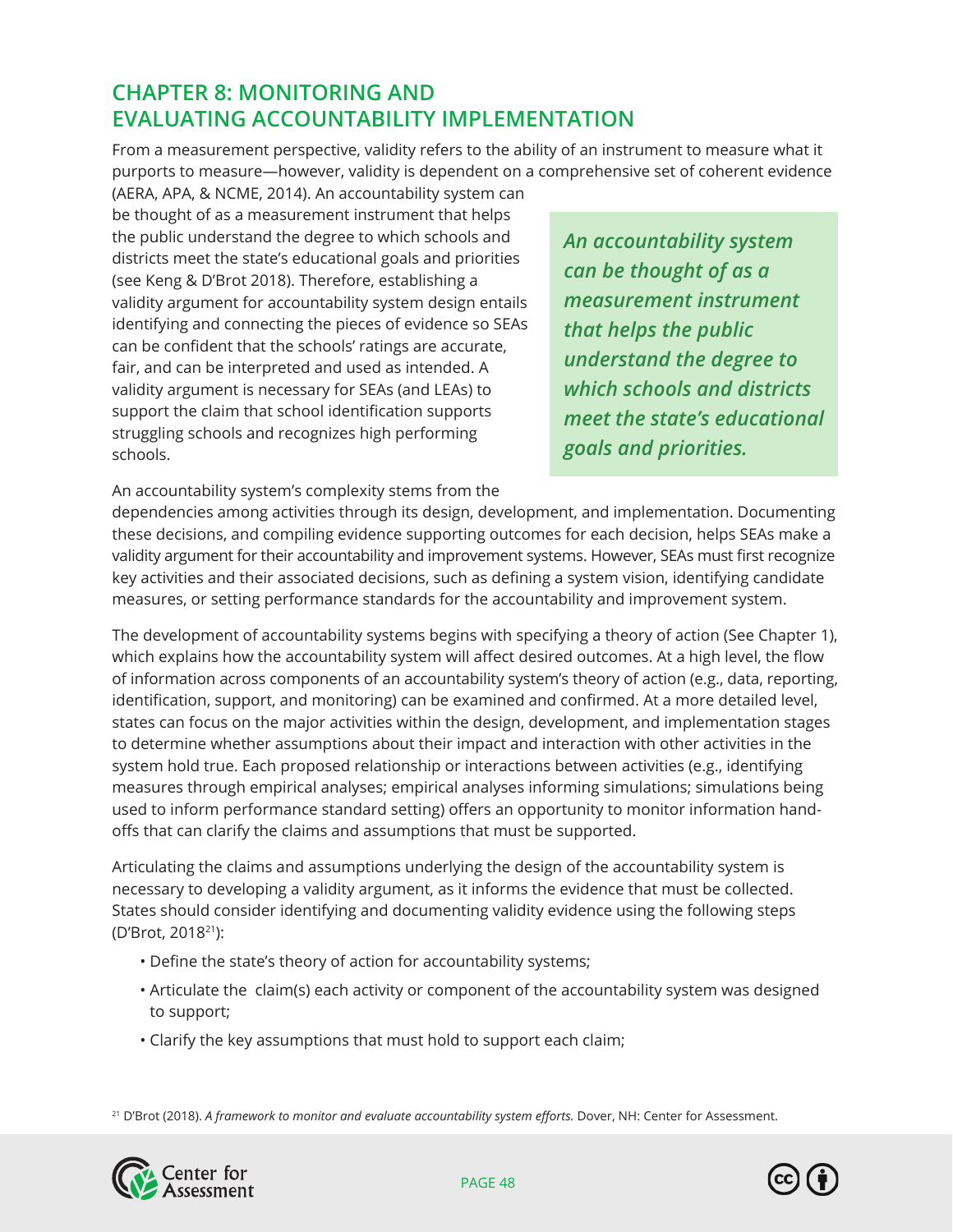- Determine the appropriate evidence necessary to confirm assumptions and support each claim;
- Identify how/if evidence should be connected across claims to support a larger validity argument; and
- Document the examination and collection of evidence in a meaningful and transparent way.

The following operational best practices are intended to help states think through the identification, collection, and documentation of key pieces of evidence in support of establishing a validity argument for their accountability systems. Readers are also invited to review the *Evaluating State Accountability Systems Under the ESEA*22 toolkit to support a comprehensive research and evaluation plan for an accountability.

- **8.1 Review the theory of action to identify the intended purpose and use of the accountability system. It will be important to identify what the SEA considers to be the accountability system, which will include its scope, how it connects to support structures, and how it supports continuous improvement. This will enable states to create a clear logic model that articulates how wide or narrow the accountability system should be (see Chapter 1: Theory of Action).**
- **8.2 Once the scope of the accountability system is identified, the theory of action and accountability logic model can be used to identify the major components of the accountability system. This will enable SEAs to identify the claims that they are making through the accountability system.** 
	- **a. Clearly define each activity necessary to operationalize the accountability system based on the theory of action.** The activities of an accountability system will include meaningfully related tasks that enable SEAs to support the development, design, and implementation of accountability system. Activities can include many of the OBP chapter areas, like establishing a theory of action, identifying stakeholders, selecting and integrating measures, establishing performance standards, and reporting.
	- **b. For each component, identify the claim(s) being made in the accountability system.** Claims are the statements or assertions SEAs make about the system, or system activities, and their intended impact or outcomes. For example, a reporting claim may include, *Reporting is designed to communicate the goals and results of the accountability system with multiple users in mind.* This claim makes an assertion that likely includes several associated behaviors, like how people will interact with the system, what people will interpret from reports, and how widely the reports are available. Monitoring and evaluation efforts would then seek to identify evidence that supports confidence in this whether this claim can be supported.
	- **c. Identify the assumptions underlying each claim and the evidence necessary to support them.** Assumptions are those conditions that must hold in order to confirm that connections between the inputs, outputs, and outcomes for each activity satisfy the claim. The assumptions will help clarify the claim and identify

<sup>22</sup> D'Brot, J., LeFloch, K., English, D., Jacques, C. (2020). *State Support Network: Evaluating state accountability systems.*  Washington, DC: American Institutes for Research.



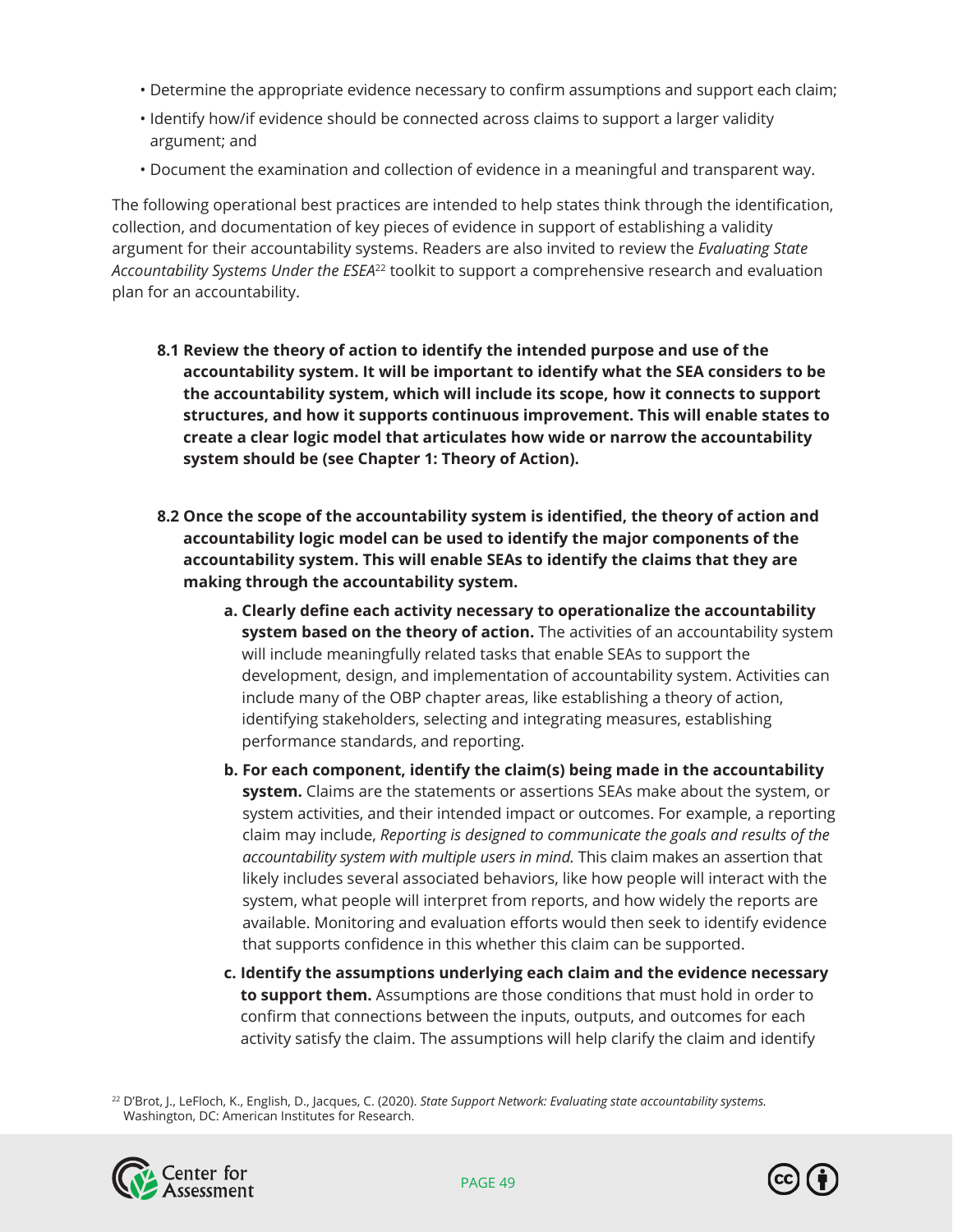relevant evidence. Once assumptions are clarified, the state can confirm that the activities associated with each claim will likely result in the intended outcomes.

- **8.3 A clear understanding of the accountability system's scope, key activities, and associated claims will help define the scope the SEA's research and evaluation agenda. It will be important to focus research and evaluation efforts on collecting evidence that supports design, development, and implementation activities that are of the highest priority to promote confidence in the accountably system's operations.**
	- **a. Prioritize what research and evaluation activities are most important to promoting confidence in the accountability system.** There are a variety of research and evaluation strategies states might consider to validate the claims of their accountability system activities. It is likely through the design and development stages that states have already engaged in data collection and documentation that may only require review and would not need to be replicated. Prioritizing high need information can help confirm assumptions and validate claims with more nuanced activities (e.g., alignment of identified schools with intended performance profiles, report interpretation, intended behaviors associated with data).
	- **b. Determine the internal capacity and availability of external partners to support the SEA's research and evaluation agenda.** The required experience, expertise, or resources will vary depending on the types of research and evaluation strategies are necessary to collect evidence. SEAs should consider how to use limited internal resources most efficiently. For high priority activities that are resource intensive for activities where the SEA is restricted, identify high impact partners for support. For example, consider outsourcing complex analyses to local research partners and universities or soliciting support from regional or district networks to assist with comprehensive feedback plans.
- **8.4 The claims associated with each activity in the accountability system will require different types of evidence. It will be important to identify what evidence is best associated with each claim and how to collect the data or information that meets evidentiary needs. The evidence collected will vary by the analyses or methods applied. These pieces of evidence will be used to test and confirm assumptions for activities of the accountability system.** 
	- **a. Determine the most appropriate sources of data to inform the evidence collection against a specific claim.** The appropriate data will vary and will not always require quantitative analyses or complicated data collection. Consider the following as information is considered:
		- The necessary methodologies to collect relevant information (e.g., document reviews, checklists, focus groups, interviews, descriptive analyses, or inferential analyses);
		- Whether any specific empirical analyses meet evidentiary needs (e.g., path analyses, cluster analyses, factor analyses, correlations, descriptive statistics, thematic analyses); or



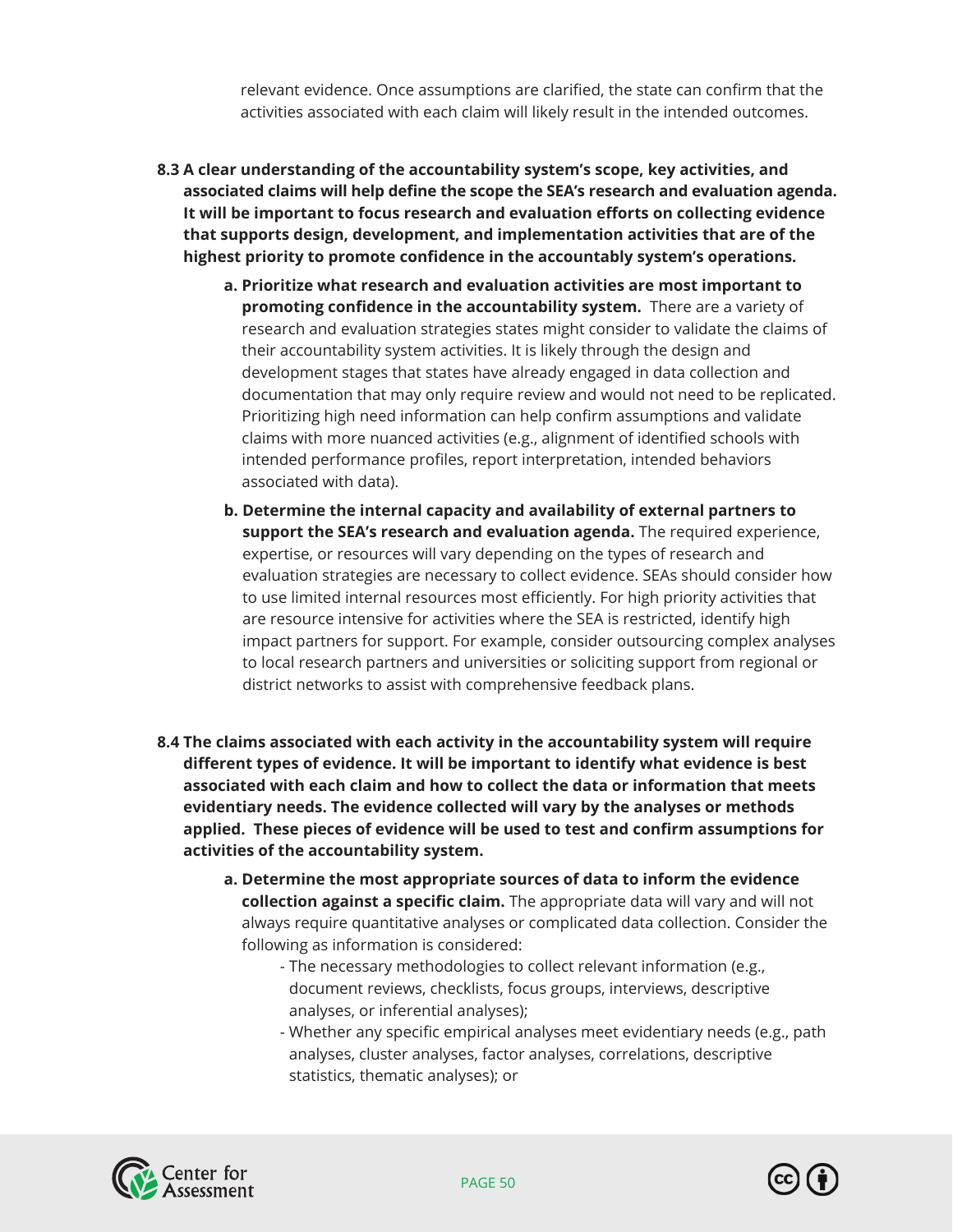- Whether analyses focus on processes (e.g., business rules, checklists, or policies) or outcomes (e.g., simulations, descriptive counts, observed results).

**8.5 Document the activities associated with the design, development, and implementation of the accountability system. Extend this documentation to include the progress of collecting evidence and how evidence supports claims across the accountability system.** 

- **a. Determine high priority documentation that helps to confirm the state's validity argument for the accountability system.** It is likely that states will have a lot of existing documentation in support of a validity argument (e.g., the state's Consolidated State Plan, critical review documentation and reaction to the system, stakeholder feedback, etc.). In conjunction with the other best practices in this chapter, it will be important to delineate between what has already been collected and what still needs to be collected to support sufficient documentation.
- **b. Compile documentation in a meaningful and organized manner and ensure that it is updated appropriately.** Documentation in support of the state's accountability system will likely be a combination of internally-facing and externally-facing information that serve different purposes. Organizing documentation in a way that highlights its purpose and use may be helpful. Consider included the following types of information:
	- Internal documentation (e.g., business rules, syntax, historical data, operations and quality control documentation),
	- External documentation and resources (e.g., annotated business rules, public releases, public write-ups or documentation),
	- Federal- or state-required documentation (e.g., consolidated state plans, state policy, compliance with regulation checklists, guidance documents), and
	- Resources to support interpretation and use of the accountability information.
- **c. Ensure that complied information and documentation detailing the design, development, and implementation of the accountability system is accessible and available to the public.**



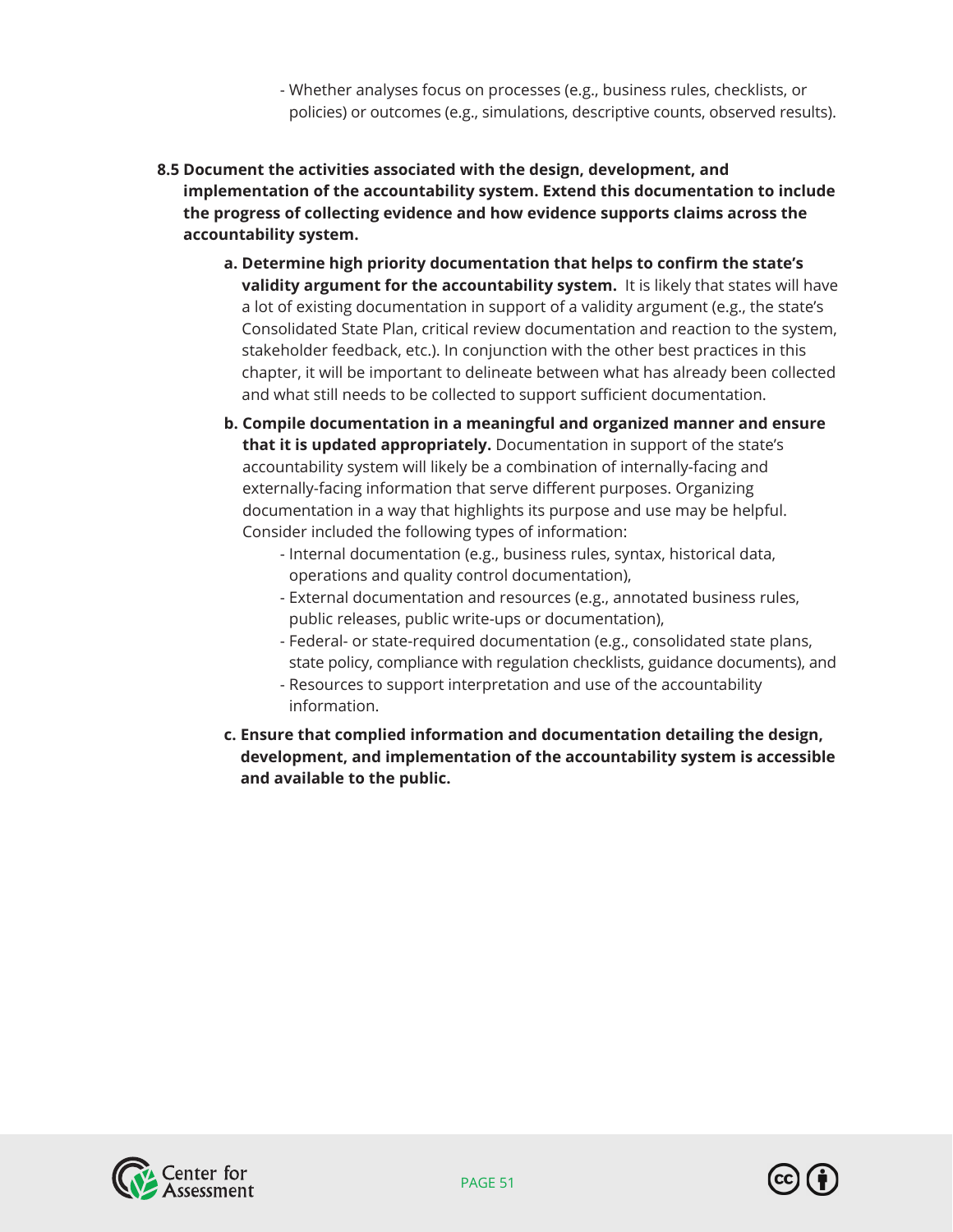# **CHAPTER 9: ENGAGING IN ACCOUNTABILITY SYSTEM CHANGE MANAGEMENT**

As a result of the ongoing process of system monitoring and evaluation a state may determine that modifications are necessary. This may especially be the case after the initial year of implementation,

which is often the first time operational data is available for all components of the system. Evidence may suggest that one or more indicators are not functioning as intended, effective weights differ significantly from nominal/policy weights, and/or procedures for identification over-flag certain types of schools. The state may decide to add new indicators of system quality, revise business rules to improve inclusion rates, or revise state and federal accountability reports based on feedback from stakeholders.

While changes are often necessary, they cannot be taken lightly as the implications can be significant (e.g., changes to a school's identification status, frustration/backlash from stakeholders) and the potential for error large (e.g.,

*Design changes must be vetted, evaluated, well documented, and communicated to the public in a clear understandable manner that highlights the importance of ongoing evaluation and improvement.* 

changes to system code, data layouts). Design changes must be vetted, evaluated, well documented, and communicated to the public in a clear understandable manner that highlights the importance of ongoing evaluation and improvement.

## **9.1Document rationale for a proposed change to the accountability system.**

Each proposed change to the system should include the following:

- Describe the data/evidence/background highlighting the need for the change.
	- Discuss the potential negative implications of not addressing this issue.
	- Describe how the proposed modification addresses the issue of concern
	- Determine whether changes to the accountability system are within the scope of business rule changes or if they more globally impact the design of the system, which may require internal, external, or official review and approval.

| <b>PROPOSED</b><br><b>MODIFICATION</b>                                     | <b>EVIDENCE/BACKGROUND</b><br><b>FOR CHANGE</b>                                                                                                                    | <b>NEGATIVE</b><br><b>IMPLICATIONS OF</b><br><b>NOT MAKING CHANGE</b>                                                                         | <b>HOW TO ADDRESS</b>                                                                                           |
|----------------------------------------------------------------------------|--------------------------------------------------------------------------------------------------------------------------------------------------------------------|-----------------------------------------------------------------------------------------------------------------------------------------------|-----------------------------------------------------------------------------------------------------------------|
| Adjust indicator<br>weights                                                | There is a significant<br>difference between<br>effective and nominal<br>weights for some indicators<br>due to range restriction.                                  | Index scores cannot be<br>interpreted as<br>representing the<br>intended emphasis<br>across indicators.                                       | By adjusting indicator<br>weights, the policy<br>weights will be<br>represented in the<br>overall index scores. |
| Add an<br>additional<br>measure of<br>readiness to the<br><b>CCR</b> index | Stakeholders wanted to<br>include ASVAB performance<br>as a measure in the state's<br>CCR index but the data was<br>unavailable for evaluation<br>until this year. | Schools do not receive<br>credit for student<br>performance on the<br><b>ASVAB</b> which was<br>highlighted as a priority<br>by stakeholders. | Include attainment of<br>a score of X on the<br>ASVAB as one<br>measure of readiness<br>within the CCR.         |

The following table provides an example of how a state may walk through this change management process.



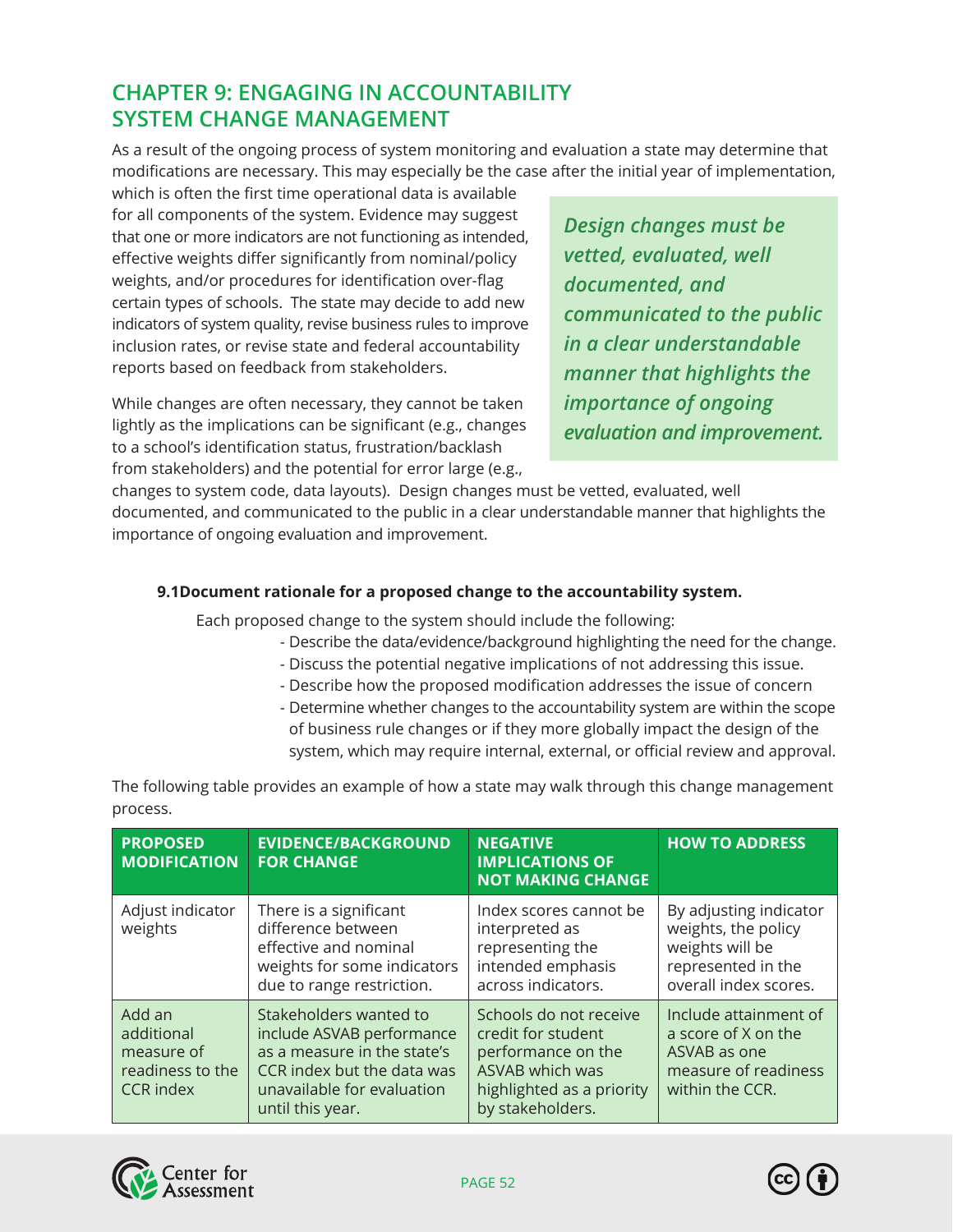#### **9.2 Determine and define a change management process.**

- **a. Identify relevant elements and their associated change.** For each proposed modification, identify each element of the system that is impacted (e.g., input files, coding, business rules, reports, etc.), the type of change that will be needed, who is responsible for making the modification to each element, and how it will be evaluated (e.g., from a quality control and technical quality perspective).
- **b. Determine if the change requires a formal amendment to the existing state plan for accountability.** The formality of an amendment should include the following considerations:
	- Identify the constraints based on how the current state plan is written and the type/degree of change under consideration.
	- Determine whether the change requires stakeholder input and approval prior to submission to USED.

 The following table outlines a series of examples under which states may need to consider the degree of change to their system.

| <b>PROPOSED</b><br><b>MODIFICATION</b>                                                                     | <b>ELEMENTS OF SYSTEM</b><br><b>IMPACTED</b>                                                                                                                                                                                                                                                                                                                                                       | <b>WHO IS</b><br><b>RESPONSIBLE</b>          | <b>DOES THIS REQUIRE</b><br><b>AN AMENDMENT?</b>                                                                                                                                                                                     |
|------------------------------------------------------------------------------------------------------------|----------------------------------------------------------------------------------------------------------------------------------------------------------------------------------------------------------------------------------------------------------------------------------------------------------------------------------------------------------------------------------------------------|----------------------------------------------|--------------------------------------------------------------------------------------------------------------------------------------------------------------------------------------------------------------------------------------|
| Adjust indicator<br>weights                                                                                | Program used to determine<br>overall school scores/ratings                                                                                                                                                                                                                                                                                                                                         | <b>State</b>                                 | Yes. Modification to the<br>state's system of<br>Annual Meaningful<br>Differentiation requires<br>an amendment.                                                                                                                      |
| Add an additional<br>measure of<br>readiness to the<br><b>CCR</b> index (based<br>on ASVAB<br>performance) | State-developed documents<br>describing the components of the<br>system<br>Input data file and record layout<br>supporting school accountability<br>calculations<br>Programs used to calculate<br>overall school score/rating<br><b>Business rules documentation</b><br>(e.g., score that indicates<br>meeting/not meeting readiness;<br>who is eligible, etc.)<br>Data files provided by district | <b>State-Person</b><br>District data<br>lead | Yes, if changes are<br>being made to the<br>system operationally.<br>No if the plan is being<br>evaluated, but will not<br>yet be implemented.                                                                                       |
| Revisions to<br>business rules                                                                             | Processes and input data files to<br>the accountability system<br>Identification criteria of students<br>to be included in school<br>calculations<br>Assignment of students to<br>schools                                                                                                                                                                                                          | State - person                               | No, if modifications to<br>business rules do not<br>have a substantive<br>impact on the<br>components that make<br>up the accountability<br>system.<br>Yes, if modifications to<br>business rules are<br>significant (e.g., N-size). |



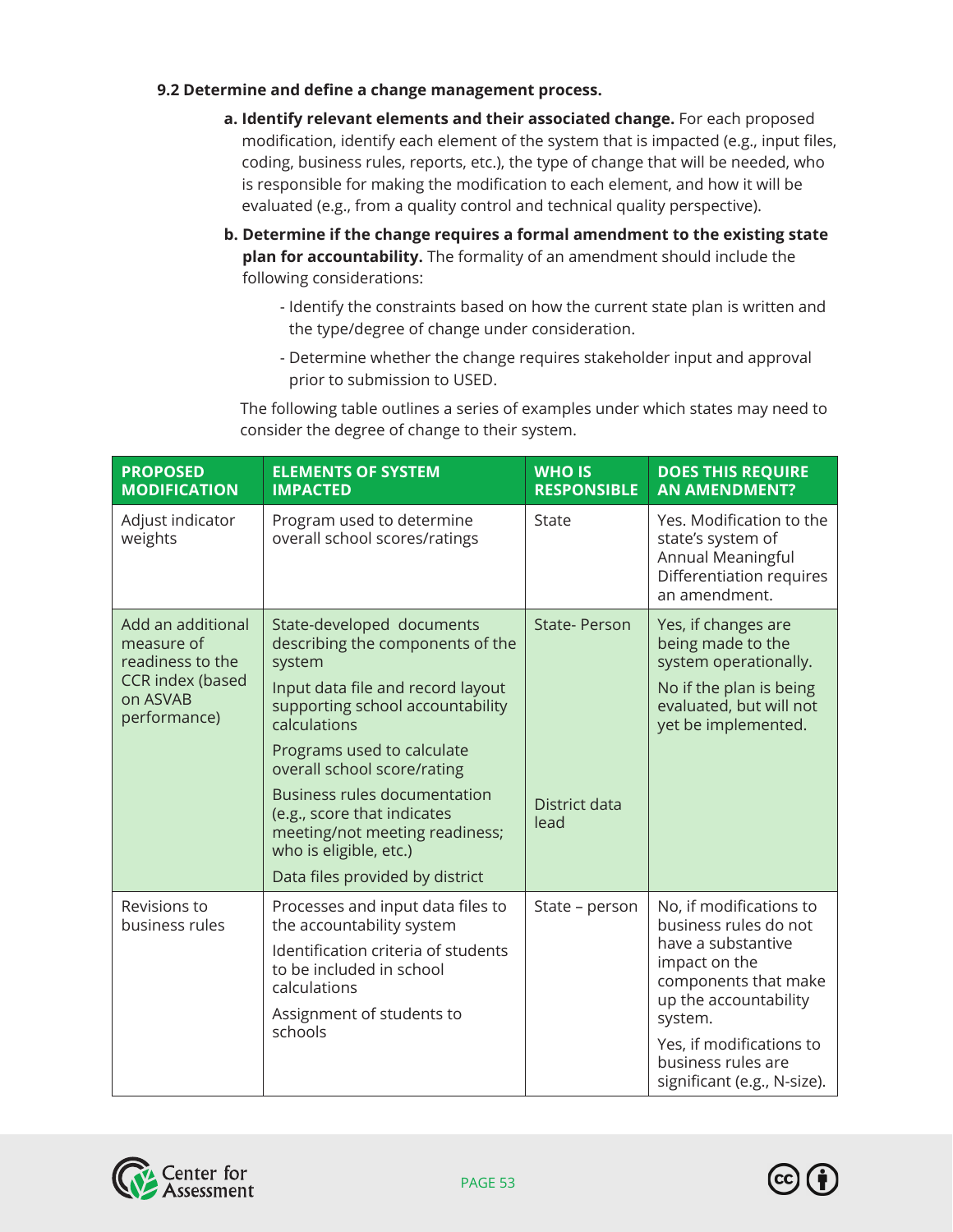#### **9.3 Model candidate changes in the system.**

- **a. Use operational data to evaluate how each proposed modification should be operationalized to address the issue at hand.** When possible, it will be valuable to use operational data to understand the implications of potential changes to the system. While changes often stem from adjustments intended to address issues or unintended consequences, modeling or simulating changes can help identify other potential unintended consequences.
- **b. Compare and contrast the implications of different options identifying the pros and cons of each.** With something as complex as accountability systems, it is likely that many options will be somewhat appropriate to implement. Understanding the strengths, weaknesses, opportunities, and threats associated with each option can help designers determine the option with the least risk that also meets the state's goal.
- **c. Once all options have been evaluated, model the combination of all proposed candidate changes simultaneously.** As with any complex system, a single change can have a chain reaction with other interrelated components of the system. Therefore, the state should examine the candidate changes using operational "practice runs." This will enable the state to engage in an evaluation of the decisions or revisions to ensure changes better reflect the state's theory of action.

## **9.4 Evaluate the implications of the proposed modifications (independently and as part of the full system).**

- **a. Determine the impact of the change on the relationships among indicators.** While OBP 9.3 focused on the impact to data elements and indicators, OBP 9.4 takes a wider view of the impact changes may have on other indicators. States should confirm that changes to one indicator do not have an adverse effect on the relationship with other indicators in the system.
- **b. Determine the impact on final school ratings or judgments.** As a result of changes to how indicators interact with one another, the state may find that changes will result in impacts to how schools are rated or judged. It will be critical to determine if these are intended or unintended changes to school-level determinations.
- **c. Finalize proposed modifications including calculation procedures and business rules.** Once a state has identified the most appropriate set of options, change scan be incorporated into calculation procedures. This will require documentation, updates to business rules, and changes to all necessary communications and resources. Maintaining a tracking log or repository of accountability-related documents can be helpful in supporting change management efforts (see *Chapter 6: Articulating Operations and Quality Control in Accountability Systems*).



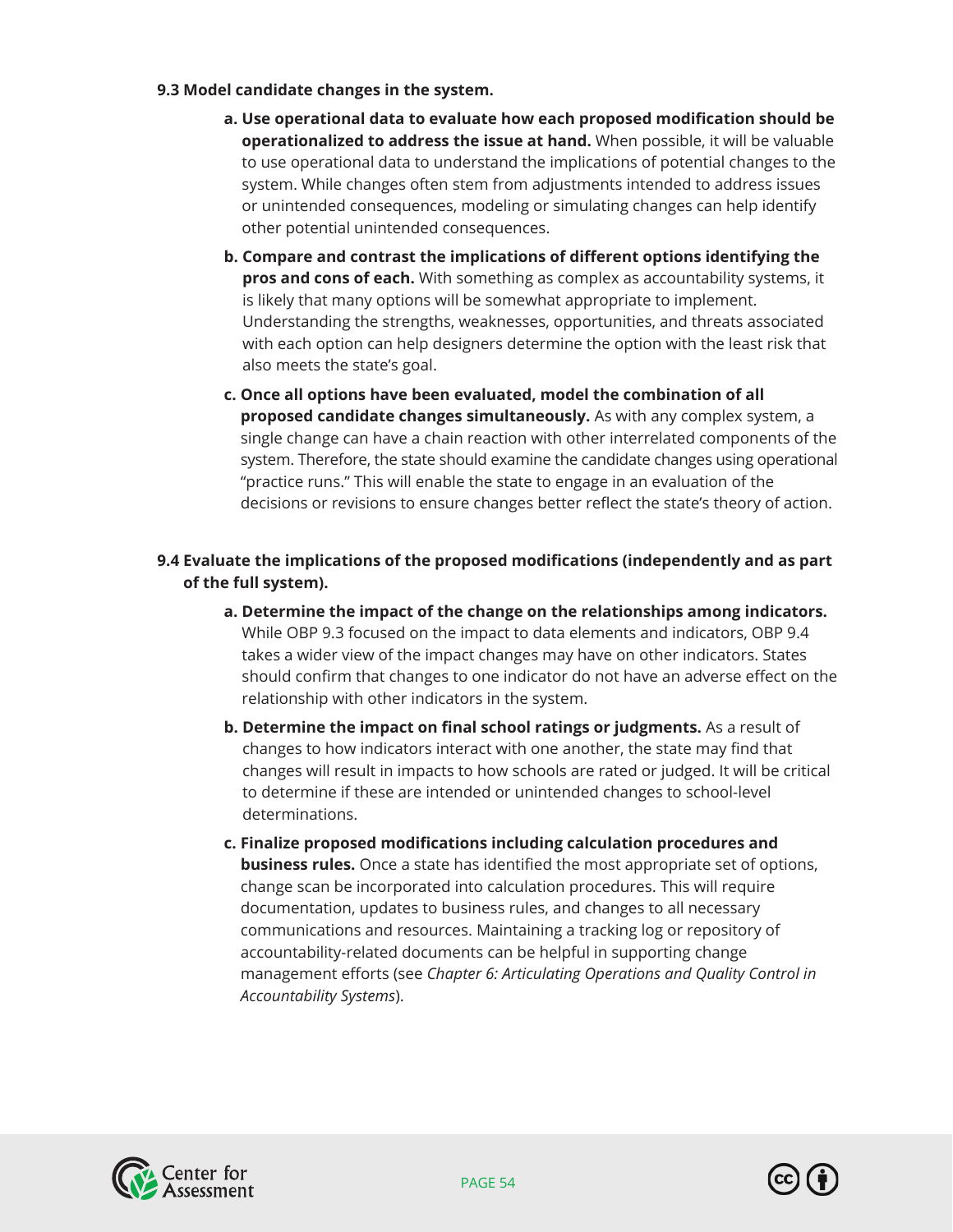### **9.5 Develop and implement a communication plan for proposed and accepted changes.**

## **a. For each accepted change, indicate the type of communication and outreach that is necessary.** Depending on the scope and focus of the change, developers, implementers, and users of the accountability system and its results will need to be informed. The state should consider whether communications need to focus on either of the follow, or potentially both:

- Internal communication and documentation only or
- Widespread public communication that may include a formal press release describing the change, the rationale behind the change, and implications on outcomes or understanding.

## **9.6 Engage in and adjust any monitoring and evaluation activities as a result of the enacted changes.**

 **a. Evaluate the operationalization of any proposed change in the system.** In conjunction with the OBPs and criteria suggested in Chapter 8 (*Monitoring and Evaluating the System*), states will need to evaluate whether any changes are having the desired impact.



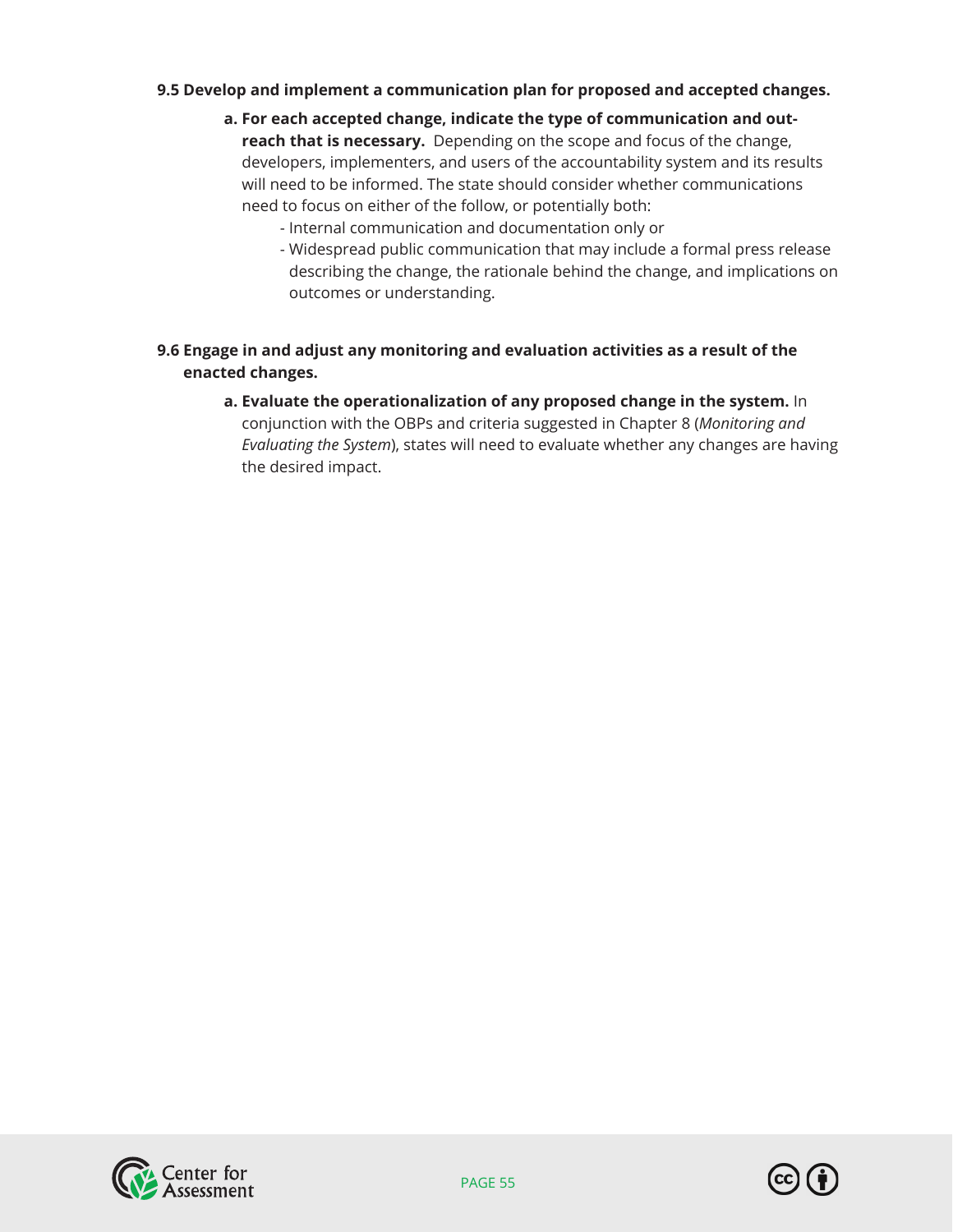# **GLOSSARY**

| <b>Accountability</b><br><b>Activity</b>             | Activities are subsumed under stages and are intended to be more specific<br>in nature. They typically have stand-alone outcomes that support<br>information hand-offs and inform the next activities in the accountability<br>system. They include what the state does with inputs/resources to support<br>the accountability system. Activities are the processes, tools, events,<br>technology, and actions that are an intentional part of the program<br>implementation. These interventions are used to bring about the intended<br>program changes or results. |
|------------------------------------------------------|-----------------------------------------------------------------------------------------------------------------------------------------------------------------------------------------------------------------------------------------------------------------------------------------------------------------------------------------------------------------------------------------------------------------------------------------------------------------------------------------------------------------------------------------------------------------------|
| <b>Accountability</b><br>Design <sup>23</sup>        | The accountability stage includes refining the system's overall vision and<br>theory of action, identifying and operationalizing indicators based on<br>intended outcomes, and determining policy weights to capture the SEA's<br>values and priorities.                                                                                                                                                                                                                                                                                                              |
| <b>Accountability</b><br>Development <sup>4</sup>    | The accountability development stage includes those activities that<br>operationalize the accountability design. This can include examining<br>indicator measures and relationships among them, identifying potential data<br>gaps or capacity concerns through the use of simulations, and specifying<br>performance expectations over time by setting defensible performance<br>standards                                                                                                                                                                           |
| <b>Accountability</b><br><b>Evaluation</b>           | The evaluation stage seeks to evaluate system design, development, and<br>implementation stages. This may include substantiating the claims being<br>made by using relevant evidence.                                                                                                                                                                                                                                                                                                                                                                                 |
| <b>Accountability</b><br>Implementation <sup>4</sup> | The implementation stage includes those activities that are associated with<br>the release and publication of accountability data, results, and school<br>identification. This may include activities like releasing reports; helping<br>stakeholders access, use, and interpret information; and defining and<br>delivering supports and interventions. These activities can help inform local<br>inquiries and information use.                                                                                                                                     |
| <b>Accountability</b><br>Stages <sup>24</sup>        | The high-level categories of accountability system design. These are<br>intended to group more specific development efforts and include activities<br>like design, development, implementation, monitoring, support delivery, and<br>revision.                                                                                                                                                                                                                                                                                                                        |
| <b>Assumptions</b>                                   | Those conditions that must hold in order to confirm that connections activity<br>between the inputs, outputs, and outcomes for each sub-component satisfy<br>the claim. For example, specifying the system vision accurately assumes.                                                                                                                                                                                                                                                                                                                                 |
| <b>Business Rules<sup>25</sup></b>                   | Business rules provide the foundation for automation systems by taking<br>documented or undocumented information and translating it into various<br>conditional statements.                                                                                                                                                                                                                                                                                                                                                                                           |
| <b>Claims</b>                                        | Statements or assertions we make about the system, system activities, and<br>their intended impact or outcomes. Monitoring and evaluation efforts would<br>then seek to identify evidence that supports confidence in a given claim.                                                                                                                                                                                                                                                                                                                                  |
| <b>Components</b>                                    | A generic term that refers to the activities or programs associated with an<br>accountability system.                                                                                                                                                                                                                                                                                                                                                                                                                                                                 |

<sup>23</sup> From D'Brot & Keng (2018).

<sup>24</sup> From D'Brot (2018).

25 From IBM (2020).

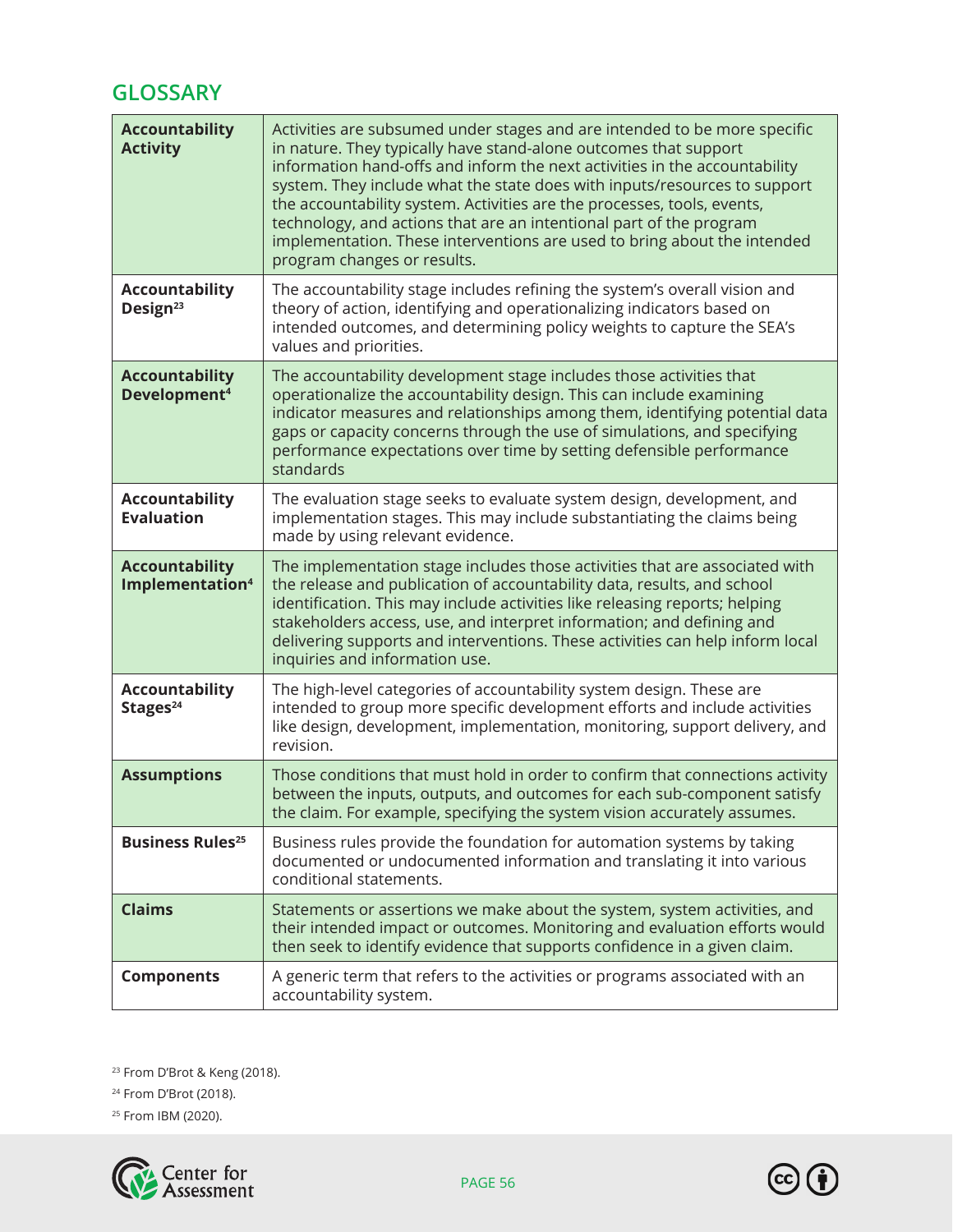| <b>Compensatory</b><br><b>Performance</b>  | When considering how indicators interact to inform school judgments or<br>ratings, higher performance in some areas can offset lower performance in<br>other areas.                                                                                                                                                                                                                                                                              |
|--------------------------------------------|--------------------------------------------------------------------------------------------------------------------------------------------------------------------------------------------------------------------------------------------------------------------------------------------------------------------------------------------------------------------------------------------------------------------------------------------------|
| Conjunctive<br><b>Performance</b>          | When considering how indicators interact to inform school judgments or<br>ratings, minimum performance must be observed in all areas in order to<br>meet performance expectations.                                                                                                                                                                                                                                                               |
| <b>Disjunctive</b><br><b>Performance</b>   | When considering how indicators interact to inform school judgments or<br>ratings, minimum performance can be observed in any area in order to meet<br>performance expectations.                                                                                                                                                                                                                                                                 |
| Evaluation <sup>26</sup>                   | Systematic investigation of the value, importance, or significance of<br>something or someone along defined dimensions (e.g., a program, project,<br>or specific program or project component)                                                                                                                                                                                                                                                   |
| Inputs <sup>27</sup> /<br><b>Resources</b> | Inputs, which may also be referred to as resources, include those human,<br>organizational, structural, and procedural resources a state has available to<br>direct toward the activities for accountability systems.                                                                                                                                                                                                                            |
| Logic Model <sup>28</sup>                  | A systematic and visual way to present and share your understanding of the<br>relationships among the resources you have to operate your program, the<br>activities you plan, and the changes or results you hope to achieve. While<br>often used interchangeably with a theory of action, logic models are more<br>detailed and include more specific activities, outputs, and outcomes that are<br>typically based off a program.              |
| <b>Mechanisms</b>                          | The relationships or connections between or among activities.                                                                                                                                                                                                                                                                                                                                                                                    |
| <b>Outputs</b>                             | The direct products or results of activities and may include types, levels or<br>targets of services to be delivered by the program.                                                                                                                                                                                                                                                                                                             |
| <b>Outcomes</b>                            | The specific changes in program participants' behavior, knowledge, skills,<br>status and level of functioning. States should define the amount of time<br>associated with short-term, mid-term, or long-term outcomes. The<br>progression of the timeline from short-term to long-term outcomes should<br>be based on the expected timeframe to build capacity (e.g., 5-7 years for<br>new standards and implementation).                        |
| Program <sup>29</sup>                      | A set of related measures or activities with a particular long-term aim.                                                                                                                                                                                                                                                                                                                                                                         |
| <b>Quality Control</b> <sup>30</sup>       | Ensuring that all stages of an operational implementation workflow have the<br>highest commitment to quality. Threats to quality (e.g., errors in data,<br>misspecifications or misunderstandings of business rules, lack of stability in<br>data or systems, etc.) are identified, acted upon, monitored, and<br>documented. Quality control processes include issues tracking logs,<br>replication, test cases, and reviews of reasonableness. |

<sup>26</sup> From Yarbrough, Shula, Hopson, & Caruthers (2010).

27 Adapted from W.K. Kellogg Foundation (2004).

28 Adapted from W.K. Kellogg Foundation (2004).

29 From Oxford University Press (2020).

30 From Keng & D'Brot (2018).



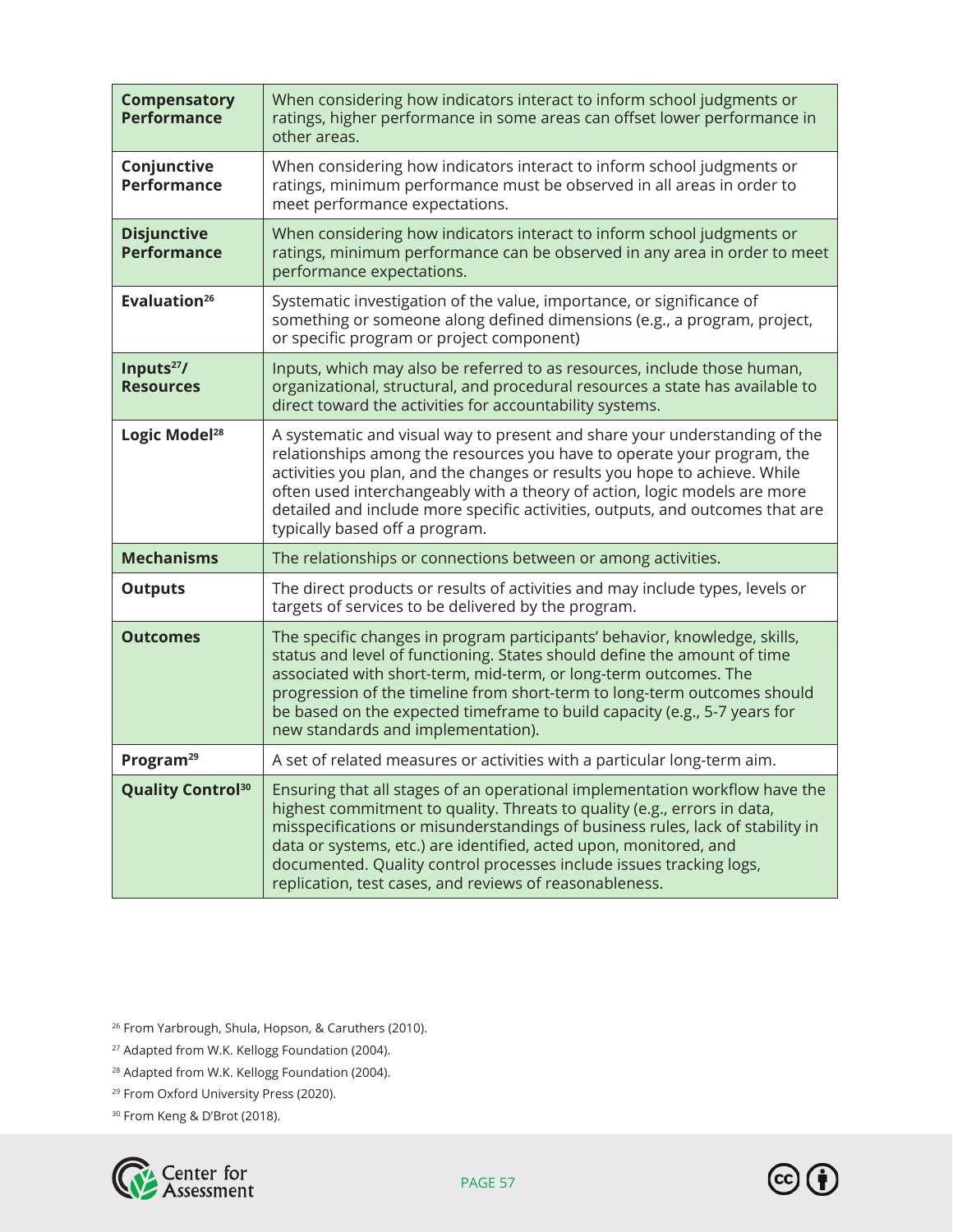| Replication <sup>31</sup> | Assigning multiple people to independently carry out the steps described in<br>the specifications and verifying that they yield the same results. Two<br>independent internal replicators are usually sufficient for most<br>implementation scenarios, especially if there are staffing or resource<br>constraints, such as available software licenses.                                                                                             |
|---------------------------|------------------------------------------------------------------------------------------------------------------------------------------------------------------------------------------------------------------------------------------------------------------------------------------------------------------------------------------------------------------------------------------------------------------------------------------------------|
| Simulation $32$           | The imitation of the operation of a real-world process or system over time,<br>which often require the use of models                                                                                                                                                                                                                                                                                                                                 |
| Theory of action          | Also sometimes referred to as a theory of change, defines the mechanisms<br>by which the accountability system will accomplish its goals and identifies<br>the assumptions which must hold in order for the change agents to properly<br>function. While sometimes used interchangeably with a logic model, a theory<br>of action is more outcome focused, causal in nature, and articulates<br>underlying assumptions that are determined by goals. |

<sup>31</sup> From Keng & D'Brot (2018).

32 From Banks, Carson, Nelson & Nicol (2009).



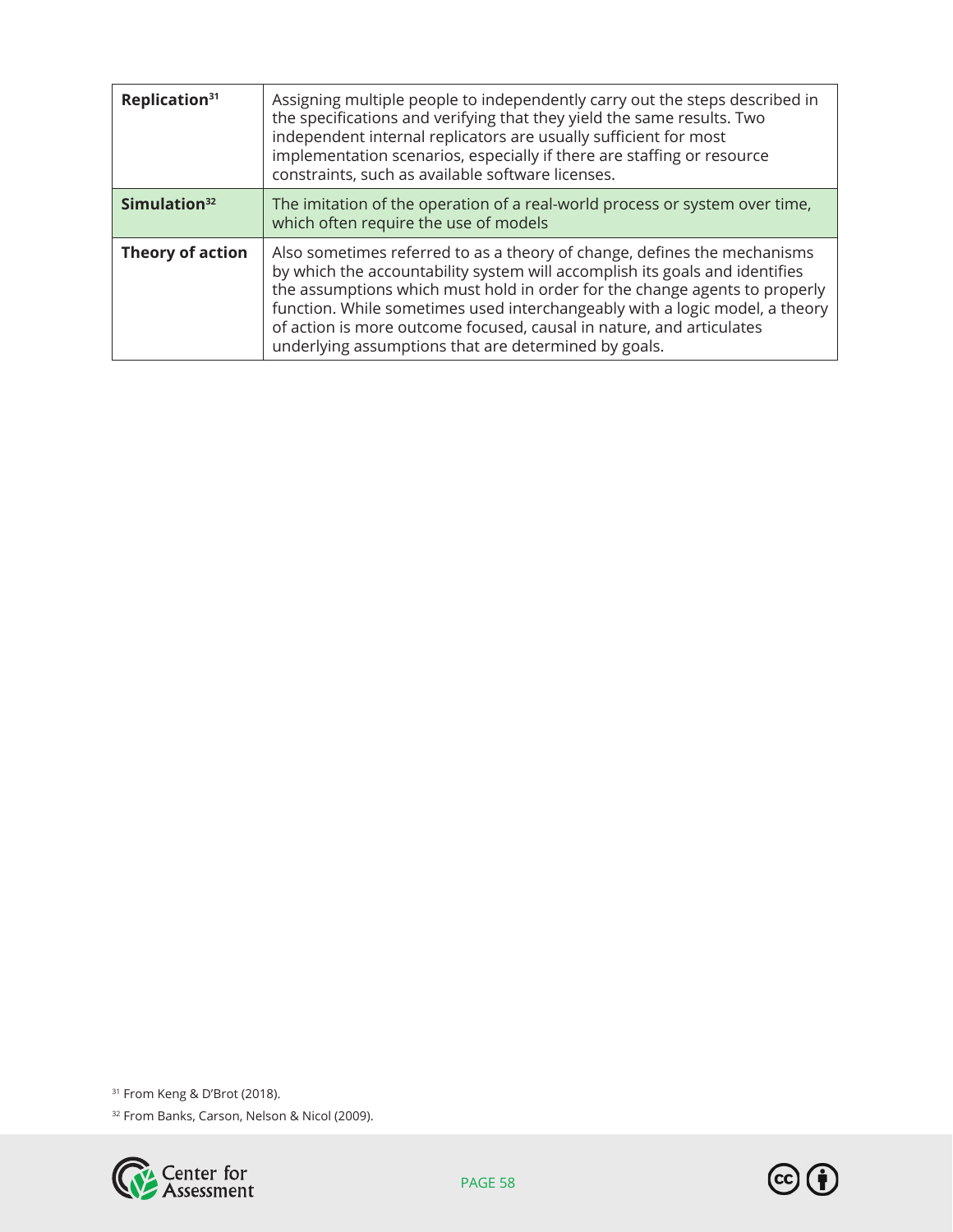# **REFERENCES**

American Educational Research Association, American Psychological Association, & National Council on Measurement in Education (Eds.). (2014). *Standards for educational and psychological testing.* American Educational Research Association.

Banks, J., Carson, J., Nelson, B., & Nicol, D. (2009). *Discrete event simulation.* (5th ed.) Prentice Hall: Upper Saddle River, NJ.

Cizek, G. J., & Bunch, M. B. (2007). *Standard setting: A guide to establishing and evaluating performance standards on tests*. Sage Publications Ltd.

D'Brot, J. (2018). *Accountability validation: Evidence as a function of design.* National Center for the Improvement of Educational Assessment: Dover, NH.

D'Brot, J. M. & Keng, L. (2018). *An introduction to accountability implementation: A preface to the operations, performance standards, and evaluation resources.* Washington, D.C.: Council of Chief State Schools Officers.

D'Brot, J., LeFloch, K., English, D., Jacques, C. (2020). *State Support Network: Evaluating state accountability systems.* Washington, DC: American Institutes for Research.

Domaleski, C., D'Brot, J., Keng, L., Keglovits, R., & Neal, A., 2017. Establishing Performance Standards for School Accountability Systems. Council of Chief State School Officers.

IBM (2020). Business rules. Retrieved from https://www.ibm.com/cloud/learn/business-rules

Keng, L. & D'Brot, J. M. (2018). *Where the Rubber Meets the Road: Operations and Quality Control in School Accountability Systems.* Washington, DC.: Council of Chief State Schools Officers.

Landl, E., Domaleski, C., Russell, M., & Pinsonneault, L. (2016). *A framework to support accountability evaluation.* Washington, D.C.: Council for Chief State School Officers.

Lyons, S., D'Brot, J., & Landl, E. (2017). *State Systems of Identification and Support under ESSA: A focus on designing and revising systems of school identification.* Washington, D.C.: Council of Chief State School Officers.

Marion, S. M., Lyons, S., D'Brot, J. (2016). *Developing a theory of action to support high quality accountability system design.* Dover, NH: National Center for the Improvement of Educational Assessment.

Oxford University Press (2020). Program definition. Retrieved from google.com.

Project Management Institute (2011). *The standard for program management* (2nd ed).

Project Management Institute. (2017). *A guide to the Project Management Body of Knowledge* (PMBOK guide) (6th ed.).

W.K. Kellogg Foundation (2004). *Logic model development guide.* Kellogg Foundation: Battle Creek, MI.

Yarbrough, D.B., Shula, L.M., Hopson, R.K., & Caruthers, F.A. (2010). *The Program Evaluation Standards: A guide for evaluators and evaluation users* (3rd. ed). Thousand Oaks, CA: Corwin Press.



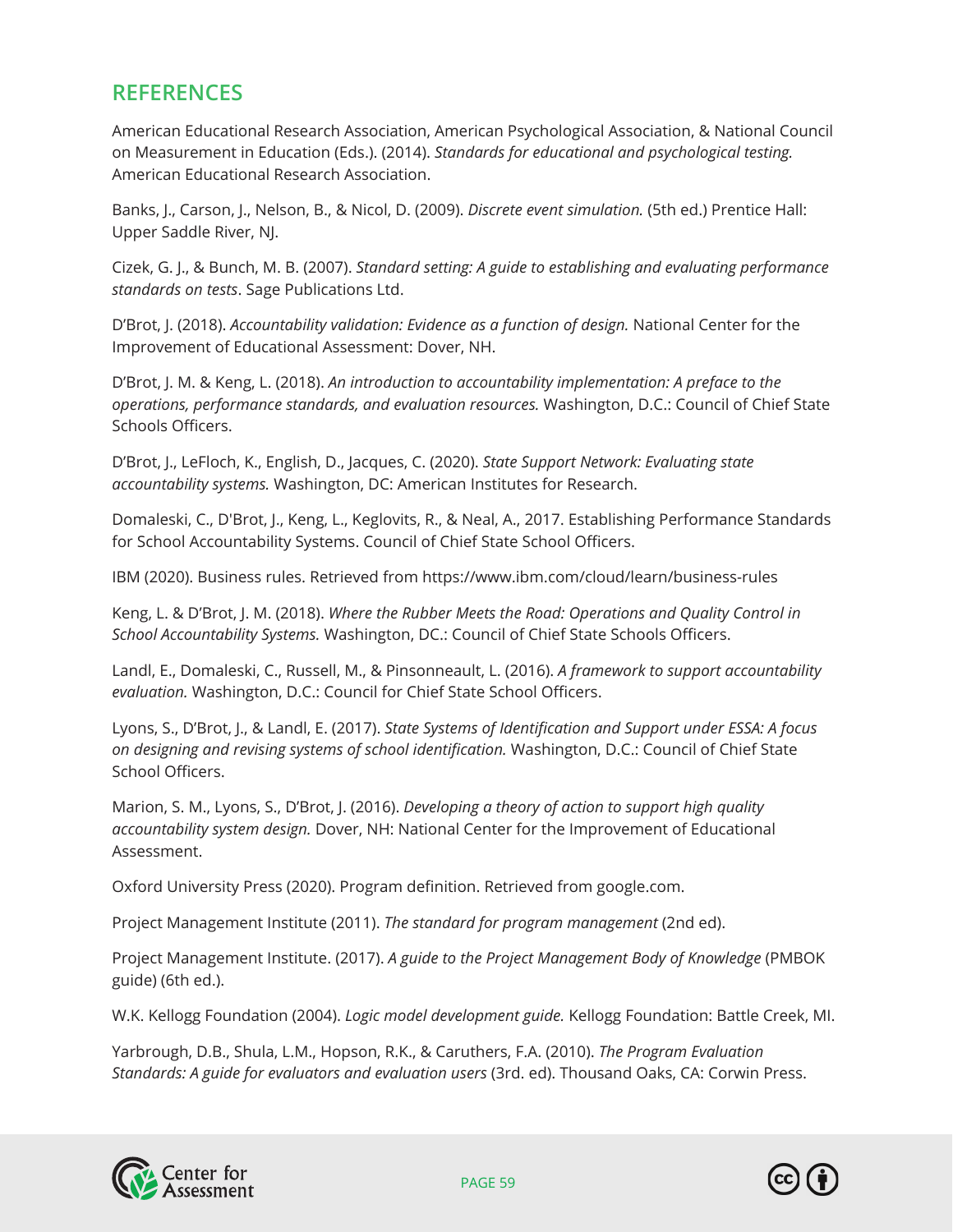# **APPENDIX A:**

# **THE WISCONSIN ACCOUNTABILITY SYSTEM CASE STUDY:33**

To provide additional clarity and context for applying the evaluation framework, we present a case study based on Wisconsin's current school accountability system. We start with a review of the process that established the foundation for the system and clarified the goals and theory of action. Then, we focus on the intended outcomes and the program measures selected to track these outcomes. Finally, we illustrate some potential sources of evidence as part of an ongoing monitoring and evaluation process. Throughout the case study narrative, we highlight linkages to the evaluation framework in shaded boxes.

### *Background: Determining Goals and Theory of Action*

The design of Wisconsin's current accountability largely reflects a shift in accountability priorities resulting from discussions in the state in 2011. That year, heeding calls for a Wisconsin-specific accountability system, the State Superintendent of Public Instruction, Governor, and chairs of the Senate and Assembly education committees convened a School and District Accountability Design Team. This group, comprised approximately 30 education stakeholders representing various education entities, school and district roles, and student populations, discussed key goals and principles of an accountability system "of and for" Wisconsin.

According to the Accountability Design Team, a quality accountability system will:

- Support high-quality instruction in all publicly funded schools and districts;
- Include all publicly funded students in accountability calculations;
- Measure progress using both growth and attainment calculations;
- Make every effort to align this work with other state educational reform initiatives;

## **PRIORITY GOALS**

The goals for Wisconsin's school accountability system are evident in the focal areas determined by the Accountability Design Team. The system is designed to promote: student achievement, academic growth, equity of outcomes, and readiness for post-secondary success.

- Align performance objectives to career and college readiness;
- Focus on and include multiple measures of student outcomes that can be used to guide and inform practice and for accountability purposes;
- Use disaggregated student data for determinations and presorting to facilitate the narrowing of persistent achievement gaps;
- Make valid and reliable school and district accountability determinations annually;
- Produce reports that are transparent, timely, useful, and understandable by students, parents, teachers, administrators, and the general public;
- Provide differentiated systems of support to the lowest performing schools and districts including professional development targeted to their deficits;

<sup>33</sup> Excerpt from "A Framework to Support Accountability Evaluation" (Landl, et al., 2016) for a framework and example demonstrating how a theory of action can be specified to reflect a state's accountability goals and inform system design and validation. A Case Study based on Wisconsin's theory of action is provided in Appendix A. [https://www.nciea.org/sites/](https://www.nciea.org/sites/default/files/publications/A%20Framework%20to%20Support%20Accountability%20Evaluation.pdf) [default/files/publications/A%20Framework%20to%20Support%20Accountability%20Evaluation.pdf](https://www.nciea.org/sites/default/files/publications/A%20Framework%20to%20Support%20Accountability%20Evaluation.pdf)



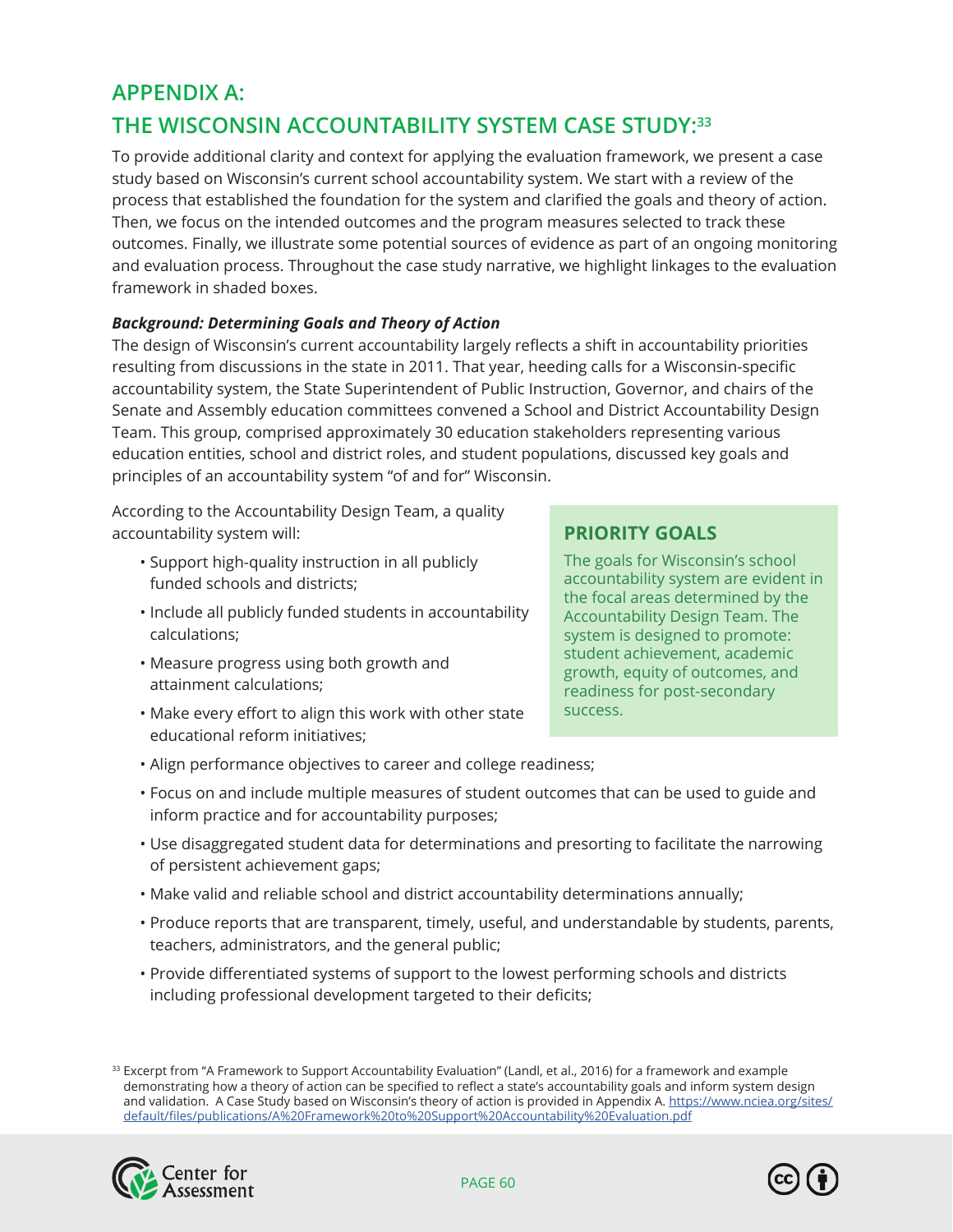- Recognize the highest performing schools and districts, and disseminate their best practices to schools serving similar populations to help scale up high performance statewide;
- Have reasonable and realistic implementation goals that ensure the state, districts, and schools have the capacity to fully implement the accountability system and act on the results; and
- Remain open to feedback and findings about potential system improvements through implementation to ensure maximum effectiveness of the system.

Ultimately, the Design Team identified the four key areas of focus for the accountability system:

- 1. Student achievement
- 2. Student growth
- 3. Closing gaps
- 4. On-track to graduation and postsecondary readiness

These came to be known as the report card's Priority Areas and reflect the systems' goals.

The group also felt that the accountability system should engage multiple measures that reflect a value placed on varied postsecondary outcomes. They wanted the system to focus not only on English language arts and mathematics assessment performance, but also science and social students and 21st century skills as appropriate data become available. It also stated that college and career readiness should be measured differently for elementary and middle schools than high schools.

The principles and recommendations laid forth by the Accountability Design team provided an initial framework for more detailed design of the accountability measures and reports. The Design Team discussions also informed the high level Theory of Action (TOA) for how the system was intended to promote the identified goals. The TOA posits that designing and producing school and district report cards that treat every school as fairly as possible, are valid, reliable, and transparent, will inform local improvement planning and highlight actionable areas of performance that reflect key values in the educational system. Moreover, appropriate supports and

# **HIGH LEVEL THEORY OF ACTION**

Report cards inform local improvement planning and highlight actionable areas of performance that reflect key values in the education system. This influences a continuum of support initiatives linked to accountability outcomes.

interventions that are based upon a continuum of levels of support, directly linked and adjusted according to accountability ratings, will help support the intended goals.

#### *Measures and Design Features*<sup>34</sup>

The school and district report cards include the four priority areas identified by the Accountability Design Team, as well as three Student Engagement Indicators, which reflect individual measures of importance that, to some extent, reflect on the validity of the priority area measures. Supplemental data play a key part in the report cards, in an effort to encourage those viewing the report card to "drill in," ask further questions, and ultimately attend to other, related data sources not captured in the report cards, such as local data. For members of the public that view the report cards, the data therein are intended to provide an understanding of overall performance in key areas.

<sup>34</sup> For additional information about Wisconsin's accountability system see:

- Report Card Technical Guide: [http://dpi.wi.gov/sites/default/files/imce/accountability/pdf/School%20Report%20](http://dpi.wi.gov/sites/default/files/imce/accountability/pdf/School%20Report%20Card%20Technical%20Guide%202014. pdf) [Card%20Technical%20Guide%202014. pdf](http://dpi.wi.gov/sites/default/files/imce/accountability/pdf/School%20Report%20Card%20Technical%20Guide%202014. pdf)
- Report Card Interpretive Guide: [http://dpi.wi.gov/sites/default/files/imce/accountability/pdf/Interpretive%20Guide%20](http://dpi.wi.gov/sites/default/files/imce/accountability/pdf/Interpretive%20Guide%202014.pdf) [2014.pdf](http://dpi.wi.gov/sites/default/files/imce/accountability/pdf/Interpretive%20Guide%202014.pdf)
- Additional Resources:<http://dpi.wi.gov/accountability/resources>



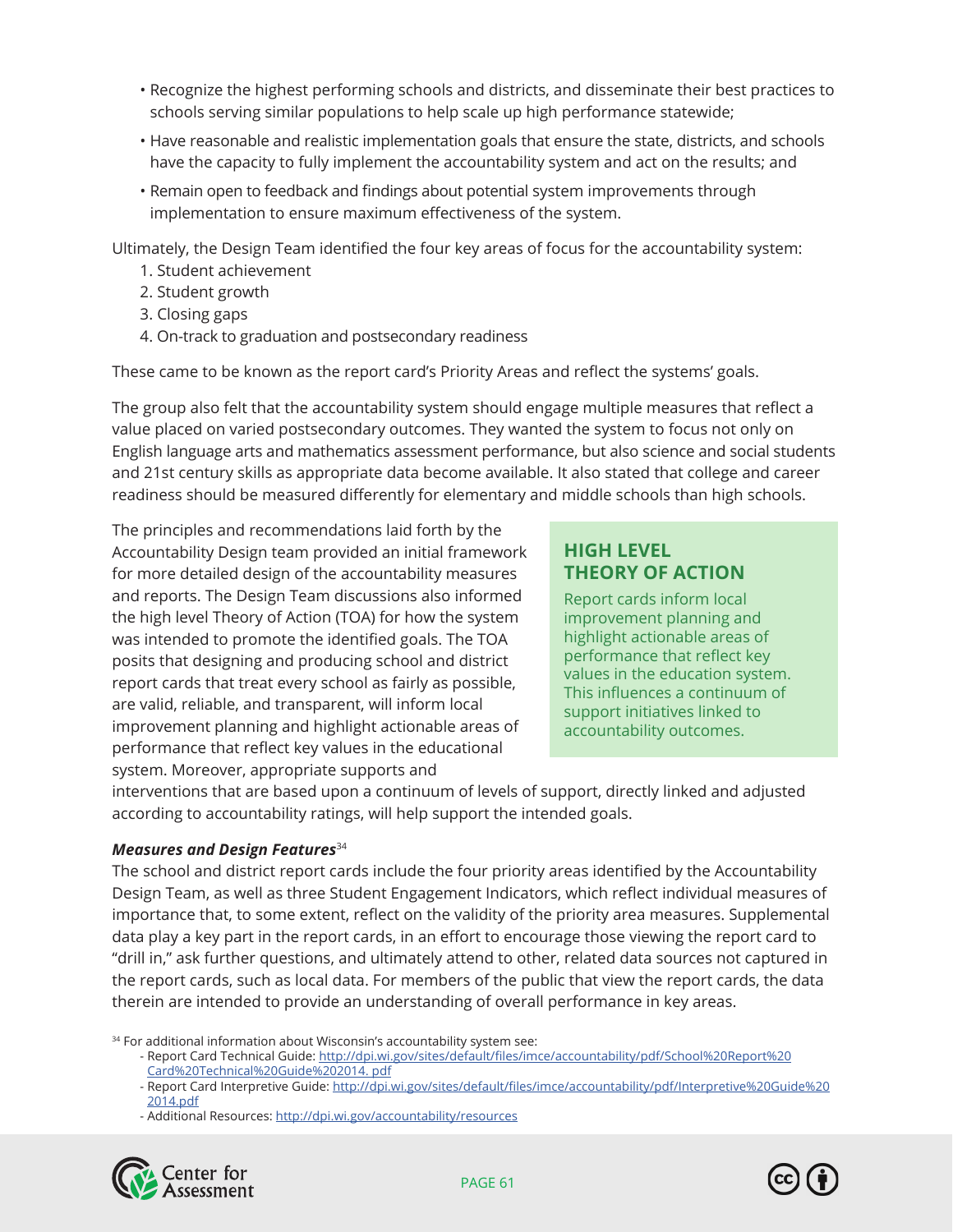#### *Priority Areas*

The priority areas were listed in the previous section and serve to clarify the intended outcomes. To track these outcomes, the following program measures are produced.

#### *Student Achievement*

 **Purpose:** to show how the students' level of knowledge and skills at a specific district or school compares against state academic standards.

 **Measure(s):** a composite English language arts (ELA) and mathematics performance of all students. The score is based on how students are distributed across the four WSAS performance levels, and it takes three years' worth of test data into account.

#### **Supplemental data:** performance by subgroup.

#### **Details:**

- The method for calculating each content area score is based on assigning points to each of the district or school's students in each of the three measured years according to the student's performance level in that year. A student is assigned no points for being at the Minimal Performance level, one-half point for being at the Basic level, one full point for Proficient, and one-and-a-half points for Advanced.
- ELA and math are equally weighted, comprising 50- points each of the 100-point priority area score. For each year, students' scores are pooled to produce a district or school average. From those yearly averages, a three-year average is calculated. The averaging processes used in the calculations give greater weight to more recent years' data and also reduce the effect of year-toyear enrollment variability on aggregated test data. The score for each content area reflects this three-year average.

## **PROGRAM MEASURES**

To track the prioritized outcomes program measures for Wisconsin's system include:

- Weighted index of ELA and mathematics performance on state tests
- Academic growth based on achieving target Student Growth Percentile (SGP) values
- Gap closure for identified groups based on improvement in test scores and/or graduation rate that exceeds comparison group
- Graduation rate
- Attendance rate (selected schools)
- Other academic measures associated with readiness or ontrack to readiness
- Test participation
- Drop-out rates

#### *Student Growth*

 **Purpose:** to give schools and districts a single measure that summarizes how rapidly their students are gaining knowledge and skills from year to year. In contrast to Student Achievement, which is based on the levels of performance students have attained, Student Growth focuses on the *pace of improvement* in students' performance. Student Growth rewards schools and districts for helping students reach higher performance levels, regardless of a student's starting point.

 **Measure(s):** the heart of this measure is a point system that rewards schools and districts for students' progress toward higher performance levels from wherever they started. The point system also penalizes for student performance that regresses below the proficient level. The measure also rewards schools and districts that are already doing well by maintaining the high performance of their students, thus recognizing that very high performing students may not be able to grow as much or as quickly as other students as demonstrated by results on the state assessment.



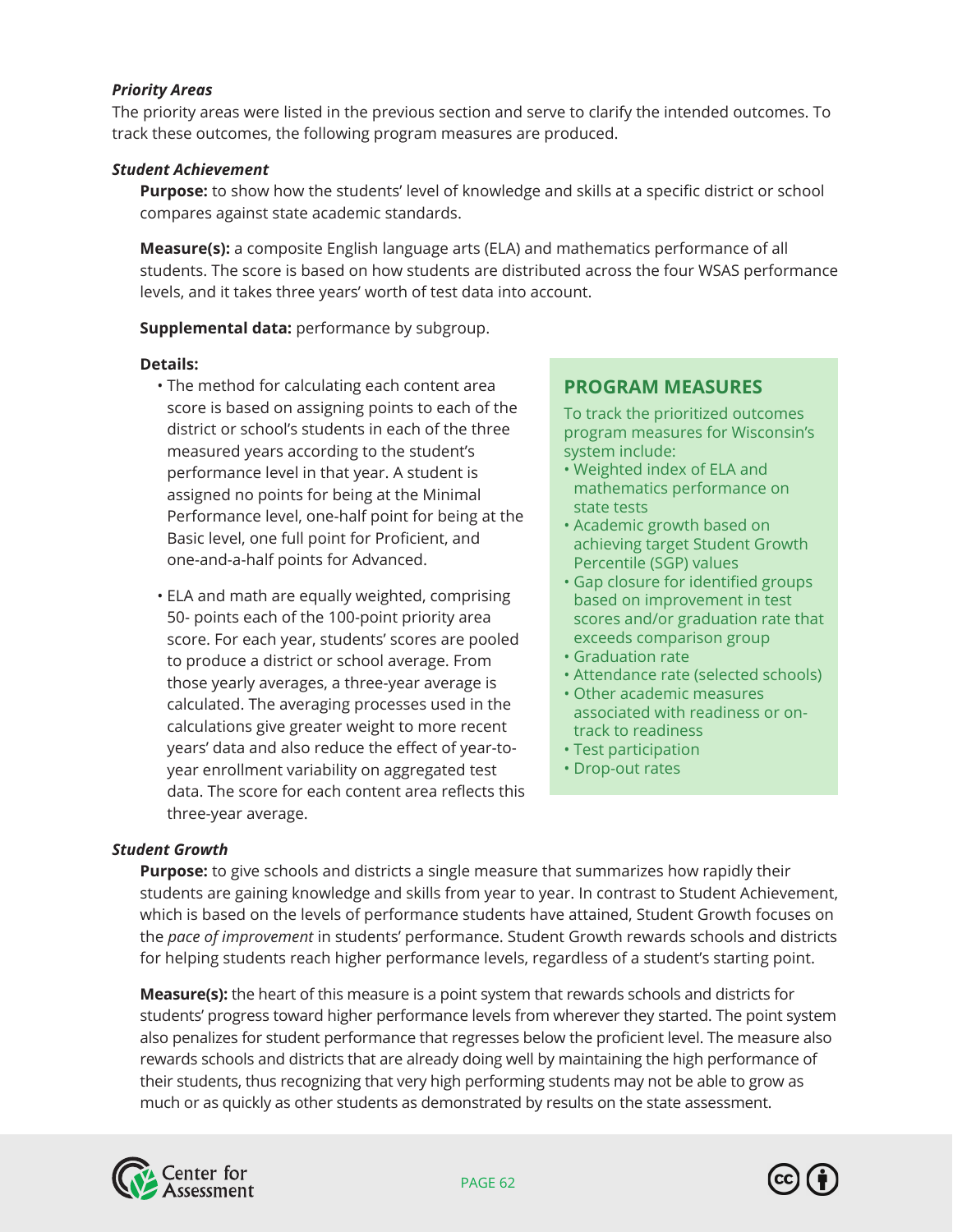#### **Supplemental data:** growth by subgroup

### **Details:**

- Unlike Student Achievement, the Student Growth Priority Area only reflects the progress of students taking the general education assessment because the scoring scale of the alternate has not permitted growth calculations.
- This score reflects the degree to which students are on target to move from their starting scale scores to higher (or lower) performance levels within a three year period, based on their Student Growth Percentile (SGP). Students' starting scale scores are taken from the year prior to the current year of test results and an individual SGP is calculated for each student. Points are assigned to students based on a comparison of their SGPs with target SGPs for higher or lower performance levels.
- Target SGPs represent the pace of growth a student would have to exhibit to be considered on target to reach a different performance level within the three-year measurement period. Usually, this reflects growth to a higher level within three years or decline below Proficient within one year. Target SGPs are calculated using data about the growth track records of preceding groups of students who shared a similar achievement history with the student in question.
- Separate scores are calculated for ELA and mathematics and then combined.

## *Closing Gaps*

 **Purpose:** The purpose of this Priority Area is to provide a measure in sync with the statewide goal of having all students improve while closing the achievement gaps that separate different groups of Wisconsin students. It reflects the fact that achievement and graduation gaps are a statewide problem, not something limited to a small number of individual schools. The Closing Gaps Priority Area is designed to reward schools and districts that help close these statewide achievement gaps.

 **Measures:** For this Priority Area, target racial/ethnic groups (Black students, Hispanic students, Asian/Pacific Islander students, and American Indian students) within a district or school are compared to White students statewide, their complementary comparison group. Students with disabilities, English language learners, and low-income students within a district or school are also compared to their complementary, statewide comparison group. A composite group (aka 'supergroup') is formed to meet the group size requirement (N=20) by combining at least two of the three above target groups when they do not meet the size requirement on their own. The Report Cards give credit for raising test scores and graduation rates for target groups faster than their statewide comparison groups. As a result, this measure encourages performance that lifts the performance of traditionally lagging groups, contributing to closing the statewide performance gaps.

### **Details:**

• There are two components in the Closing Gaps priority area: Achievement Gaps and Graduation Gaps. If both apply for the district or school, each component score counts for half of this Priority Area score. If only one applies, the score for that component is the score for this Priority Area.



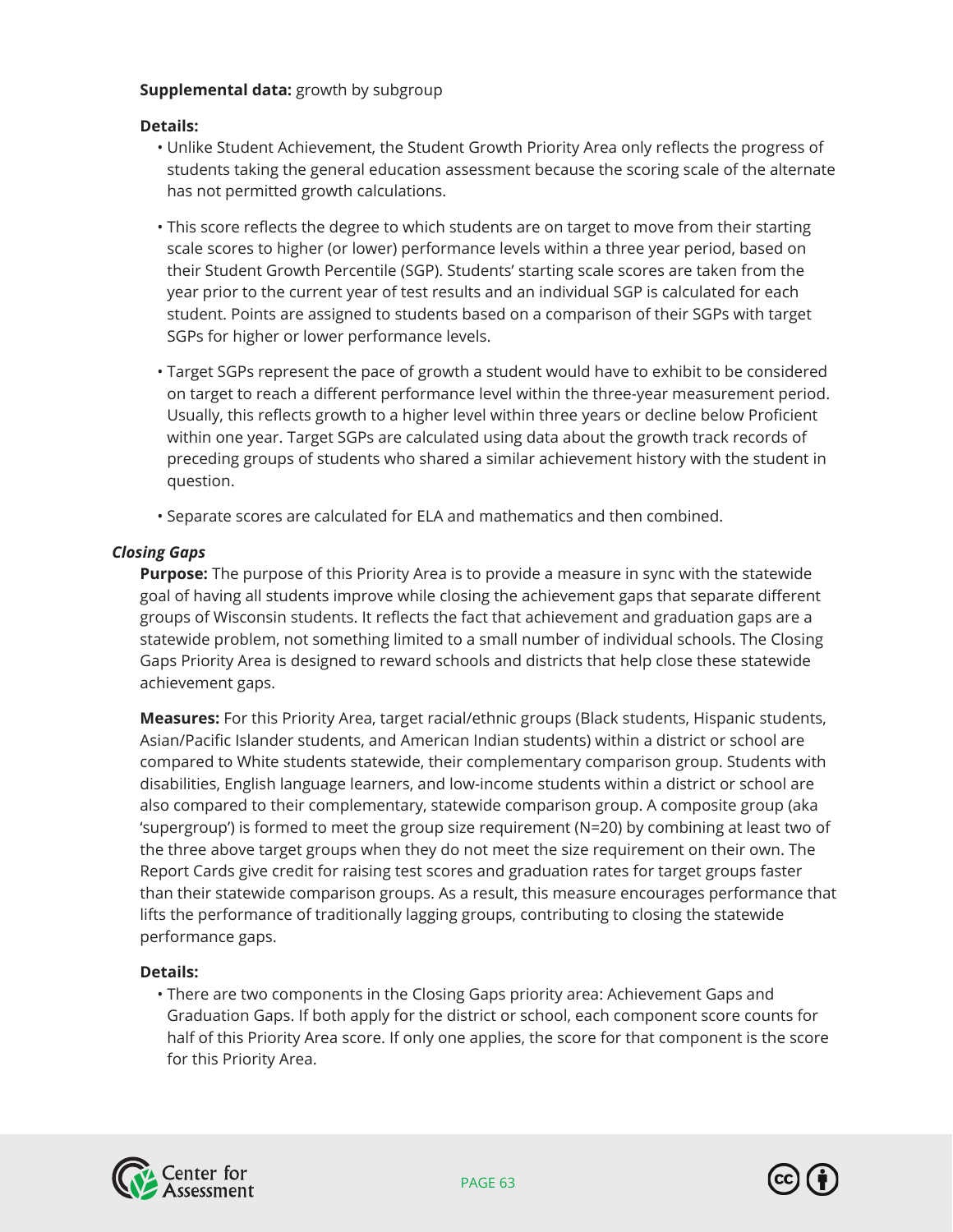- The calculations for each of the two components follow the same basic procedure: Change in performance over the most recent three to five years is measured for each target group in the district or school and compared to the change in performance of the statewide comparison group. Change in performance is determined by finding the overall trend in performance, while also taking into account yearly fluctuations in enrollment. A minimum of three years of performance data are considered, and up to five years are included when available. The difference between the group change and the statewide change is then calculated, producing the closing gaps indicator for each target group. The indicators from all target groups are then combined to produce an overall Closing Gaps score for that component.
- For the Closing Achievement Gaps component, performance means achievement in reading and mathematics, measured in the same way as for the Student Achievement Priority Area, except that students are pooled by group and not the entire district or school.
- For the Closing Graduation Gaps component, performance is measured with the four-year cohort graduation rate. Because Wisconsin began reporting cohort graduation rates in 2009-10, graduation data prior to 2009-10 are not available.

### *On-Track to Graduation and Postsecondary Readiness*

**Purpose:** The purpose of this Priority Area is to give schools and districts an indication of how successfully students are achieving educational milestones that predict postsecondary readiness. Measures: This Priority Area has two components. The first component is either a graduation rate—for schools that graduate students (i.e. high schools)—or an attendance rate for schools with no 12th grade. For most districts, both attendance and graduation scores will be included. The second component is a set of measures that include third grade reading achievement, eighth grade mathematics achievement, and ACT participation and performance, as applicable to the school. The scores for these two components are added to produce the Priority Area score.

#### **Supplemental Data:** subgroup performance

#### **Details:**

- Calculations for this Priority Area are based on an "all students" group.
- Component 1: Graduation Rate or Attendance Rate.
	- For schools that graduate students, a graduation rate is used as the indicator. For other schools, an attendance rate is used. Districts use both the graduation rate and attendance rate. Graduation rates and Attendance rates are highly correlated and have virtually identical distributions.
	- The graduation rate is the average of the four-year and six-year cohort graduation rates.
	- The attendance rate is the number of days of student attendance divided by the total possible number of days of attendance. The attendance rates of the "all students" group and the student group with the lowest attendance rate are averaged to produce the report card attendance rate.
	- The performance on this component accounts for a fixed 20 percent
- Component 2: Other On-Track Measures.
	- A school and district may have up to three 'Other On-Track' measures contributing to the score for this component: a third grade reading achievement indicator, an eighth



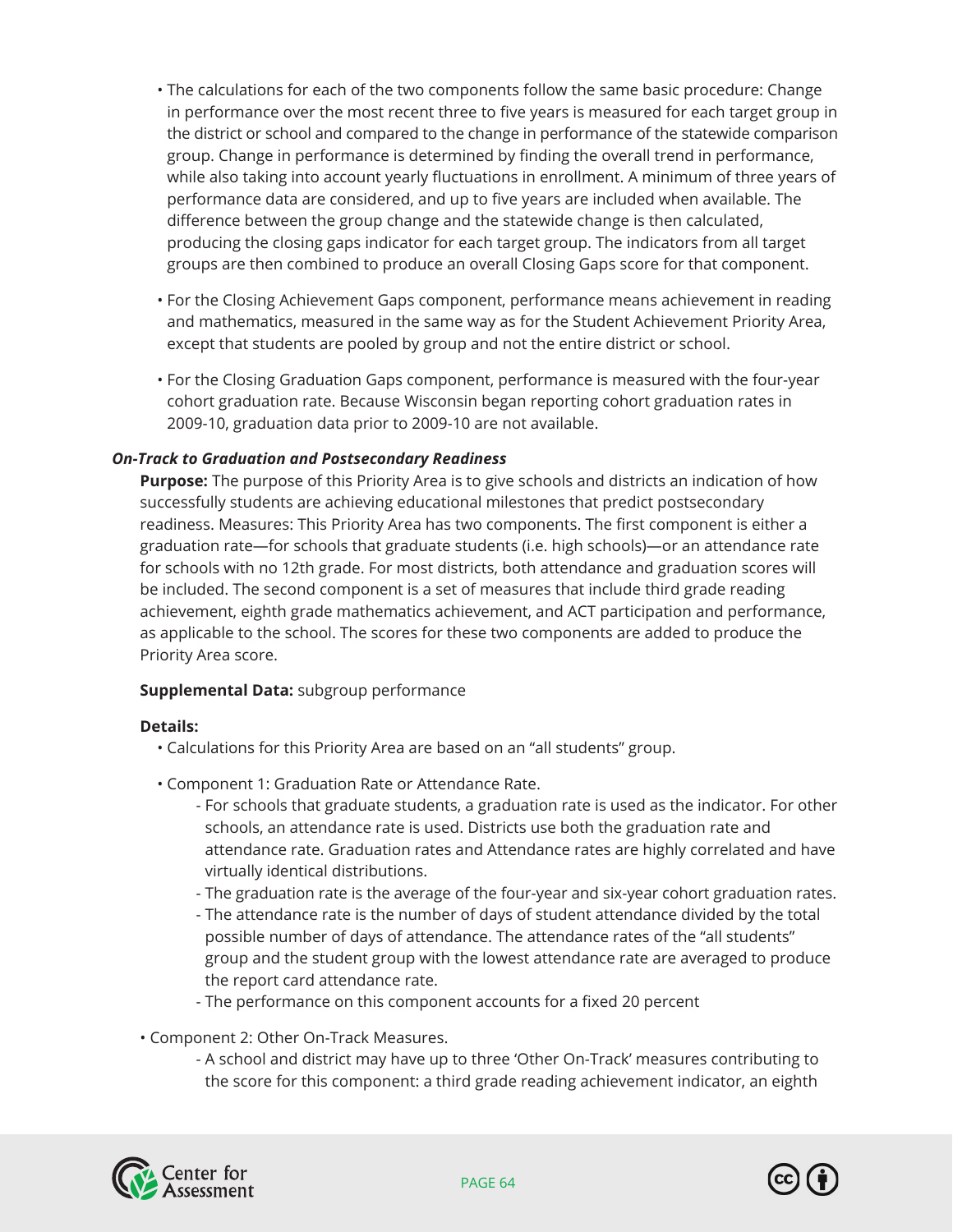grade mathematics achievement indicator, and a combined ACT participation and ACT performance indicator.

- Third grade reading achievement and eighth grade mathematics achievement are measured in the same way as in the Student Achievement Priority Area.
- The ACT Participation and Performance score is the average of five rates for twelfthgraders: the ACT participation rate and the college readiness rates for all four ACT subject areas.
- A composite score for this component accounts for a fixed five percent of the weighted average priority areas score, regardless of, overall, how many Priority Areas apply to the school.

## *Student Engagement Indicators*

Three performance indicators measuring student engagement are vital indications of school and district effectiveness. Low test participation reduces the validity of any comparisons and conclusions that can be drawn from assessment data. High absenteeism and dropout rates point to other educational shortcomings. Because of the significance of these three indicators, districts and schools that fail to meet statewide goals marking acceptable performance will receive fixed deductions from the weighted average priority areas score.

## *Approaches to Ongoing Monitoring and Evaluation*

We conclude this case study with some suggestions for potential evidence that may be collected to evaluate selected elements of the Wisconsin school accountability system. The sources of evidence shown in the following table are not intended to be comprehensive. Rather, this is intended to illustrate elements of the evaluation framework.

| <b>COMPONENT</b>              | <b>POTENTIAL SOURCES OF EVIDENCE</b>                                                                                                                                               |
|-------------------------------|------------------------------------------------------------------------------------------------------------------------------------------------------------------------------------|
| <b>Expected Impact</b>        | • Trends in student performance on state tests overall and by subgroup                                                                                                             |
|                               | • Annual changes in magnitude of achievement gaps for academic measures<br>and graduation rate                                                                                     |
|                               | • Percent of students enrolling in credit-bearing college courses                                                                                                                  |
|                               | . Increased student engagement as measured by attendance and<br>absenteeism                                                                                                        |
|                               | • Use of data to inform local decisions increases                                                                                                                                  |
|                               | . Local decisions related to behavioral supports, curriculum, or staffing (for<br>example) are adjusted based on, in part, performance as measured by the<br>accountability system |
| Program<br><b>Measures</b>    | · Indicators are stable (e.g. year-to-year growth outcomes are positively<br>correlated)                                                                                           |
|                               | • Outcomes are not correlated with unrelated factors (e.g. correlation<br>between growth and prior-year status is low)                                                             |
| Fidelity of<br>Implementation | • Focus groups reveal that reports are clear and helpful Surveys show that<br>educators use results in planning and improvement efforts                                            |

We stress that ultimately the value of an accountability system is tied to the extent to which it both incentivizes the desired behaviors and produces information that stakeholders can and do use to improve student achievement. In the best case, these claims are made clear in the theory of action and are put to the test in the evaluation process. For example, if the theory of action holds that high



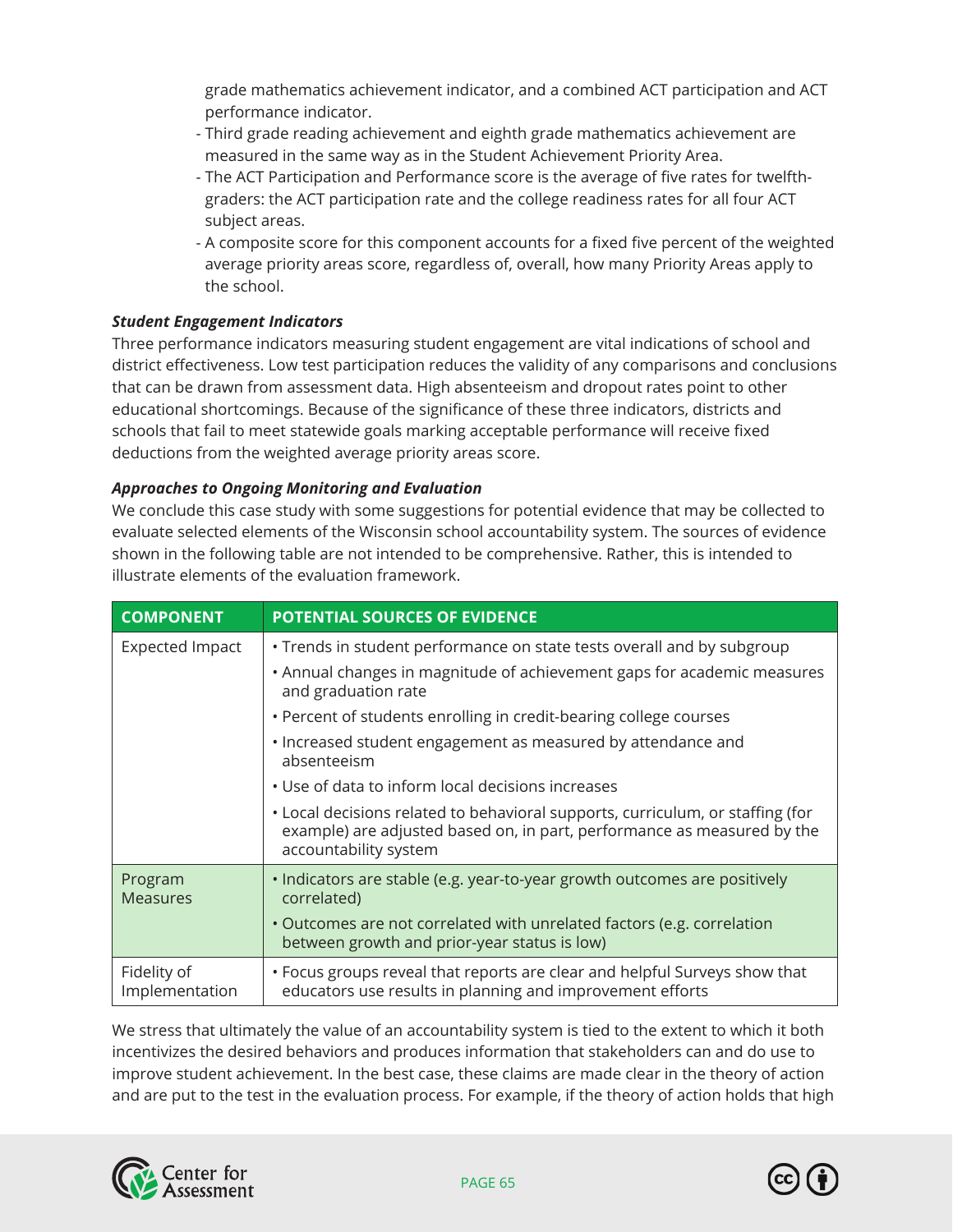school educators will provide instruction on more challenging academic content to prepare students for college, evidence to support this claim might include: review of syllabi or focus groups with teachers. As another example, if the theory of action in Wisconsin holds that support strategies triggered by the system, such as providing supplemental educational services, will be effective, a study designed to compare similarly performing students who do and do not receive the services will help the state determine if these strategies are producing the desired result.

Ideally, evidence is collected, evaluated, and documented each year and the model will be refined as needed. In this manner, states improve the likelihood that the accountability system works to support the intended goals.



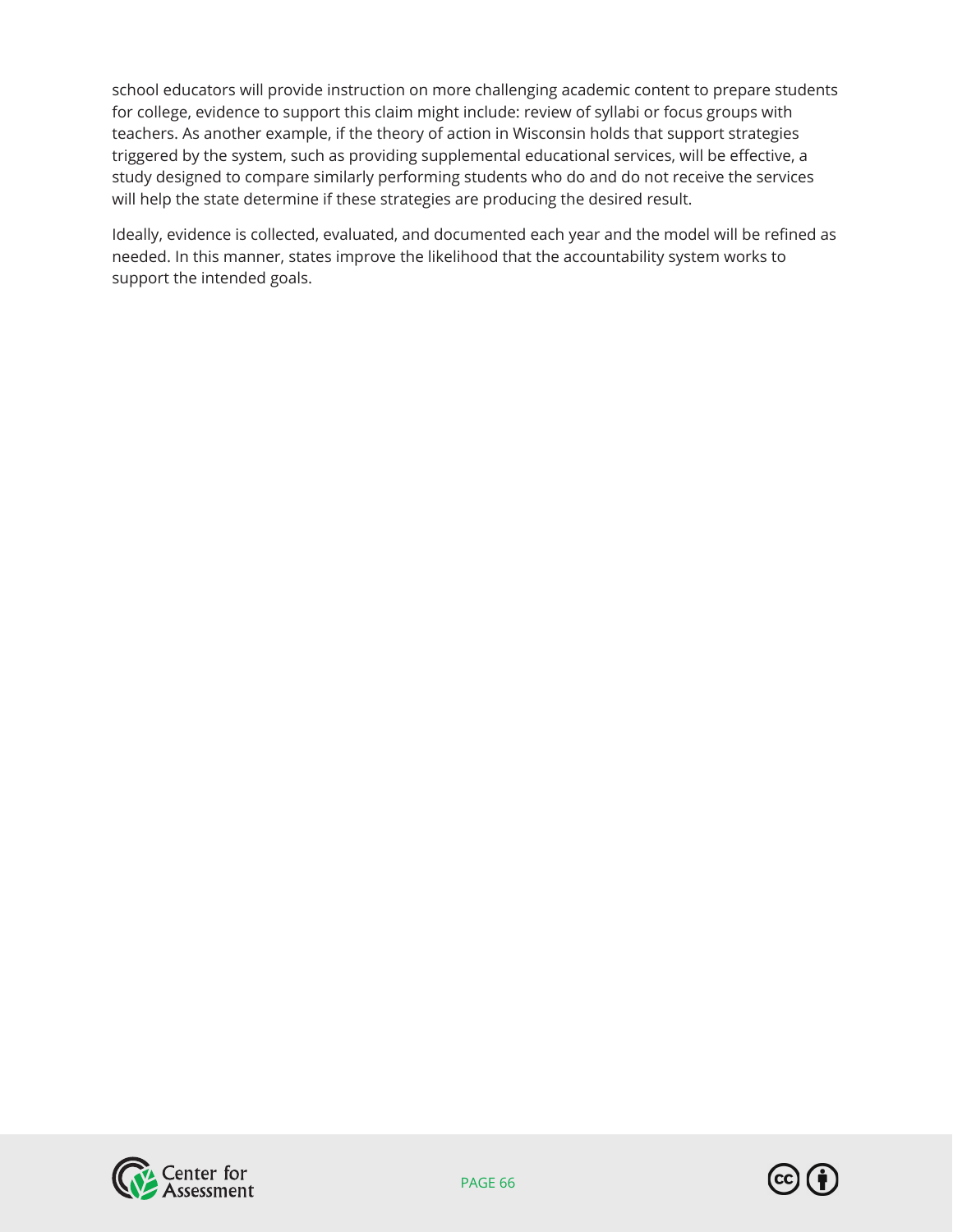# **APPENDIX B: ABBREVIATED OPERATIONAL BEST PRACTICES FOR ACCOUNTABILITY**

### *Pre-Chapter: State Considerations for Accountability Systems.*

- 1. The design of a state's accountability system will depend on how it intends to address the accountability requirements defined in federal and state law and, at the same time, consider the role of local accountability (e.g., regional or district requirements, accreditation, district accountability).
- 2. The goals, purpose, and uses of the accountability system will guide its design, development, and implementation. Federal and state requirements may influence timelines for implementation and who is involved in the process.
- 3. A state's vision for school support must be considered throughout the design of the accountability system
- 4. Equity must be a core principle driving the design of the accountability system.
- 5. Stakeholders are necessary to validate assumptions regarding the accuracy, relevance, and usefulness of an accountability system and its results.
- 6. Business rules should clearly and accurately operationalize the design of the accountability system in a manner that reflects the State's priorities.
- 7. Quality control and operations are critical to taking the accountability system from design to implementation.
- 8. Accountability reports rely on high quality designs, accurate data, and functional access. Without operational mechanisms that support translating data to information, accountability systems may not communicate performance or be accessible.
- 9. Accountability reports are the primary access point for the public and educators. A thoughtfully designed system will be less effective if results are not reported in an effective manner.
- 10. Evaluating accountability systems requires examining the individual decisions and assumptions underlying the system design. This can help clarify where and why decisions, dependencies, or information handoffs within the system may break down or function differently than intended.
- 11. Ongoing, critical evaluation of the accountability system design is required to identify where/if changes to the system may be necessary.

### *Chapter 1: Establishing an Accountability System's Theory of Action*

- 1.2 Clarify the requirements underlying federal and state accountability systems as a means of determining how the systems can and should interact.
- 1.3 Clearly describe the primary goals of the accountability system. The system will need to be designed in a manner that both meets the state's goal and complies with state/ federal mandates.
- 1.4 Articulate the purpose of the accountability system and the ways in which results are intended to be used.



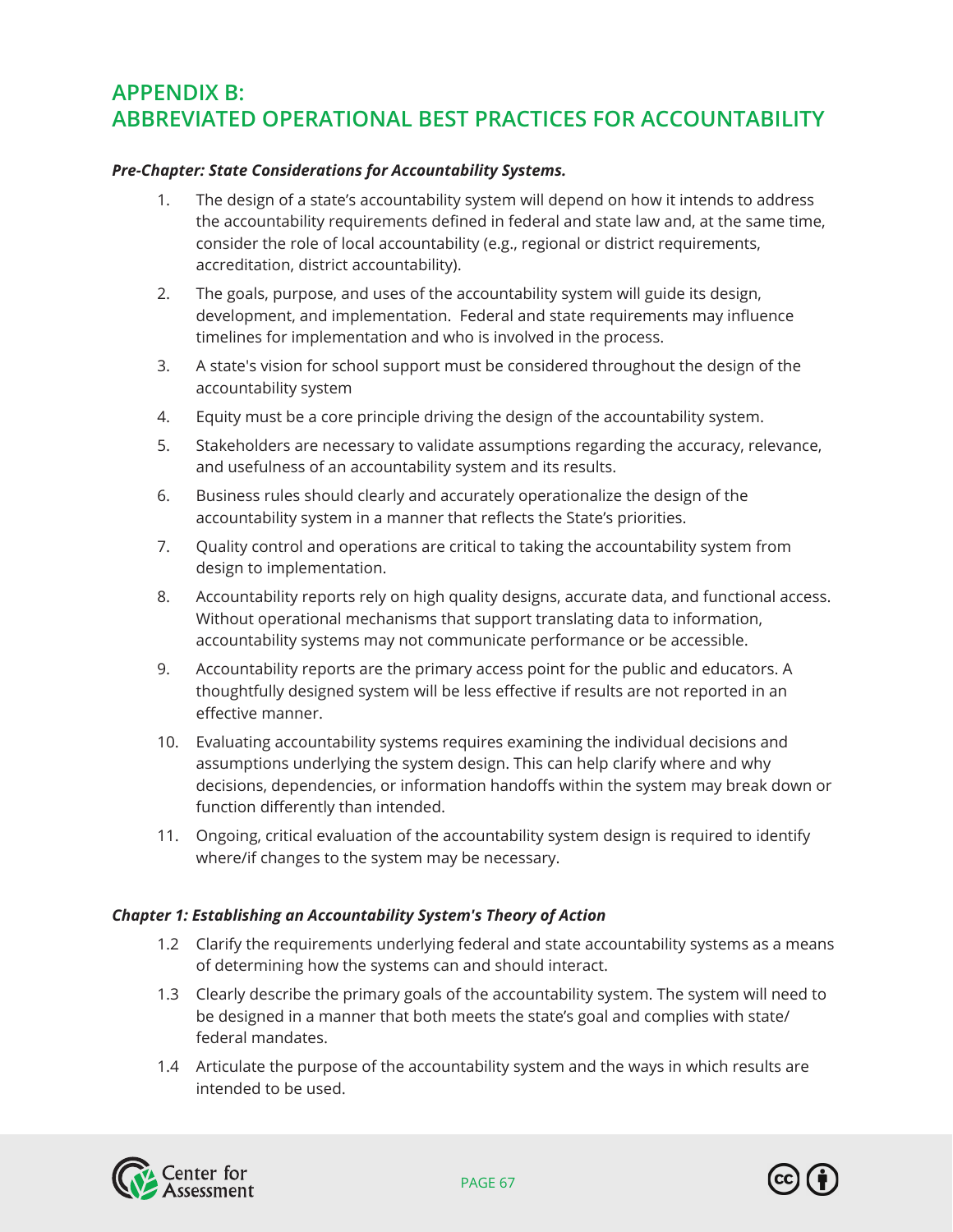1.5 Specify the elements of the theory of action, indicating which can be measured, monitored, and evaluated.

### *Chapter 2: Identifying Stakeholders and their Involvement*

- 2.1 States should establish a stakeholder inclusion plan that identifies stakeholder groups and establishes their roles (e.g., advisory versus regulatory) and degree of involvement (e.g., informed, consulted, or included) throughout the stages of accountability.
- 2.2 Select the members of each stakeholder group in light of its intended role and to reflect the composition, political spectrum, and diversity of the state population. Each citizen should be considered a consumer of both the educational system and the information it provides, which will influence how deeply and frequently stakeholder groups are involved, consulted, or informed.
- 2.3 The state should prepare the message, structure, and forum to share its initial SEA vision and priorities with each identified stakeholder group. While the detail, complexity, and timing may differ, the core of the message should remain the same.
- 2.4 Engage stakeholders as intended to refine/extend the vision, priorities, intended outcomes and theory of action consistent with the roles and expectations defined in 2.1 and 2.2.
- 2.5 In addition to stakeholder groups the state should identify technical advisors to help substantiate claims about the accountability system's validity, reliability, and fairness and contribute to the development of an overall validity argument.

## *Chapter 3: Accountability Roles, Responsibilities, and Program Management*

- 3.1. State Education Agencies manage a substantial number of educational programs that address both compliance and improvement initiatives. SEAs should have a clear definition of the scope of their accountability system and specify how divisions and offices are organized in relation to the system.
- 3.2. Identify specific roles and responsibilities attached to project milestones to enable project monitoring and help identify where project slippage may have occurred.
- 3.3. There may be aspects of the accountability system that are beyond the capacity of the SEA to develop, manage, or implement. In these cases, it will be important to identify whether external service providers are needed and to define their roles, responsibilities, and contractual obligations.

## *Chapter 4: Selecting and Integrating Measures for Accountability*

- 4.1. Identify how/if measures in the state accountability system are intended to interact with federal requirements for accountability systems. This may reflect distinct, blended, or fully integrated federal and state accountability system designs.
- 4.2. Identify state accountability requirements that are specified in law, regulation, and policy and how they impact measure selection.
- 4.3. Once federal and state requirements are identified, states should determine how school quality will be defined, measured, and communicated based on the SEA's theory of action. This will inform the selection and calculation of system measures and help SEA's



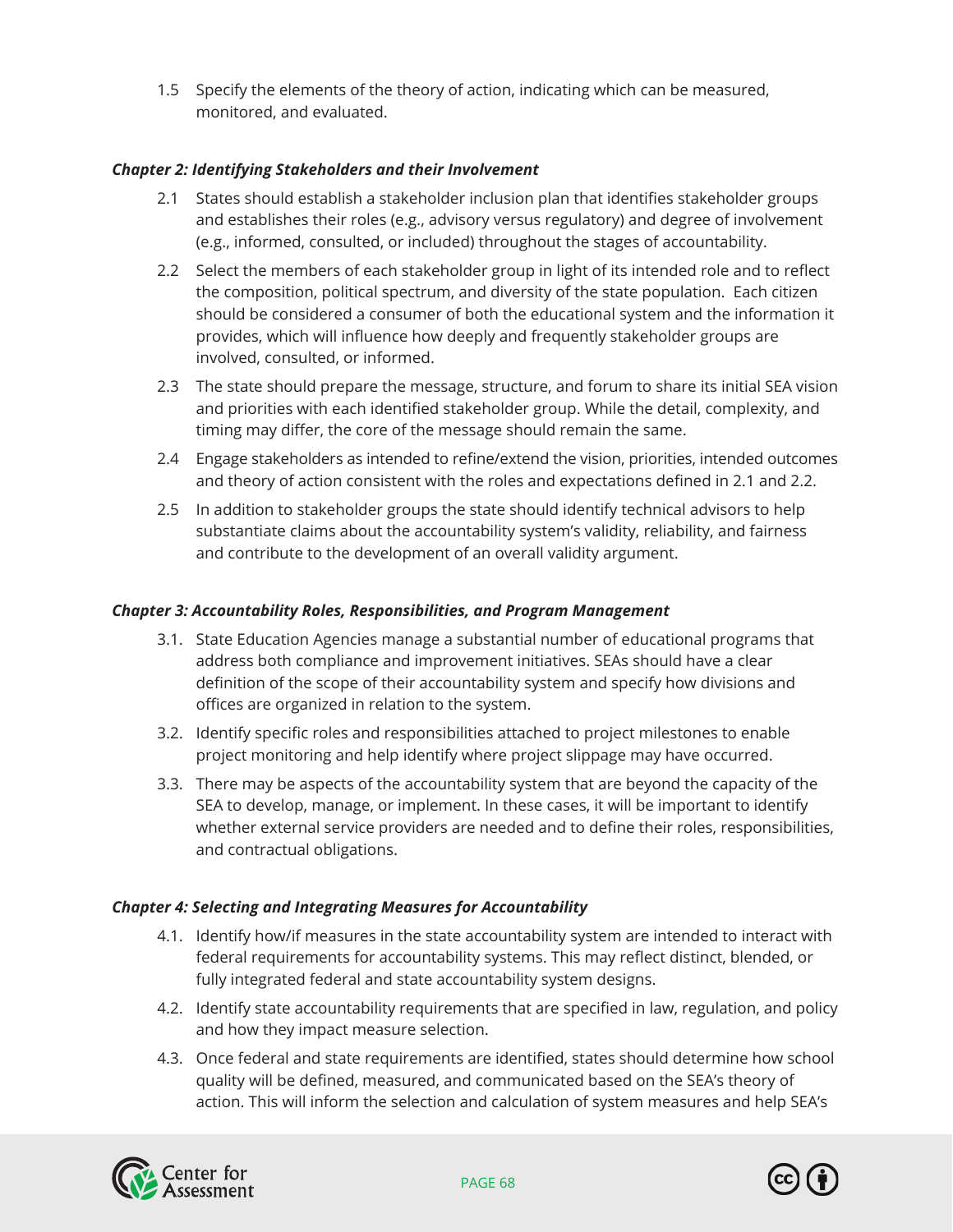determine how those measures should be combined (e.g., through indices, composite scores, or decision rules) to reflect the relative importance of data and priorities defined within the TOA.

- 4.4. Establish a clear rationale for why measures are included in the accountability system.
- 4.5. Determine and document the defensibility of the measures included in the accountability system. This defensibility should be based on whether measures are technically sound (i.e., reliable, fair, and valid) and whether they function as intended.
- 4.6. Evaluate candidate measures to ensure they demonstrate sufficient internal technical quality for use.
- 4.7. Consider whether the SEA's theory of action requires the combination of measures into composites or a series of decision rules. If so, determine and document how measures in the accountability system will be combined to meet the accountability system's goals.

#### *Chapter 5: Establishing Performance Standards for Accountability Systems*

- 5.1. Like other performance standard setting processes, states should specify a design in advance of setting standards. This design should be vetted by key stakeholders, technical advisors, and provide the opportunity for states to check processes and decisions against the original design. The following reflect key priorities to consider as readers review 6.2-6.6.
- 5.2. States will need to decide what performance categories should be established through the development of Policy Definitions or Policy Descriptors.
- 5.3. States should develop school performance level descriptors (SPLDs). School performance level descriptors are more detailed descriptions of what it looks like for a school to achieve each performance level in the state system.
- 5.4. States will need to define imprecise terms like "high rates" or "meeting expectations."
- 5.5. Document the development and refinement of SPLDs.
- 5.6. States will need to identify a representative standard setting panel that can consider both the data and associated consequences of cuts. The state should convene a broadbased panel of leaders and stakeholders to evaluate information and make recommendations regarding performance expectations for the accountability system.
- 5.7. States should prepare appropriately for the actual standard setting event. In preparation for the standard setting event, states will need to generate multiple documents and resources that are needed to implement the standard-setting process.
- 5.8. When states conduct the standard setting event, they will need to document the event sufficiently. When convening the standard setting event, the state will need to identify a skilled and experienced facilitator who is very familiar with all aspects of the state system and context, has worked closely in developing the PDs and SPLDs, and can both operate and be perceived as independent and unbiased.
- 5.9. Establish group recommendations.
- 5.10. Evaluate and document each step of the process.
- 5.11. Ensure that the standard setting design, process, and recommendations are incorporated into any state-specific approval or governance processes.



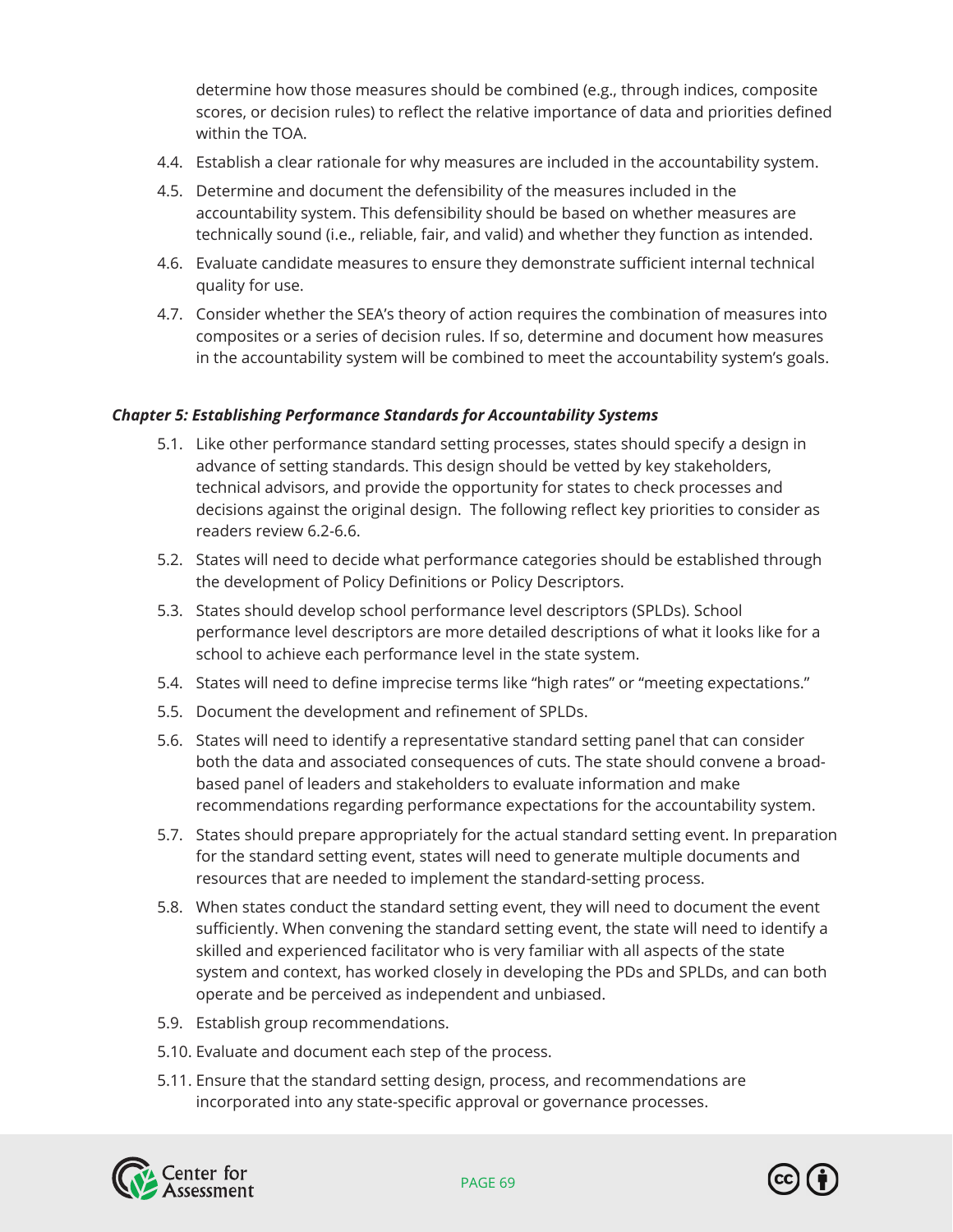- 5.12. Upon making changes to the accountability system, conduct an internal review of the accountability system data and determine whether the change is sufficient to warrant a reset of the performance standards.
- 5.13. In certain cases, states will define performance standards normatively, through legislation, or based on some other policy-defined method.

### *Chapter 6: Articulating Operations and Quality Control in Accountability Systems*

- 6.1. In order to support the soundness of decisions made with accountability results, procedures and timelines underlying the definition, collection and evaluation of input data must be fully specified.
- 6.2. States will need to ensure that their data systems are working and managed securely. The systems define the process through which data are translated from input to output. Where those data are housed, who manages those data, and how they are managed are critical to operations and system implementation.
- 6.3. States will need to ensure that their data systems are producing defensible output that yield sound data to its users. This will mean that the reported data are complete, accurate, and can support correct interpretations. As with the input and process stages, the output stages will require a clear definition of what, who, where, when, and why operations support defensible output.
- 6.4. States should specify their goals, practices, and materials associated with quality control for data, processing, and documentation. This underlying characteristic of commitment to quality is essential to all stages of operational implementation. Well-defined and executed quality control procedures are part and parcel to the annual design, administration, scoring, and reporting processes associated with input and outcome data for accountability systems.

## *Chapter 7: Reporting and Communicating Accountability Results*

- 7.1. The scope and role of accountability systems vary significantly across states. States should establish a communications strategy that aligns with the state's theory of action and how the accountability system is intended to communicate school performance
- 7.2. Define the design considerations for accountability reporting and establish a clear hierarchy for current and future reporting plans and access points. It is important for states to distinguish between data that is required for accountability system reporting (e.g., proficiency rates) and supplemental data that will be supported by the state (e.g., participation or access to certain course options). SEAs must establish a plan and hierarchy that helps prioritize development efforts and contribute to establishing a data hierarchy that connects state required, state supported, and locally available information.
- 7.3. Based on the overall communications strategy, focus of reports, and comprehensiveness of supplemental resources, the number and complexity of work plans will vary. States should establish clear and trackable work plans that support the production of accountability reports and associated resources as intended.
- 7.4. While the development of accountability reports is an important step to making information accessible to the public, SEAs also try to make information interpretable and actionable for educators. It is important to consider the overall communication strategy



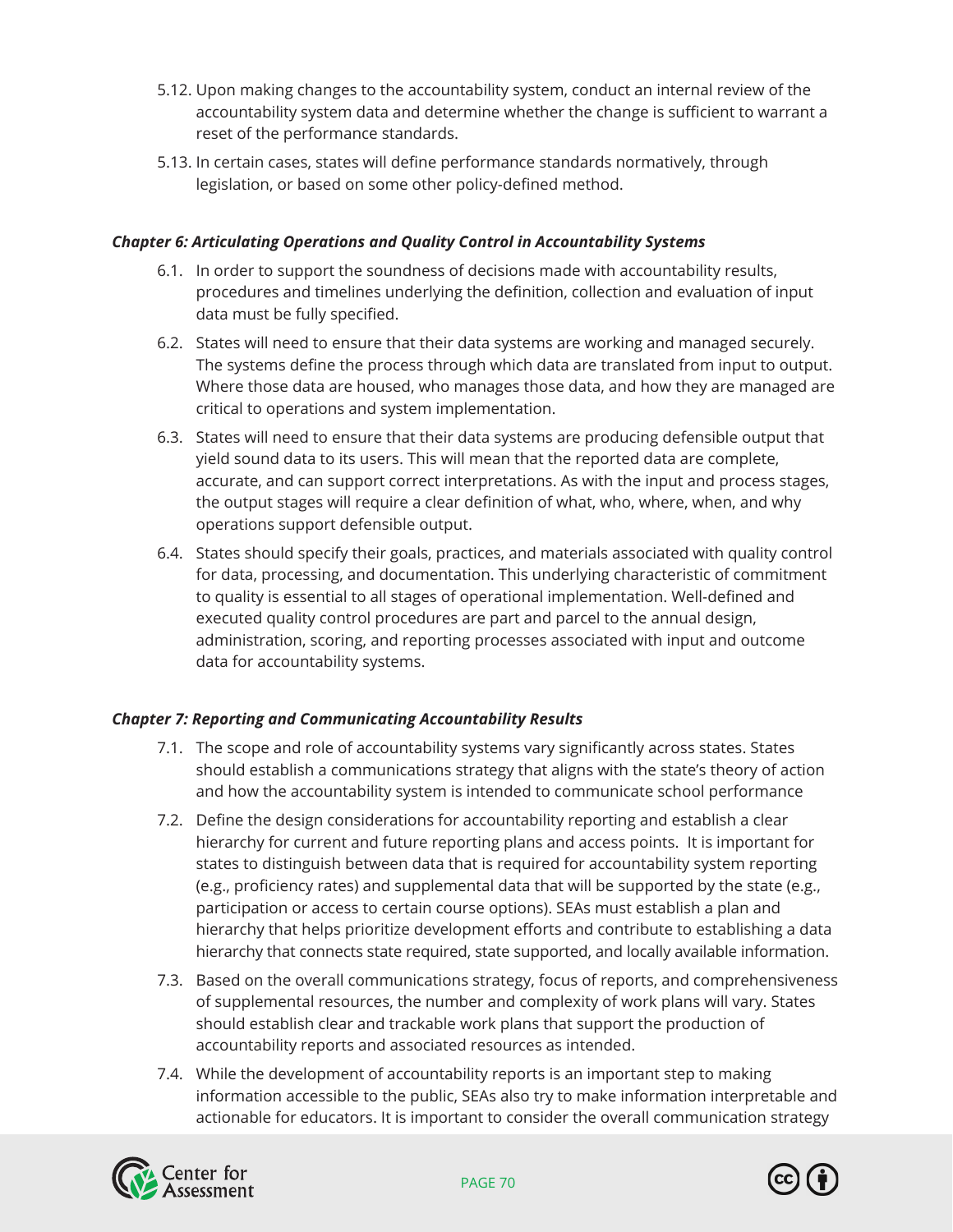to define the scope of the work plan (see OBP 7.1). For any additional resources, identify key stakeholders that play an integral part in improving outcomes in the educational system and design supplemental reports that align with the SEA's communication strategy.

 7.5. As an extension of developing and implementing a reporting and communications plan, consider examining the degree to which users of the accountability system and its data understand and use data in a meaningful way.

### *Chapter 8: Monitoring and Evaluating Accountability Implementation*

- 8.1. Review the theory of action to identify the intended purpose and use of the accountability system. It will be important to identify what the SEA considers to be the accountability system, which will include its scope, how it connects to support structures, and how it supports continuous improvement. This will enable states to create a clear logic model that articulates how wide or narrow the accountability system should be (see Chapter 1: Theory of Action).
- 8.2. Once the scope of the accountability system is identified, the theory of action and accountability logic model can be used to identify the major components of the accountability system. This will enable SEA to identify the claims that they are making through the accountability system.
- 8.3. A clear understanding of the accountability system's scope, key activities, and associated claims will help define the scope the SEA's research and evaluation agenda. It will be important to focus research and evaluation efforts on collecting evidence that supports design, development, and implementation activities that are of the highest priority to promote confidence in the accountably system's operations.
- 8.4. The claims associated with each activity in the accountability system will require different types of evidence. It will be important to identify what evidence is best associated with each claim and how to collect the data or information that meets evidentiary needs. The evidence collected will vary by the analyses or methods applied. These pieces of evidence will be used to test and confirm assumptions for activities of the accountability system.
- 8.5. Document the activities associated with the design, development, and implementation of the accountability system. Extend this documentation to include the progress of collecting evidence and how evidence supports claims across the accountability system.

## *Chapter 9: Engaging in Accountability System Change Management*

- 9.1. Document rationale for a proposed change to the accountability system.
- 9.2. Determine and define a change management process.
- 9.3. Model candidate changes in the system
- 9.4. Evaluate the implications of the proposed modifications (independently and as part of the full system).
- 9.5. Develop and implement a communication plan for proposed and accepted changes.
- 9.6. Engage in and adjust any monitoring and evaluation activities as a result of the enacted changes.